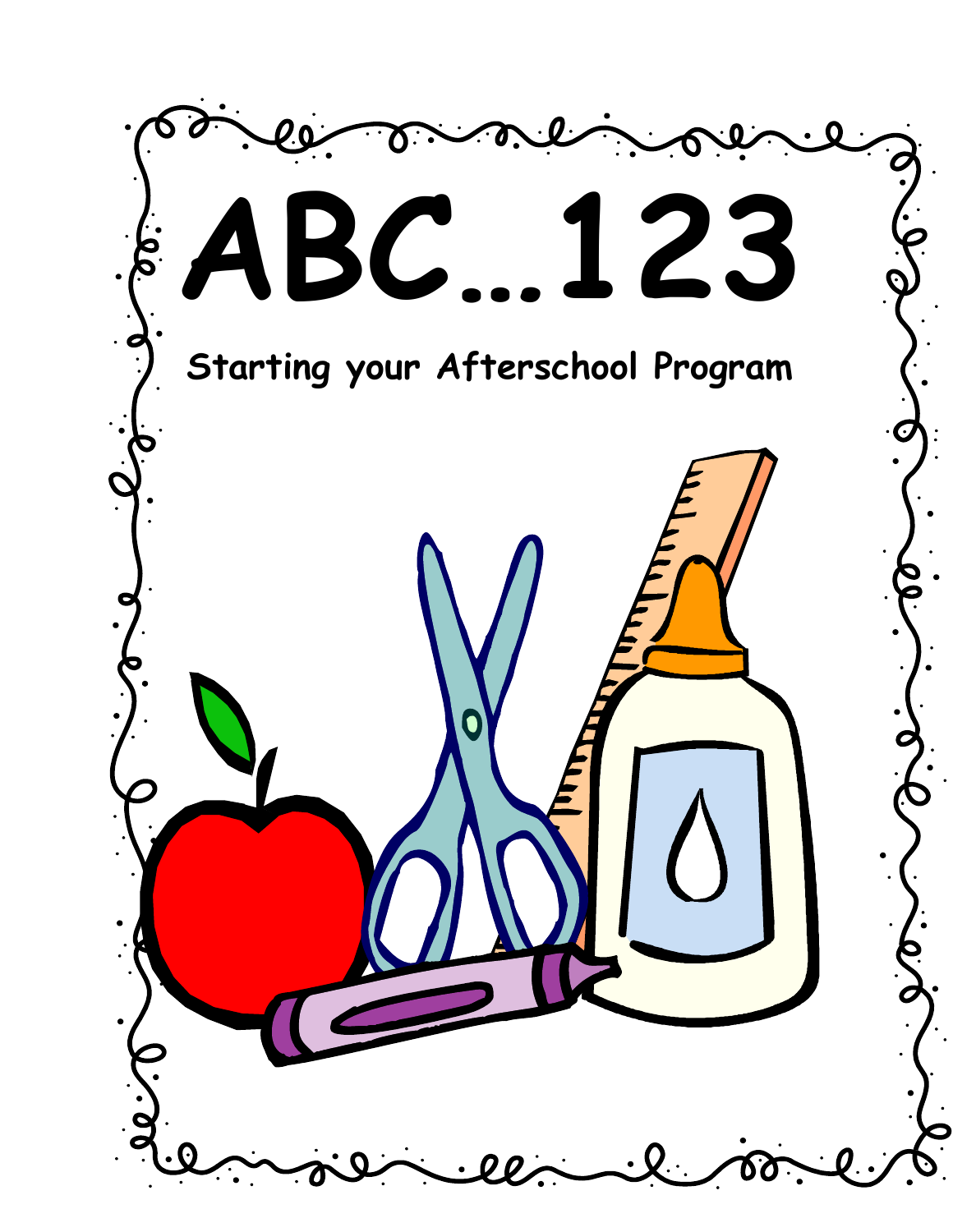### **This guide is made possible through support of the**

*Utah Department of Workforce Services*  Office of Child Care Caroline Kueneman School-age Programs Specialist (801) 526-4343 ckueneman@utah.gov

and



*Utah State University Extension 4-H* (888) 4H-YOUTH [www.Utah4-H.org](www.Utah4-h.org)

### **Additional copies are available by contacting**

 $\overline{a}$ 

*Utah Afterschool Network*  747 East South Temple #100 Salt Lake City, UT 84102 (801) 355-3087 shannic@utahafterschool.org <www.utahafterschool.org>

Copyright © 2007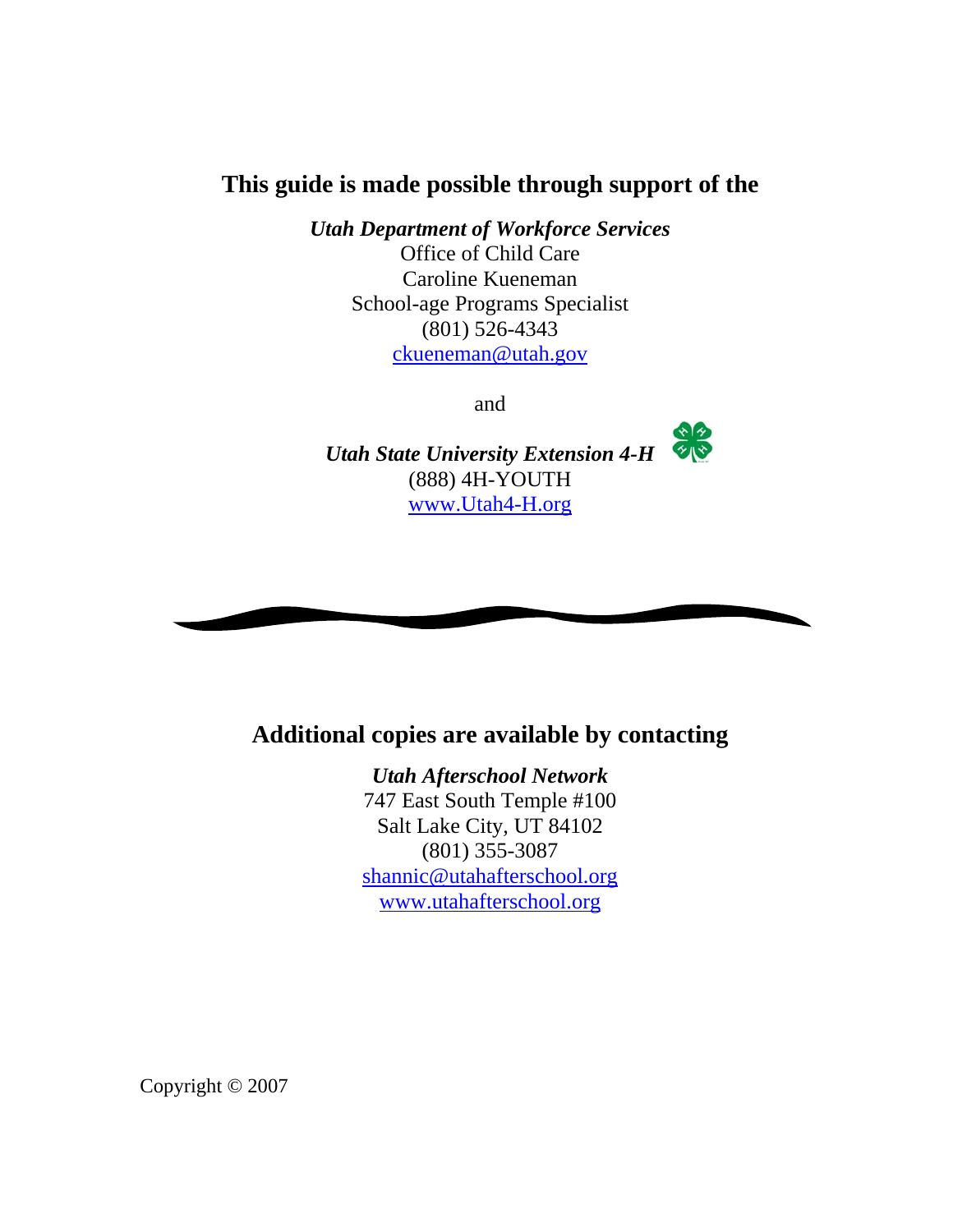

### **Introduction**

### **Research and Planning**

### **Developing the Program**

| 5. Establishing Policies, Procedures, Rules, and Parent/Staff Handbooks 10 |  |
|----------------------------------------------------------------------------|--|

### **Legal Issues (Getting through the White Tape)**

### **Program Staff (Hiring and Keeping Good Employees)**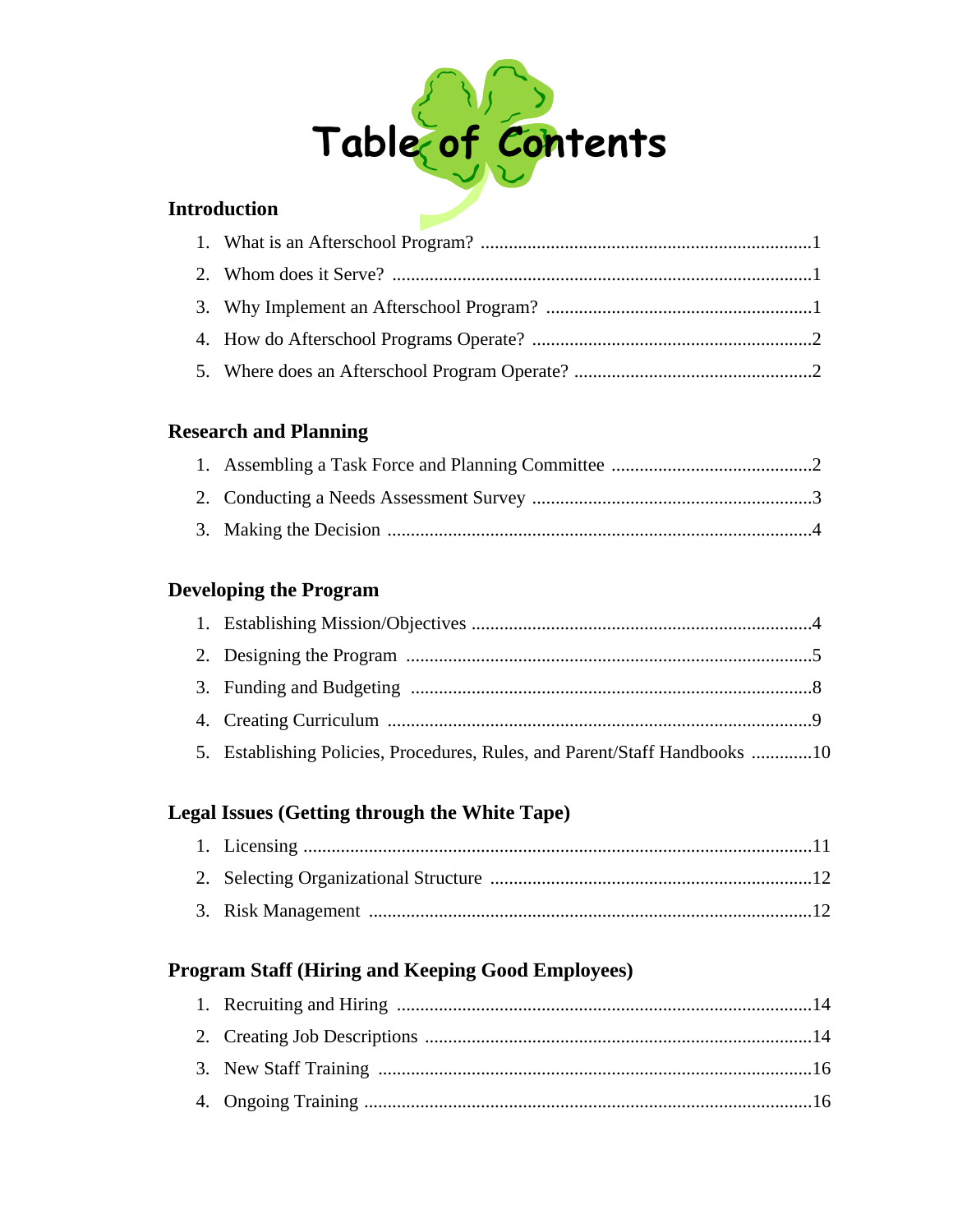## **Running a Quality Program**

| 4. Basic Risk Management for Daily Operations of Afterschool Programs 19 |
|--------------------------------------------------------------------------|

## **Additional Resources and Help**

| 3. |                                                                        |  |
|----|------------------------------------------------------------------------|--|
|    |                                                                        |  |
|    |                                                                        |  |
| 6. |                                                                        |  |
| 7. | Appendix G – Sample Checklist for Evaluating Quality of the Program 37 |  |
| 8. |                                                                        |  |
| 9. |                                                                        |  |
|    |                                                                        |  |

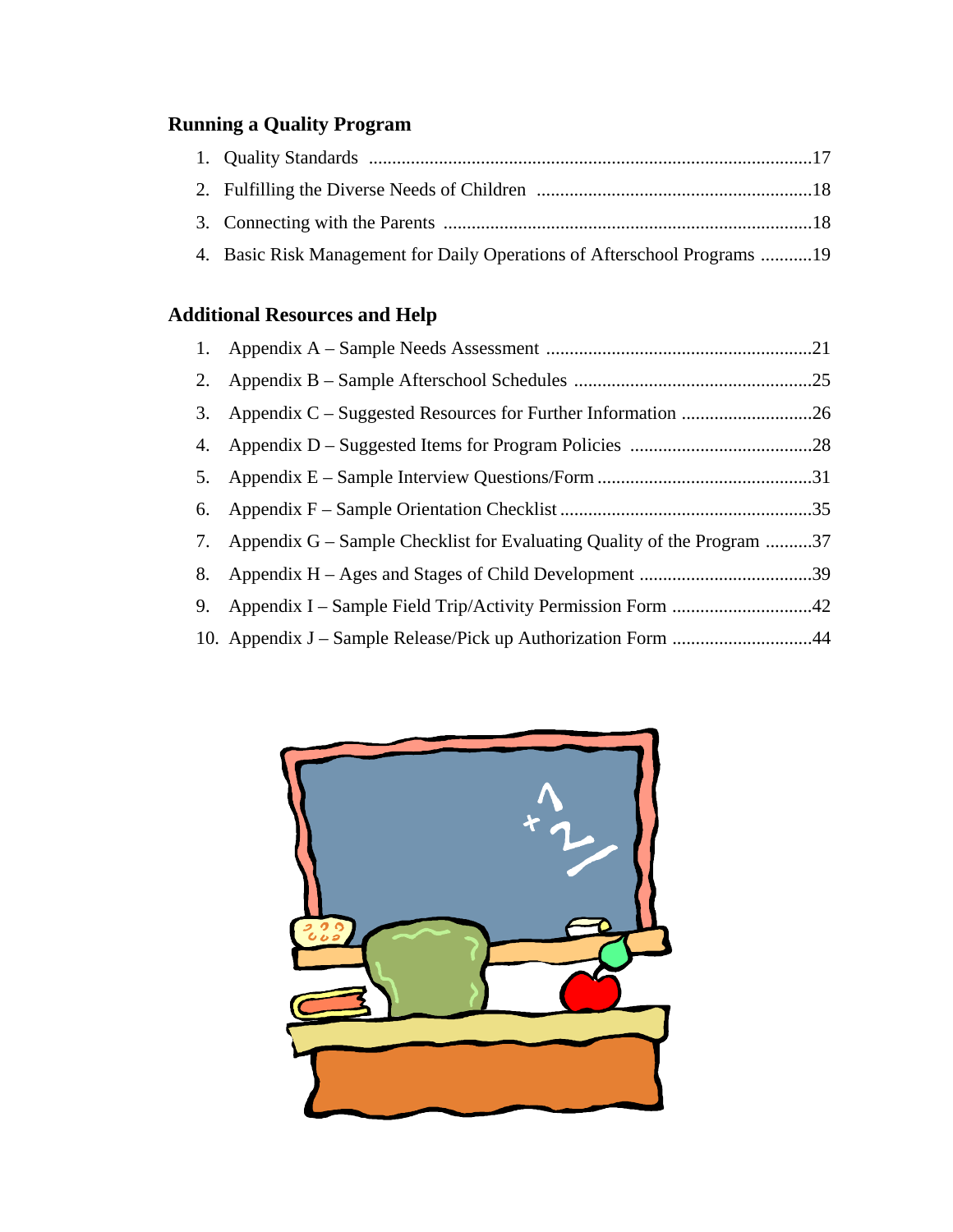

### **1. What is an Afterschool Program?**

 Afterschool programs can be defined broadly as any program that provides child care for elementary and middle school youth when students are not at school, and parents are not at home. They include everything from an afterschool club at the local recreation center to summer camps. School-Age programs take place at schools, community centers, parks, daycare centers, and from family home providers.

 A more stringent definition would add that an afterschool program meets the supervision expectations of working parent(s) who want enrichment for their child, or have been recommended by the school for extra academic support. Thus, by definition, afterschool programs run before and after school, and often during non-school days, such as holidays or summer vacation. Some of what we call afterschool programs go by different names such as extended day, out of school time, and latchkey kids. No matter what they are called, they have in common the fact that they are designed to offer safe, secure places that children and youth can go to on a regular basis when schools are not in session.

### **2. Whom does it Serve?**

 Afterschool programs are generally designed to serve children and youth in kindergarten through grade eight. Often, a particular program will serve or work in cooperation with a specific school or group of schools. It is important to remember that afterschool programs don't just serve the children, but also the parents of the children, and thus should be designed to meet the needs of both the children and parents.

### **3. Why Implement an Afterschool Program?**

 Benefits of an afterschool program are widespread. Quality afterschool programs provide a safe, nurturing place of supervision for school age children where there are opportunities to reinforce learning from school, teach social skills and encourage good citizenship.

 Being involved in an afterschool program helps youth avoid unsafe situations and behaviors such as:

- Being home after school without adult supervision
- Experimentation with drugs, alcohol, cigarettes and sexual activity
- Illegal activities such as shoplifting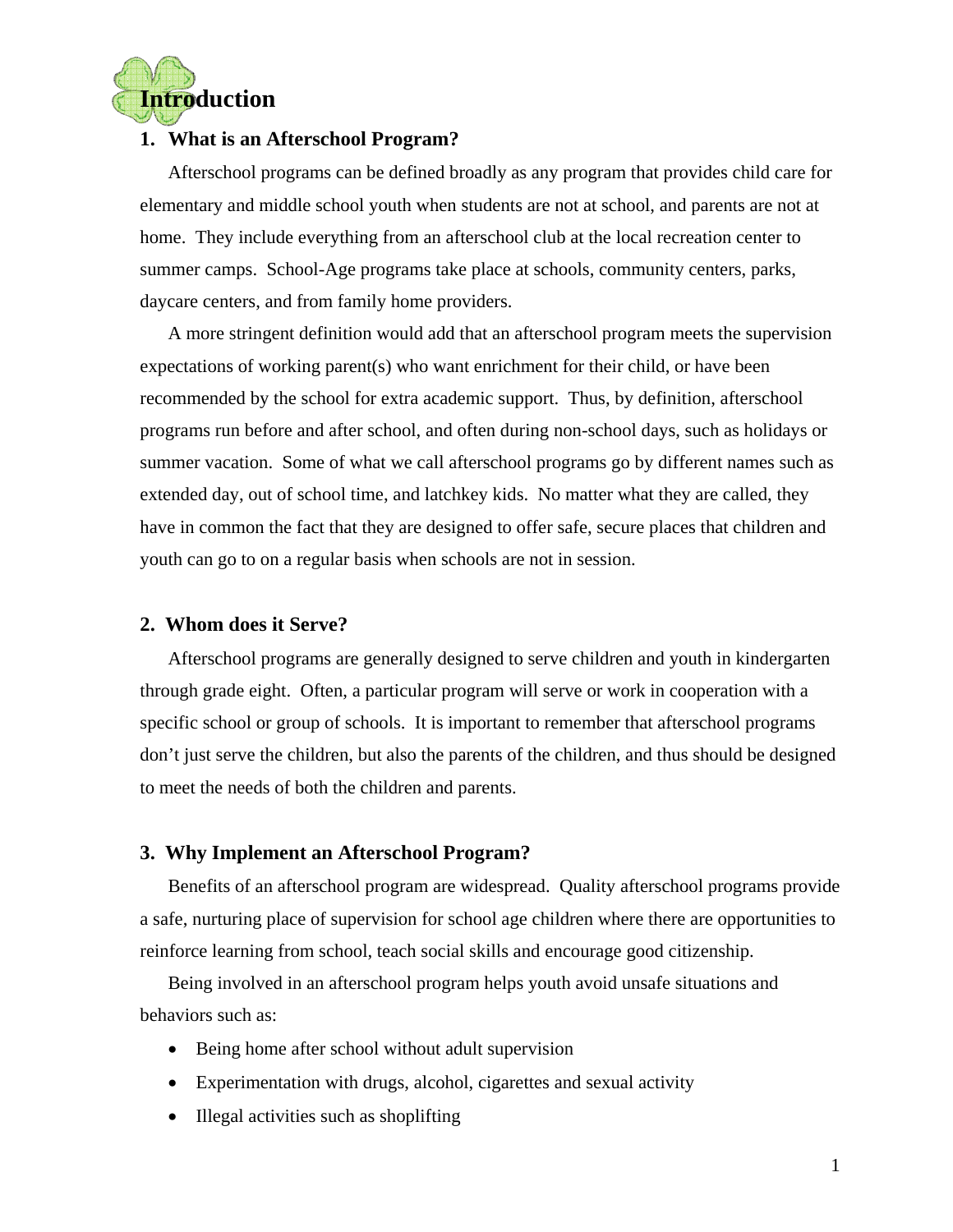### **4. How do Afterschool Programs Operate?**

 There are many different arrangements for operating an afterschool program. For example, programs can operate as for-profit entities, non-profit organizations, school-based, or government-based provider. During the planning stage of your program, you'll need to carefully choose what will work best for you and the families you serve.

### **5. Where does an Afterschool Program Operate?**

 While afterschool programs can operate from a variety of places, and during a variety of hours or days, it is important to remember that programs should try to meet the needs of working parents. Are the hours and location convenient for the parents, as well as the students? Location is often dictated by the operational arrangement of a program. For example, a school-based program will be located at a school, a government-based program might be located at municipal building or recreation center, and a for-profit program may have its own building, or in one's home.

# **Research and Development**

 One person can take the lead, but it will take collaboration to develop a quality afterschool program. You'll benefit greatly from tapping into the knowledge and experience of other interested individuals and groups. Start by organizing a task force to conduct a needs assessment survey. If the survey determines that there is demand for additional child care, a planning committee can be organized to develop the program.

### **1. Assembling a Task Force and Planning Committee**

 The purpose of the task force is to help develop an initial plan of action, and then assist you in carrying it out. When seeking support, remember to consider both concerned individuals as well as larger organizations. You will want supportive individuals that are able to go out and get things done. Seek out individuals who will have a variety of perspectives on this issue and become champions for the development of the program. You will also want experienced, resourceful organizations. Organizations can often provide everything from initial know-how to eventual funding and supplies, or maybe even a location to house the program. The idea is to create an initial task force, consisting of about three to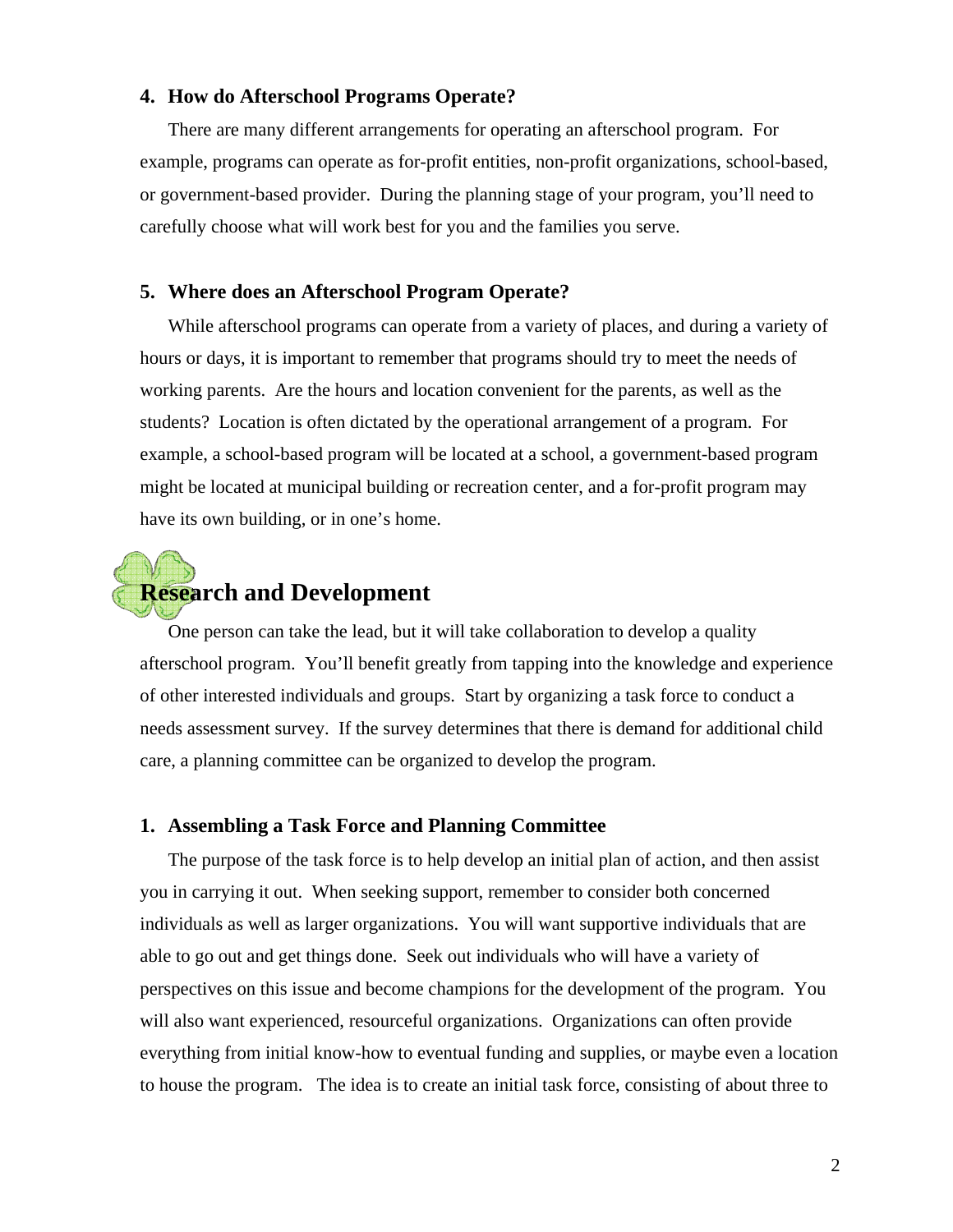five individuals. Then, if you decide to move forward after conducting a needs assessment survey, you should form a larger, more comprehensive planning committee.

 Be understanding and mindful of the cultural and ethnic backgrounds and differences of your participants. The task force and planning committee should accurately "mirror" the makeup of the program participants. You may or may not want to include everybody from the original task force. Some possible individuals and groups to approach include parents and parent groups (PTA), local agencies and government, youth serving organizations (4-H, Scouts, YMCA/YWCA, Boys and Girls Clubs and religious organizations), schools (teachers, principals, aides, and school board members), universities, Regional Child Care Resource and Referral Agencies, Junior League, League of Women Voters, Chamber of Commerce, mental health agencies, youth-serving agencies, and social service groups.

### **2. Conducting a Needs Assessment Survey**

 Once you have your task force assembled, their first undertaking will be to conduct a needs assessment survey. A needs assessment in its simplest form determines:

- To what extent is there a need for a service?
- What resources currently exist to meet those needs?
- What is the gap, if any, between what is needed and what is currently provided?

 As a group, define the goals of the needs assessment, identify what information needs to be collected, and select the methods to be used. Although the task force will oversee the assessment survey, you may want to recruit additional help to carry out the work. Community groups such as local universities, the United Way, PTAs, school districts, city and county governments, and other community oriented groups may be willing to help conduct the survey.

A needs assessment can be accomplished by distributing surveys, conducting interviews, and holding meetings with interested individuals in the community. You may wish to contact a local university or government agency for assistance in developing a survey or other aspects of determining local needs. Your group will probably want to design its own needs assessment form, tailored to the specific information needed in your community. Be sure to include a cover letter which states the purpose of the survey and who is responsible. Include a name and contact information, along with a deadline for returns. Make it clear that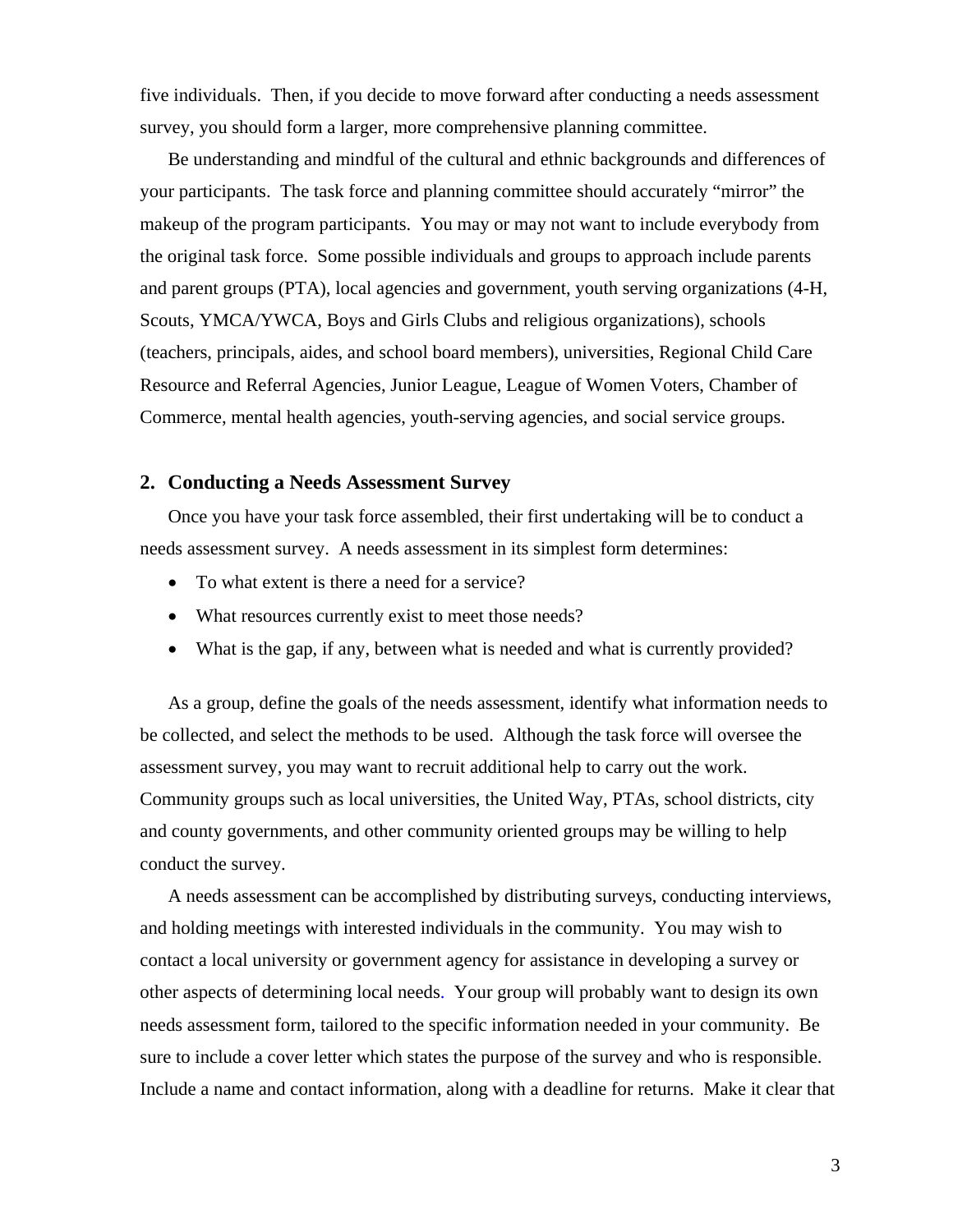the survey is an exploration, and in no way will promise that a program will definitely be established. Refer to Appendix A for a sample survey.

### **3. Making the Decision**

 After you have successfully conducted a needs assessment, you should have a good idea of whether or not to proceed with the program. As mentioned above, if you and the task force decide to proceed with developing a program, you will want to reform the task force into a planning committee. You will now want to add people, groups, and organizations to your planning committee that can help make your program a success. Keep in mind that although there is no limit to how many people are on the committee, research shows that committees of twelve individuals or less (note: a whole organization can be represented by one individual) are the most efficient and effective. Once you have your planning committee in place, it's time to begin developing your program. The survey results may demonstrate a need to justify the program, but do you have the resources – facilities, support, and money from projected parent fees or subsidies, that will make it possible to run a good program? You may want to first explore if there is an existing program that can be changed or expanded to fill the need for afterschool programming.

### **Developing the Program**

### **1. Establishing Mission/Objectives**

 The first step in designing an afterschool program is establishing your program's mission and objectives. A mission statement will convey the philosophy which will serve as the framework for all that follows. A philosophy is your common sense response to the following questions: "What do the children in this program need?" and "What do we want to give them?" Ask yourself, "What exactly do I want the program to accomplish?" The underlying goal of all afterschool programs is to provide quality supervision to children while their parents are at work. Furthermore, a quality afterschool program will focus on promoting social and emotional development of school-age children, along with other areas of skill building.

 As you develop your mission and objectives, consider the developmental needs of school-age children for a base of warmth and security, opportunities to develop their initiative and independence, encouragement for their creativity, and clear limits and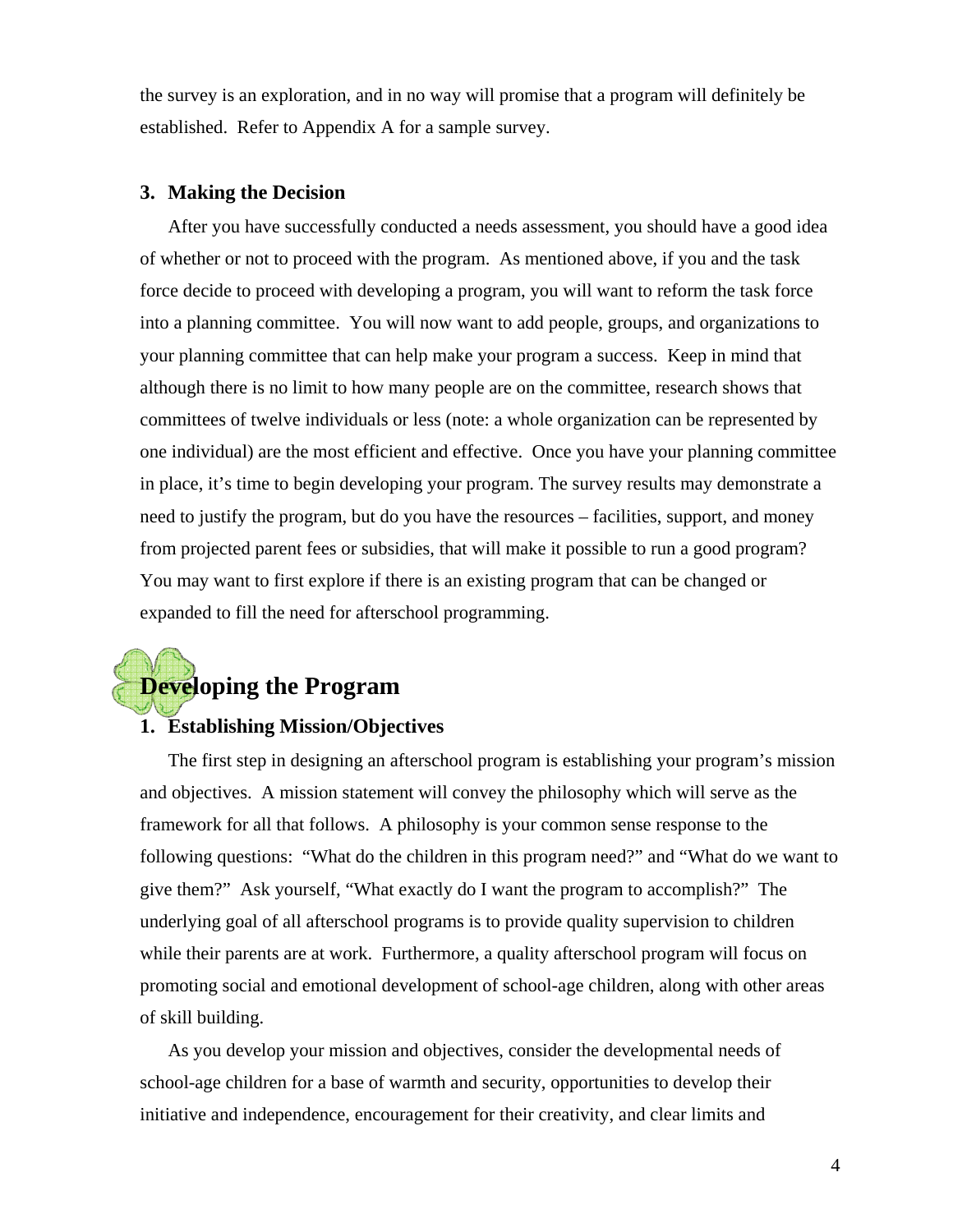expectations of their behavior. Parents are looking for a safe place where their children will receive adequate supervision. They also want a program that is affordable, and one which respects their values and cultural background.

 When establishing program goals, keep in mind the children's needs, the resources of the community, and your personal strengths. Afterschool programs should provide a balance of academic, recreational, and social activities. However, depending on the needs of the children, you might want to focus on certain areas. Maybe your priority is to provide a safe haven full of love and respect for children. Perhaps you want to provide a challenging atmosphere exposing children to art, science, and other educational opportunities. What are the greatest needs of the school-age children? What will be the focus of your program?

### **2. Designing the Program**

Once you've established your mission and objectives, you should have a clear idea of the goals of your program. Now you're ready to design the actual program.

### *Who will run the program?*

- Who will be responsible for the day to day operations of the afterschool program?
- Who will be responsible for training and supervising staff?
- Who will tackle the financial and administrative functions of the program?

 As you make these decisions, keep in mind what is best for the overall success of the program. Refer to Appendix B for a sample daily schedule.

#### *Who will the program serve?*

 Deciding who the program will serve will have many important implications; e.g., licensing requirements, budgets, and staff size to name a few.

- What age groups, schools, and residential areas do you want to serve?
- What is the maximum number of children your program can accommodate?
- Where will the program be housed?

 The size of your program will be limited by the availability of affordable space. You also need to consider group size, the total number of children assigned to a staff person in an individual room. Staff-child ratio is the number of staff divided by the group size. Utah licensing standards stipulate a minimum ratio of one staff person for each 20 children who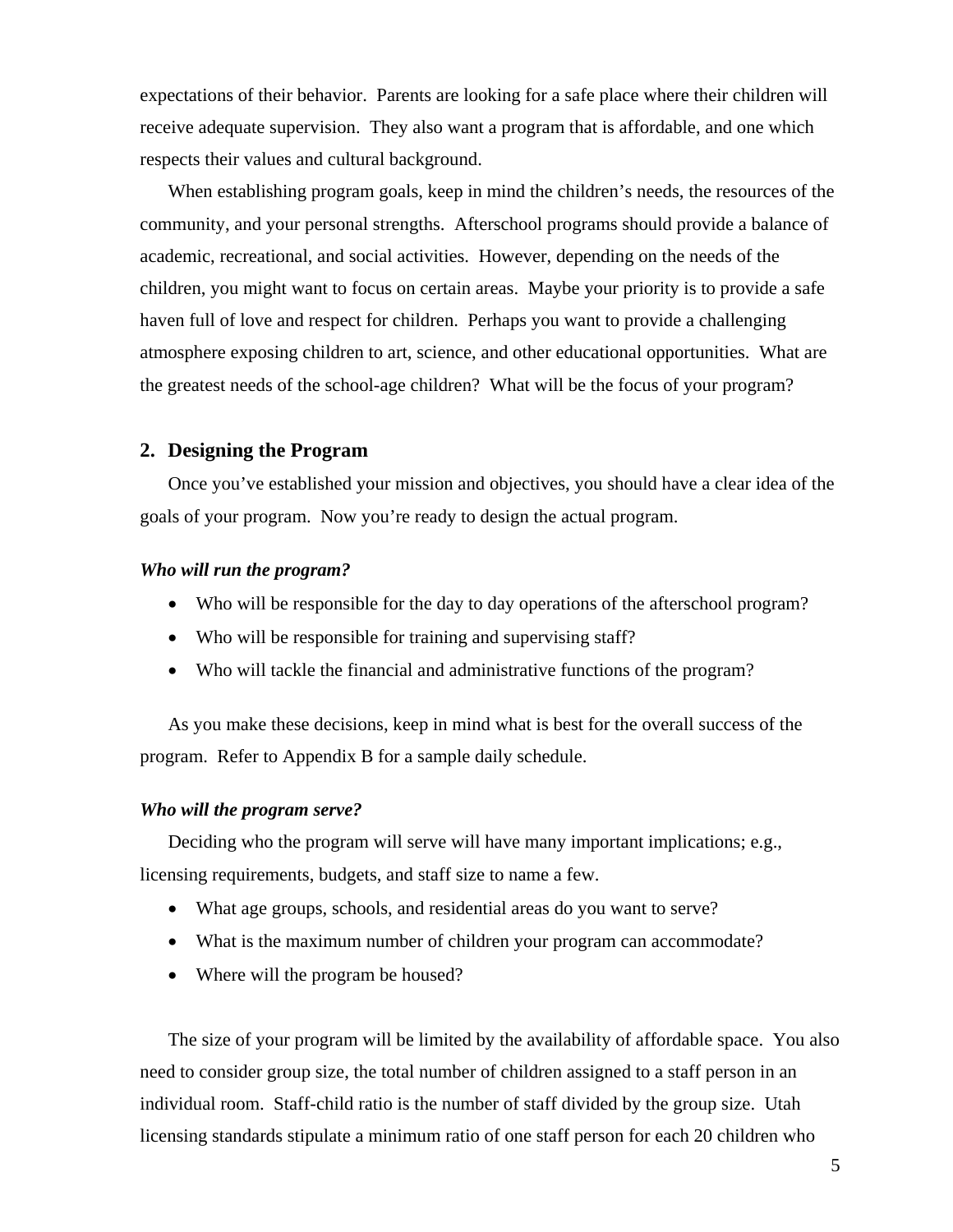are age five and up, but quality programs can maintain a lower staff child ratio such as 1:10 or 1:12 for this age group. The trade-offs with both staff-child ratios and group size revolves around issues of cost and quality. Larger groups with higher ratios may certainly be less expensive, but they minimize the individualized attention and the activity choices open to children. Smaller groups with more stringent ratios cost more, but allow for more staff attention to each child and a broader range of activities.

Most programs serve specific schools. More and more programs are making attempts to serve children with physical, emotional, and cognitive disabilities. You might consider how to best serve these children.

### *When will the program operate?*

 Afterschool programs can operate before and after school, during school vacations, holidays, and during the summer, in order to meet the needs of working parents. Though year-round care programs might be best for working parents, remember to consider the costs and time commitment associated with such hours. Afterschool programs operate before and after school, or just after school until around 6:00 pm. Working parents and their children benefit when programs operate during school-only holidays, such as teacher in-service days and during the annual Utah Education Association (UEA) Convention.

### *Where will the program be housed?*

Afterschool programs can be housed in a variety of physical spaces. Programs can either use shared space and be completely portable, or have permanent space. Some possible locations are schools, libraries, recreation centers, churches, day care centers, family homes, or commercial sites.

When selecting a location for your program, keep in mind the location of the school. The program should be located close to the school for the convenience of parents and students. Remember, the closer to the school, the less you'll have to worry about transportation and its associated costs.

Another important detail to consider when selecting a location is cost. Programs can often find low cost, or even free space, in which to be housed.

### *How will the children get there?*

Transportation is costly, so as you consider the needs of the children and parents, consider several options. If the program is close, children can walk. If safety is a concern,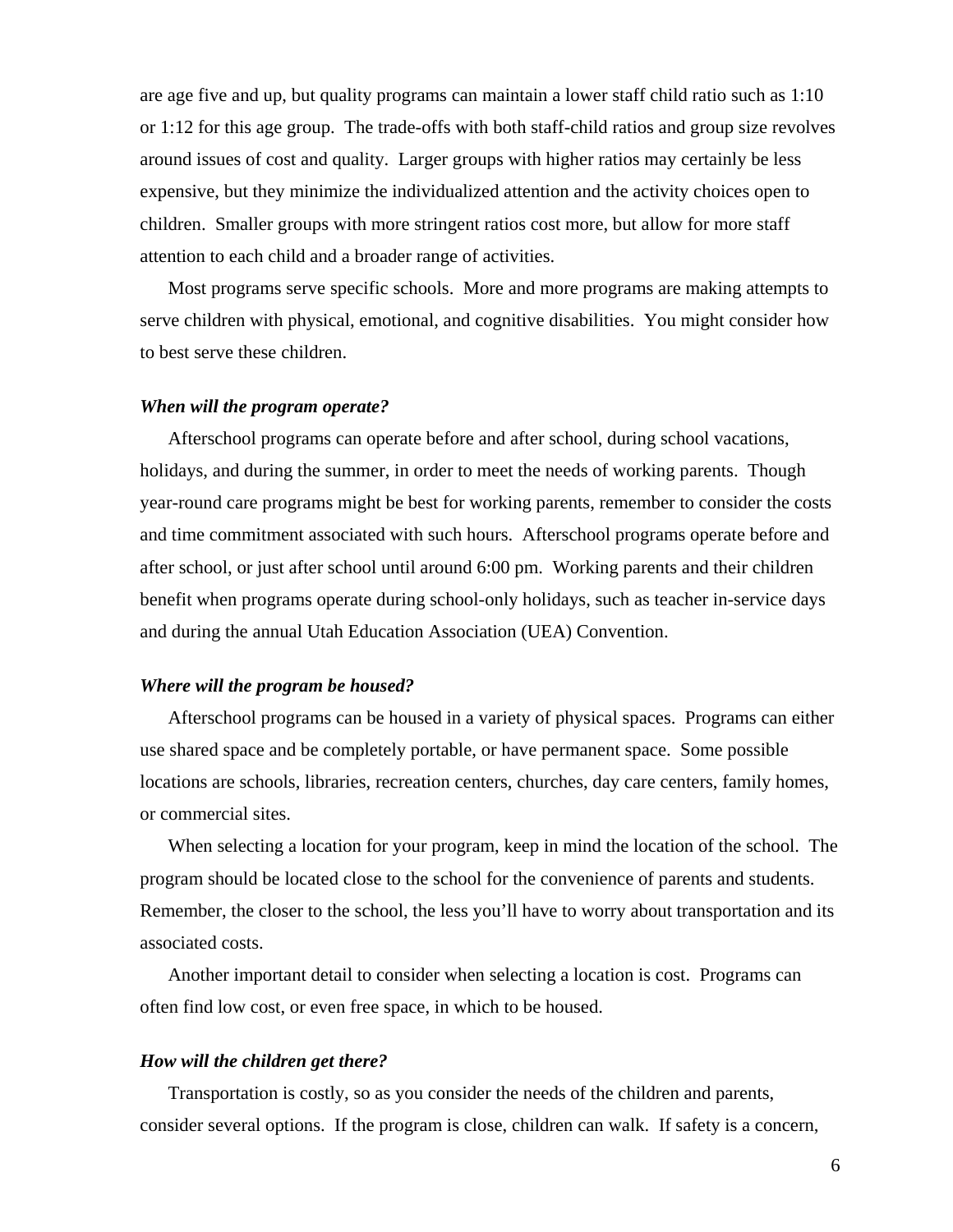you might consider a staff escort. The use of public transportation may also be an option. Sometimes the schools are willing and able to provide transportation. Parents may also organize car pools at the end of the day.

If you feel that the program needs to provide transportation, remember to consider the costs involved.

- Will you purchase or lease vehicles?
- Is there a possibility of sharing vehicles with other similar organizations or agencies?

Perhaps there is another afterschool program in the area willing to team up with you for transportation. After considering your alternatives, needs, and limitations, work with the planning committee to select the option that will best use available resources and meet the needs of program participants.

### *What administrative model will be selected?*

Consider the following when deciding how the program will be administered:

- **Administered by one agency** such as a community agency, independent nonprofit corporation, group of parents, preschool day care center, government agency, or schools (public and private).
- **Administered collaboratively** such as a parent group and public or private school, community agency and public school, parent group and church, or city or town recreation department and school.

#### *Who will staff the program?*

- Hire staff that has prior experience, child-related training, and a commitment to school age care.
- Offer the best salary and benefits you can afford, even if it means fundraising.
- Ensure good working conditions, paid time off, and opportunities for meaningful staff input.
- Consider hiring at least one full-time person.
- Supplement paid staff with volunteers, work-study students, foster grandparents, and others that may be available in your community.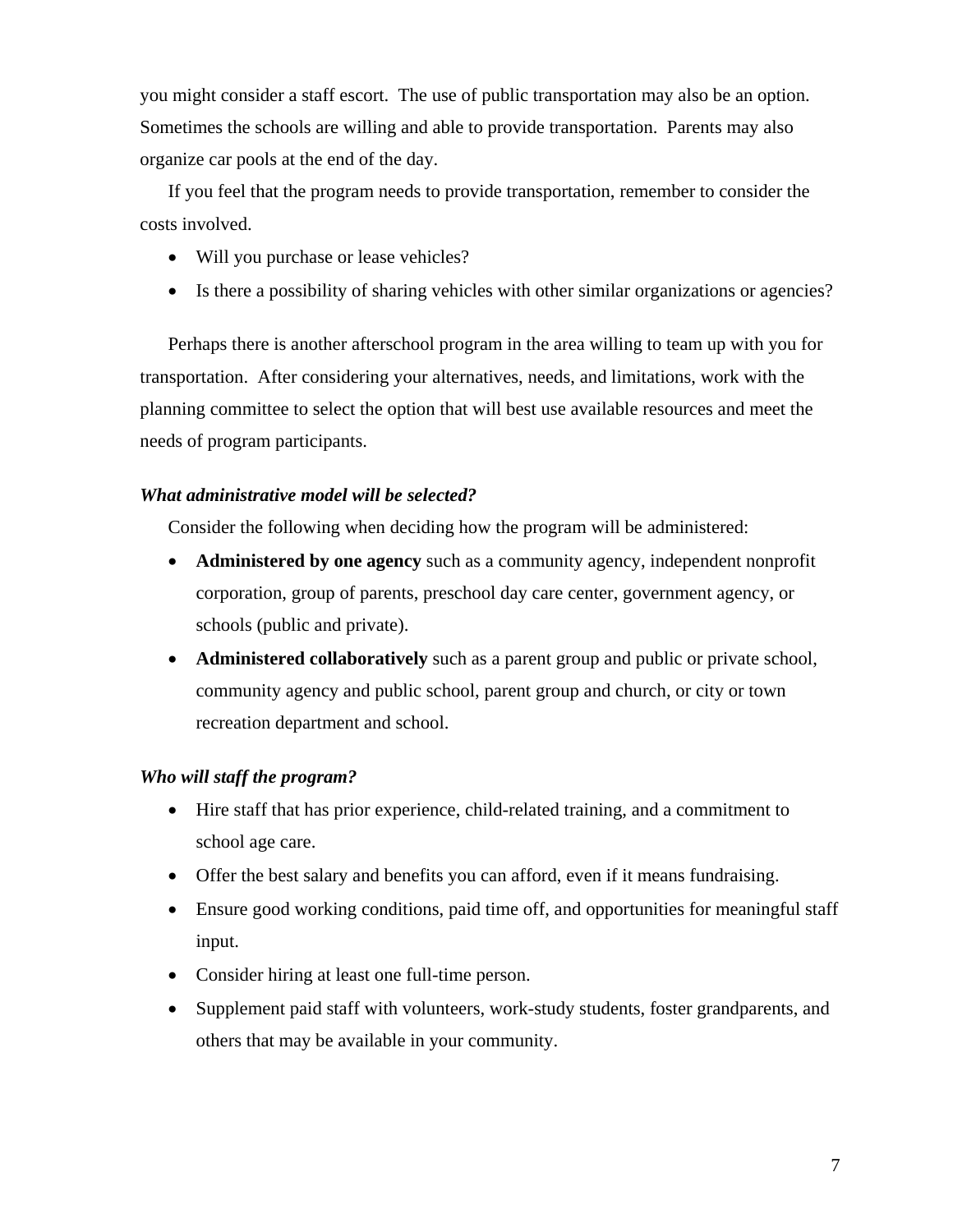### **3. Funding and Budgeting**

 Before you actually start your program, you will need to know how much funding you need for both start-up and daily operation of your program. From the results of your needs survey, you can approximate how much the parents can afford to pay for the afterschool programs, then develop a budget.

*Start-Up Costs* are the one time only expenses such as purchasing equipment, supplies, and staff salaries during the planning period.

- Space cost (buy, rent, or share program space)
- Renovation/repairs
- Planning and training (including materials and manuals)
- Legal and other professional fees
- Licenses and permits
- **Equipment** 
	- o administrative
	- o activity
	- o janitorial
	- o general

*Operating Expenses* are the expenses for running an ongoing program which has achieved some stability.

- Staff salaries and benefits
- Staff development and training
- Supplies
	- o administrative
	- o activity
	- o janitorial
	- o general
- **Utilities**
- **Insurance**
- Travel/transportation
- Maintenance

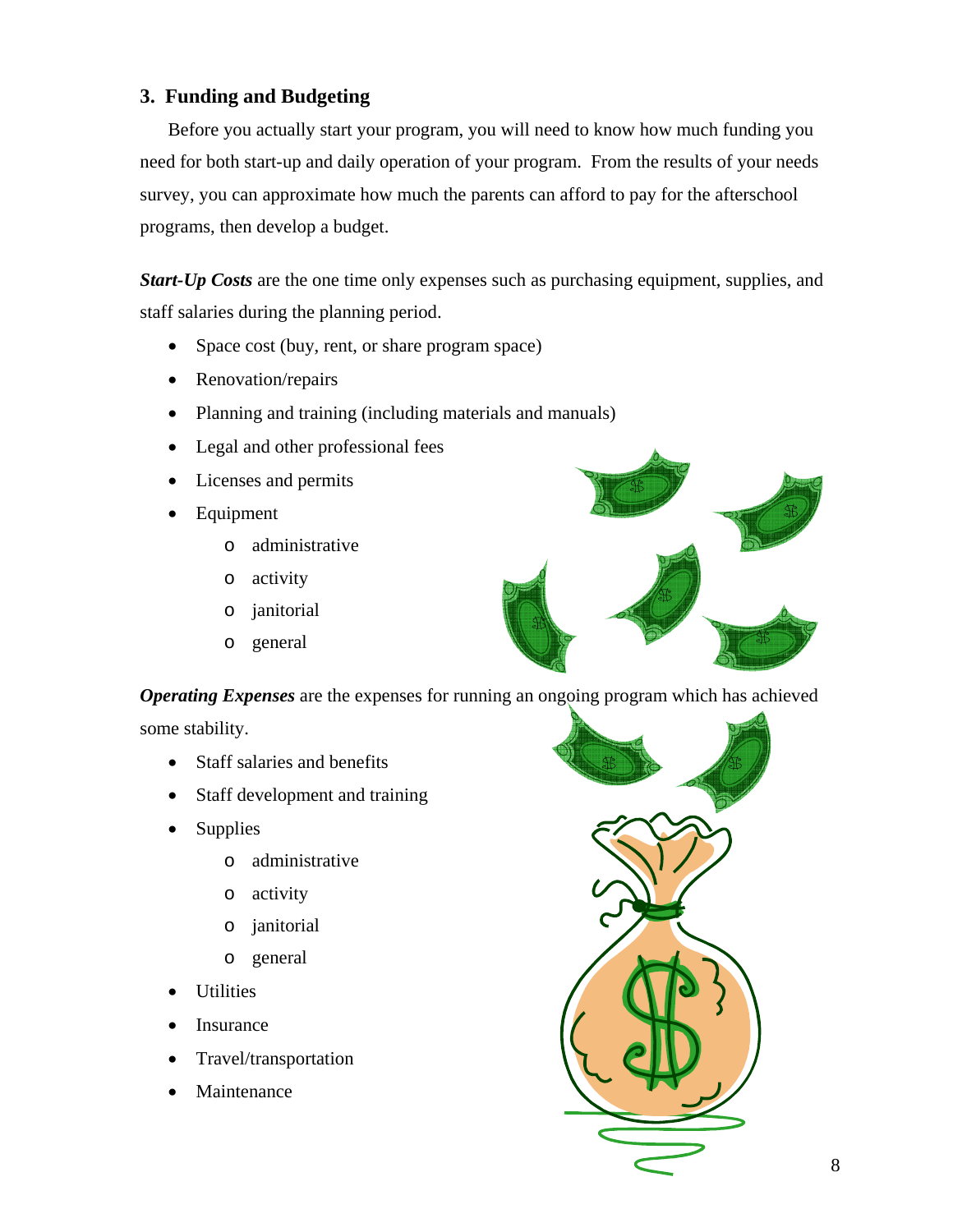*Operating Income* is the income to run an ongoing program which has achieved some stability.

- Parental fees
- Fundraising activities
- In-kind donations

 After you have an estimated budget worked out, you will be better prepared to estimate the funding needed for start-up and operating your program. Most programs will find that generating parent fees provide the majority of funding, but some programs also receive funding from state and federal sources. A successful program will use a diverse funding approach, receiving money from both public and private sources. Developing a long-term financial plan is essential for a successful, sustainable afterschool program. Other sources of funding can include local businesses, individuals, fundraising activities and non-profit organizations.

### **4. Creating Curriculum**

 Develop activities that are interesting and appropriate for the various age and skill-levels of the youth being served. A quality afterschool program has a variety of well-planned activities such as art, music, science, academic support, recreation, and free time. To serve the needs of school-age children and youth, the program should provide the opportunity for activities such as creative dramatics, science, art, quiet homework area, small group games, and active large group special events (multicultural festivals, treasure hunts, drama, dance or music performances). The availability of a kitchen area is an asset to any program. If the program is located in a school, access to the library, art room, computer lab, and other areas can expand the horizons of the program. Although structured activities are very important, do not underestimate the importance of daily free-time. Make sure that children have choices.

 Another key issue when creating curriculum is considering the cognitive, socioemotional, and physical development stages of the children. Because all children develop in different areas at different rates, the challenge of creating an effective curriculum is to create activities that can adapt to the different development levels of the children. The ability to adapt will help determine the success of the activity. If the activity is too easy, the child is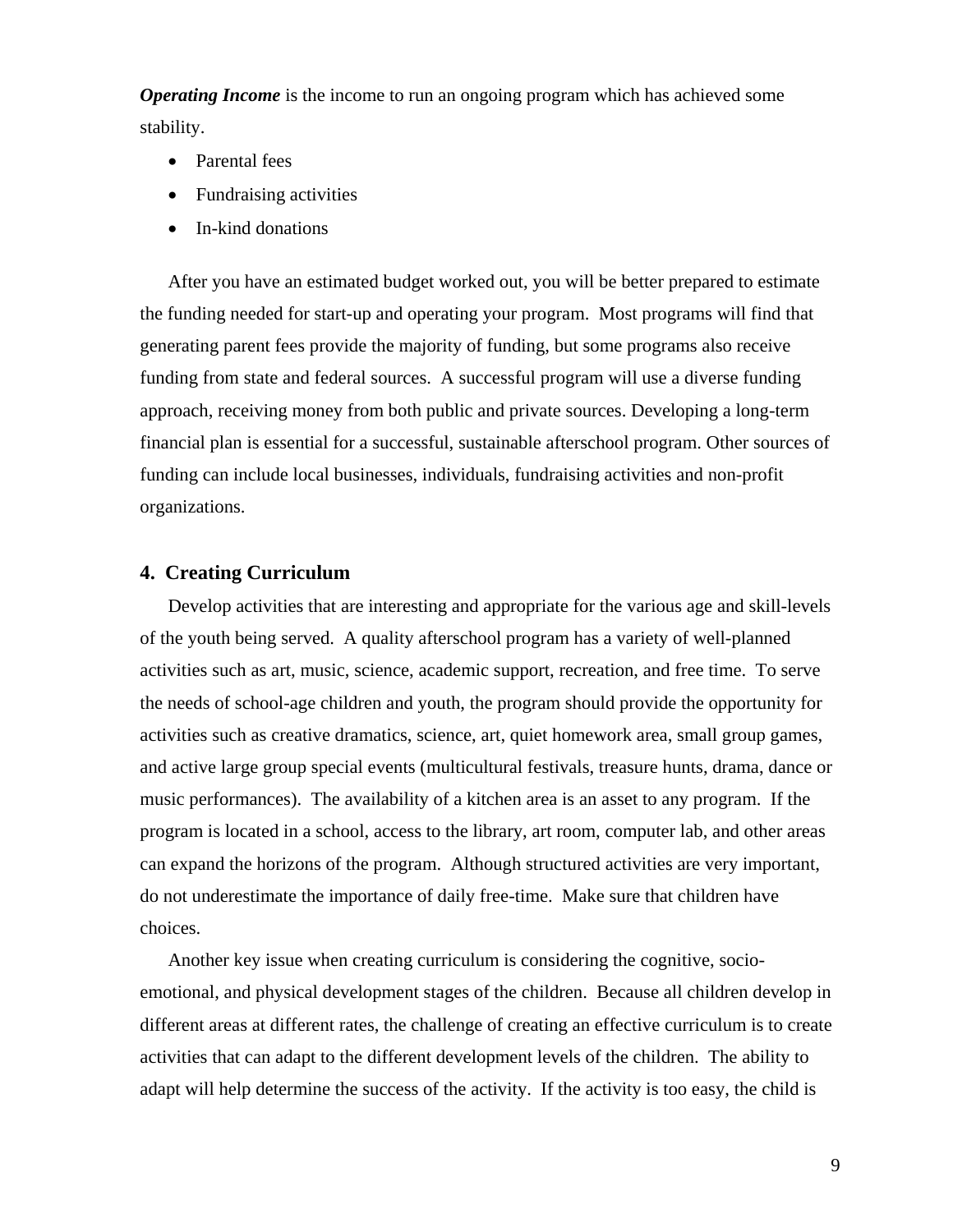left bored and unchallenged. If it is too difficult, the child might lose self-confidence and become frustrated.

With a little bit of thought and ingenuity, many activities can be altered to accommodate children of varied ages and developmental stages. For example, if you are playing a game of basketball, certain rules can be made to level the playing field. One such rule could be that players taller than a certain height cannot block shots of shorter players. When playing a science trivia game, provide students with questions with varying degrees of difficulty, and allow the students to decide which level of questions they want to answer. Be careful with activities that might put students on the spot. Although some students love the spotlight, other students may feel uncomfortable. Provide an escape for children that feel uncomfortable being put on the spot. Refer to Appendix C for a list of books and other resources to help plan curriculum.

### **5. Establishing Policies, Procedures, Rules, and Parent/Staff Handbooks**

Policies and procedures are essential guiding principles for afterschool programs. Effective polices will indicate proper procedures to carry out the policy itself. For this reason, policies and procedures should be determined before a program begins operation to ensure the appropriate courses of action for the many issues and situations that might arise. It is good risk management to have policies and procedures in place. For example, how and when do parents pick-up children? What about late or early pick-ups? What if a parent is unable to pick-up a child? Can a relative or friend of the family pick the child up? Policies, procedures, and rules should exist for the program as well as for the program staff, parents, and children.

The following list includes some of the important areas that will require policies:

- Staff
- Enrollment
- Parental Involvement
- Discipline and Behavior Management
- Health and Safety Issues
- Transportation (to and from program as well as during)
- Financial Management
- Setting the days and hours of operation, food, reporting child abuse and neglect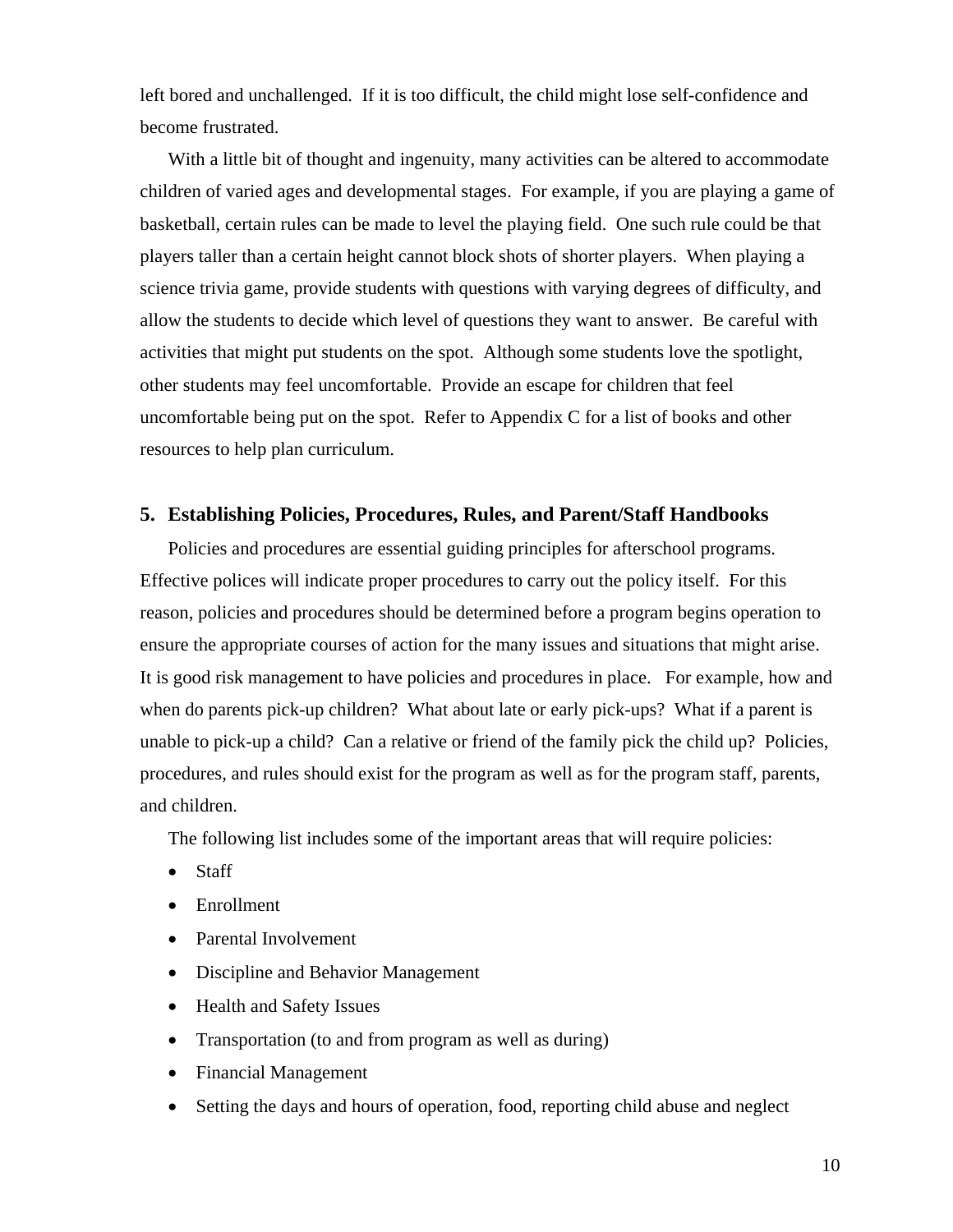While reviewing policy and procedure handbooks from other afterschool programs may be helpful, you should not simply duplicate them. It is important that you sit down with your planning committee and determine policies and procedures that will best assist you in accomplishing your program goals and quality standards. Here are some tips for setting policies and procedures:

- Keep policies and procedures clear, concise, and simple.
- Make sure that policies and procedures are meaningful and efficient. Avoid creating unnecessary policies or procedures.
- Keep rules fair and uniform.
- Once in place, practice consistent and strict adherence to policies. Make exceptions only when absolutely necessary.
- Develop an effective mechanism for changing policies when necessary. Evaluate policies regularly and revise as needed.

 Once you and your committee have developed a clear set of policies and procedures, the next step is to make sure that they are employed within the program. Handbooks are effective tools for propagating and explaining policies and procedures to both program staff and parents. In order to avoid problems, staff members and parents should be required to sign a statement which they must read stating they understand the policies of the program. Refer to Appendix D for more suggested policies and procedures.



 Utah law requires afterschool child care programs for children up to and through age 12 to be licensed, unless the program is operated and staffed by a public school, or by a private or parochial school that provides education in lieu of that provided by the public schools. The purpose of licensing is to ensure that basic health and safety issues are addressed. The licensure process requires attention to detail and takes 60-90 days from the time an initial licensing application is received. Currently, many afterschool programs are licensed as hourly child care facilities, and most school-based afterschool programs are license exempt. Check with your local licensing specialist to see if you are required to license your program. For more information about licensing afterschool programs, contact (801) 538-9084, or visit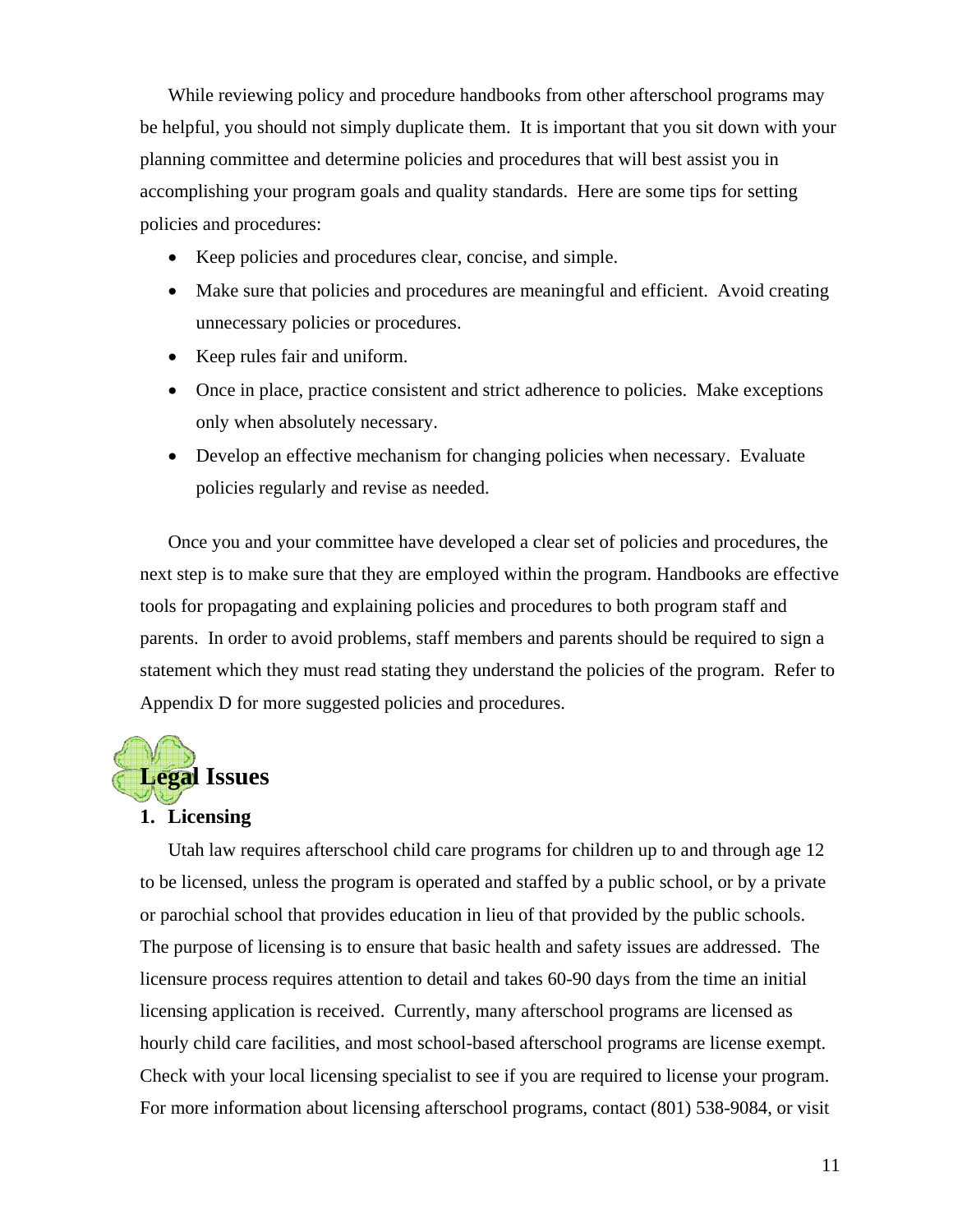[http://health.utah.gov/licensing/rules.htm.](http://health.utah.gov/licensing/rules.htm) Some grant opportunities require licensing, while others do not. In the future, the Utah Department of Health Child Care Licensing plans to develop a new category of rules specific to afterschool programs.

### **2. Selecting Organizational Structure**

 Afterschool programs may operate as a government, non-profit, for-profit, or schoolbased organization. Most often, afterschool programs exist as non-profit entities affiliated with a particular school. You will need to consider the advantages and disadvantages of the four different options, and decide which will be best for you.

 If you wish to partner with an existing organization, consider schools, community libraries, community recreation centers, day care centers, YMCA/YWCA, 4-H, Boys and Girls Clubs, religious organizations, universities and colleges, and city or county government.

### **3. Risk Management**

 Well-designed policies and procedures will help manage risk and liability of the day to day operation of the program. Beyond the basics, you may want to consider some of the following:

*Liability Insurance:* There are insurance policies that cover an entire organization, called "umbrella policies." There are also policies that specifically cover injuries to staff or children, lawsuits, use of motor vehicles, special events, or any other special needs you may have.

 Check with your state's Child Care Resource and Referral agency, or child care licensing to find out if your state requires you to have a certain type, or amount, of liability insurance in order to operate an afterschool program. You may wish to consult with an insurance agent or broker to determine what kind of insurance is best for your situation. Talk to other programs and organizations to find out what types of policies they have.

*Obtaining Insurance:* The National Association for the Education of Young Children (NAEYC), (202) 232-8777 or (800) 424-2460, [www.naeyc.org,](www.naeyc.org) has a list of insurance companies that have created plans specifically for afterschool programs. When speaking with insurance providers explain your program and your needs, and ask about options and premiums.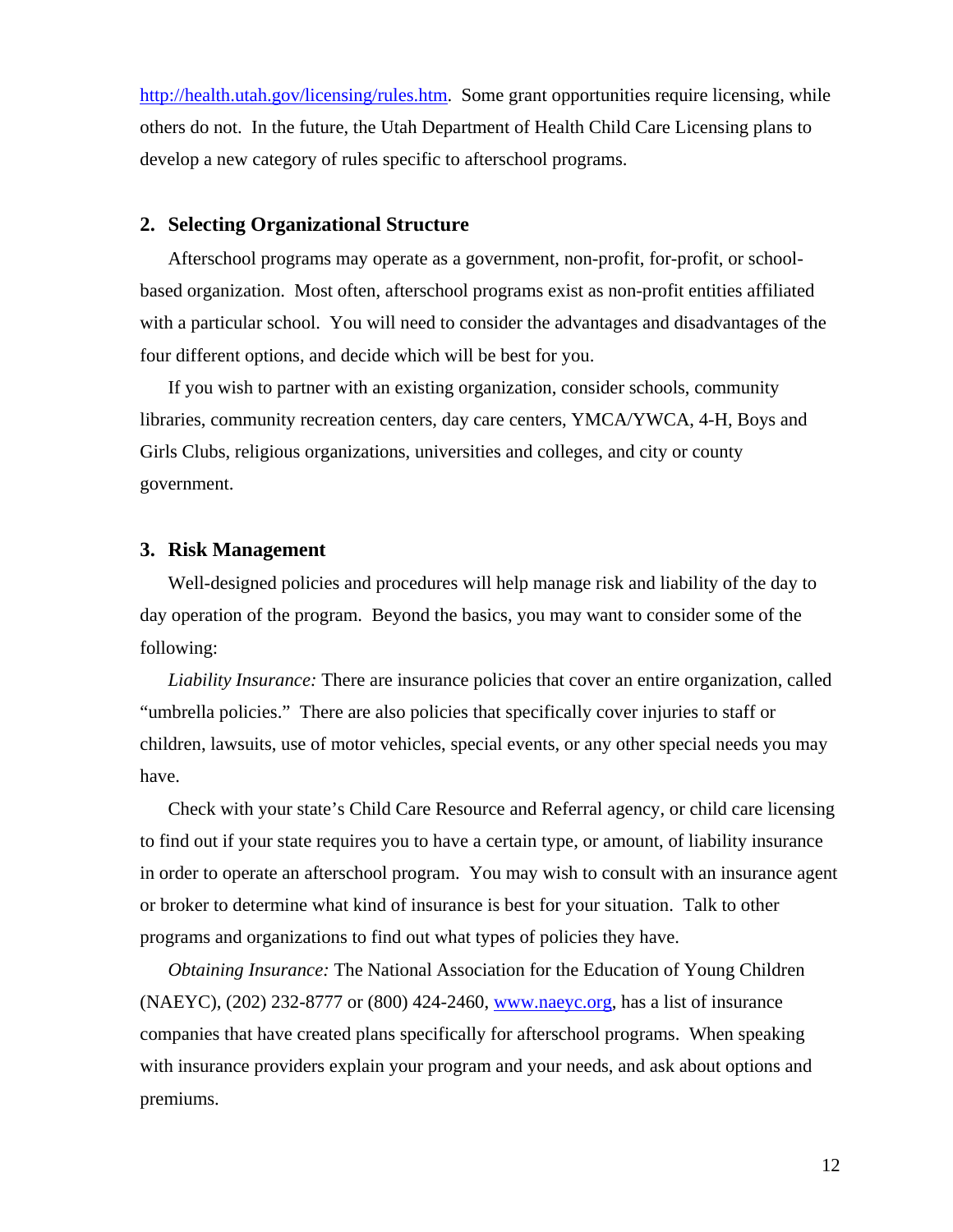The National Network for Child Care recommends considering the following questions when shopping for insurance:

- What are the requirements to be insured? Does my program qualify?
- What is covered by the policy?
- What risks are excluded from the policy?
- How long does the policy last?
- What are the liabilities and medical payment limits?
- How much are the premiums? Are there deductibles?
- How do I file a claim?
- What is the company's financial reputation?
- What is the company's claim and service reputation?
- How knowledgeable and helpful is the insurance agent you speak with?

 Coverage for Volunteers: Make sure your insurance policy specifies that volunteers (those not being paid) are covered. Volunteers need to be covered by liability insurance just as paid staff.

### **Organizations and Contact Information:**

*National Association for the Education of Young Children*  Phone: (202) 232-8777 or (800) 424-2460 Web site: <www.naeyc.org>

*Nonprofit Risk Management Center*  Phone: (202) 785-3891 Fax: (202) 296-0349 Web site: <www.nonprofitrisk.org>

*National School Age Care Alliance*  Phone: (617) 298-5012 Fax: (617) 298-5022 Web site: <www.nsaca.org>



## **Program Staff (Hiring and Keeping Good Employees)**

 The skills, abilities, and attitudes of the staff will directly affect the quality of the afterschool program. Recruit and hire qualified individuals, because your preparations and hard work depend on those you hire. It will be impossible to have a successful, quality program without training and managing quality staff.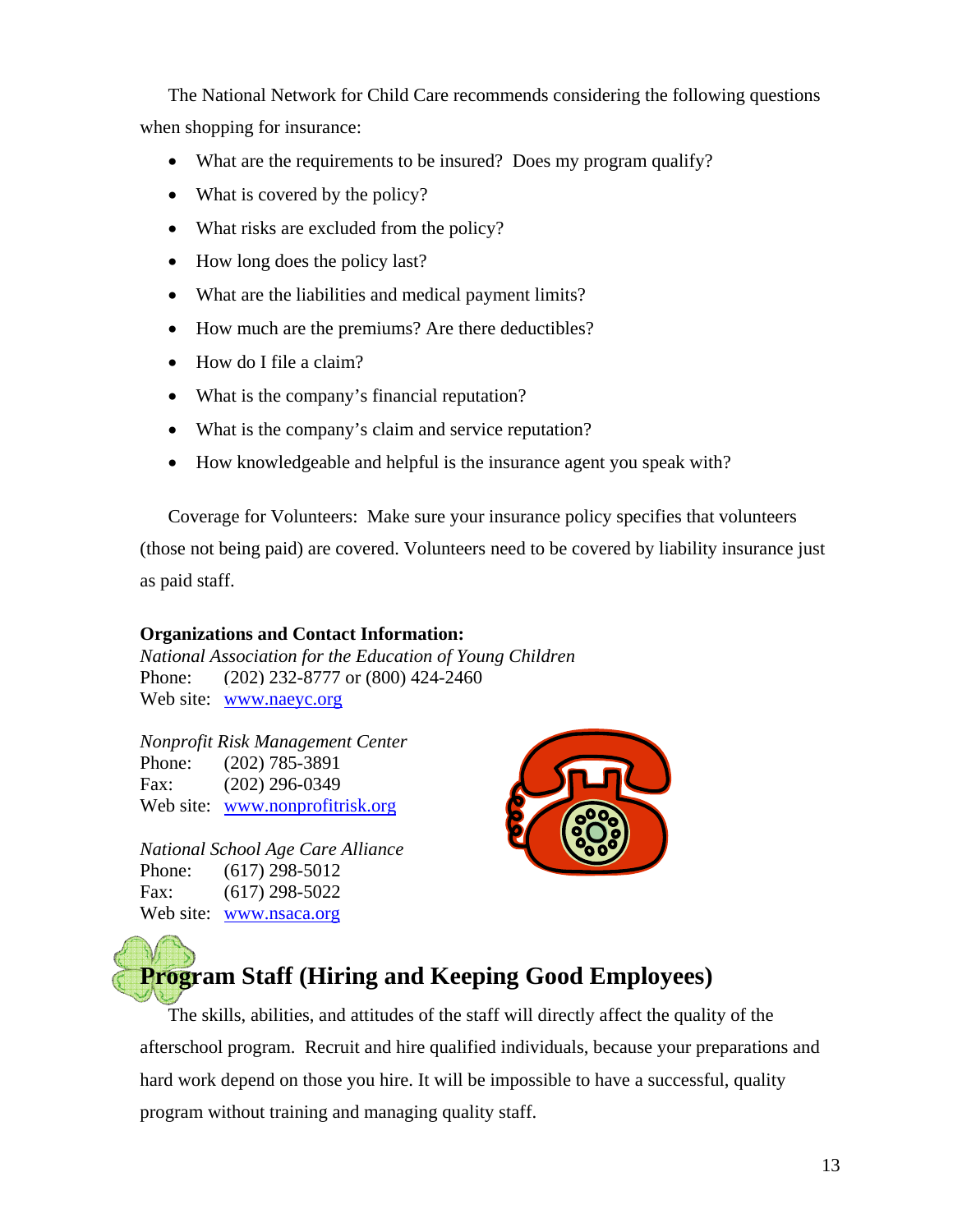### **1. Recruiting and Hiring**

 The first step in recruiting and hiring a quality staff is to analyze your program's needs. The following are some common staff positions in after-school programs:

- *Afterschool director:* responsible for staff supervision and administrative operation of the program.
- *Site coordinator:* responsible to supervise the day to day operations of the programs.
- *Group worker:* supervises children, plans the curriculum, and has certain administrative responsibilities.
- *Staff assistant leader:* works under the group leader in planning and carrying out activities with the children.

 Meet with your planning committee and decide what positions need to be filled. Once you have a basic framework for your future staff, develop a selection process. Decide if you will require applications, cover letters or resumes and who will review the submitted information. Next, choose a person to select applicants to interview and another to conduct the interviews. It is helpful to have more than one person involved in the interview process; you will be less likely to overlook key information.

### **2. Creating Job Descriptions**

 Creating job descriptions will help define the roles and responsibilities of staff members. Keep in mind that rarely is any one individual perfect for a particular job. Thus, it is important to prioritize the qualifications for the positions. Start with the minimum requirements, and then add the preferred qualifications. Through effective training, on-thejob experience, and managing, an individual who initially meets the minimum requirements can exceed the preferred qualifications. It is also important to allow some flexibility. Once your program is up and running, you might find a need to shuffle or change certain positions, duties, and responsibilities.

### *Recruit applicants*

 Be clear and concise when writing the actual job announcement. List the title and the major duties, responsibilities, and qualifications desired. Provide instructions regarding how to apply for the position, starting date, schedule of shifts, pay, and the closing date. The most important role of a job announcement is to notify and persuade qualified applicants to apply.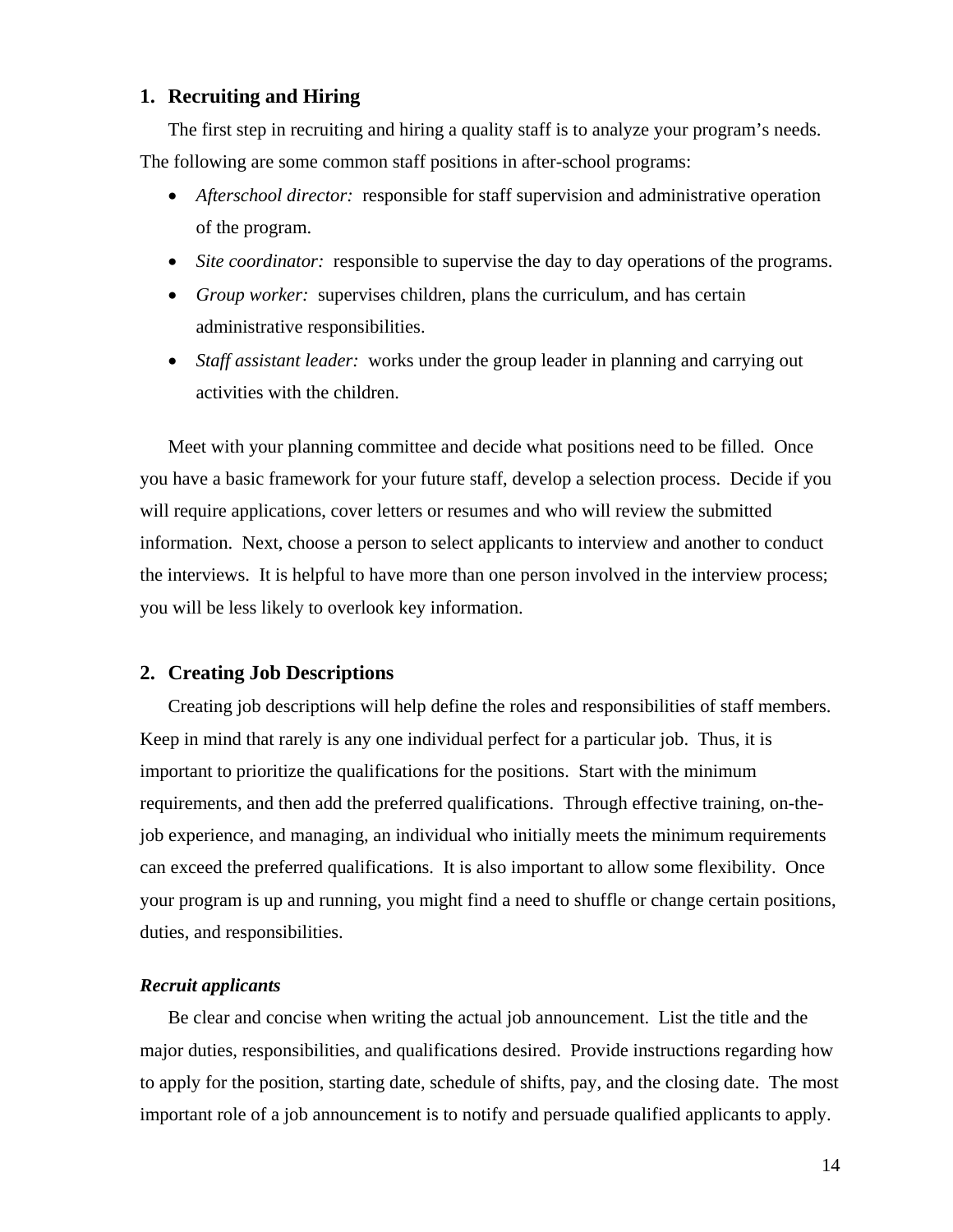Keep the announcement positive and enticing. Once you have a good job announcement, the next step is to post it.

### *Posting Job Announcements*

 There are a variety of places to post job announcements or advertise the job. Try to place your announcements where they are most likely to be seen by your target audience. You want to reach the best potential applicants and avoid those that are not qualified. The most effective method of finding good help is not through posting an announcement, but through referrals and word of mouth. Other resources for finding employees include government employment agencies, universities, vocational schools, flyers and local newspapers.

With well placed announcements, you should soon start receiving inquiries. Review applications with those who have been selected to assist in the hiring process, and decide which applicants to interview, keeping all resumes on file for future reference.

### *Interviewing*

 Effective interviewing is essential in recruiting the best possible staff. The first step in making your interview process effective is pre-interview preparation. Checking professional references and consulting with applicants' previous employers can be very useful. Stay open-minded during the review process, and prepare questions you want to ask applicants during the interview. The same interview team should complete all interviews. Prepare a variety of well thought-out questions for the interview, such as questions to determine the applicant's overall interest in the position, and broad questions to test the general knowledge and understanding regarding working with children. You may also include hypothetical scenario questions to measure skills and aptitude regarding the position, and questions related to goals and future plans. Refer to Appendix E for sample interview questions and a form.

 Make sure you take notes on their answers so you can compare them later with answers given by other applicants. Encourage the interviewees to ask questions as well; it will benefit them and you allowing you to further assess their interests and ability.

### *Make final decision*

 The interview team will make recommendations to the hiring committee and select wellbalanced staff that represents a variety of backgrounds, culture, and ethnicity. Consider a trial period in which a potential candidate would work for a day or more, allowing both the employer and applicant to assess the potential position.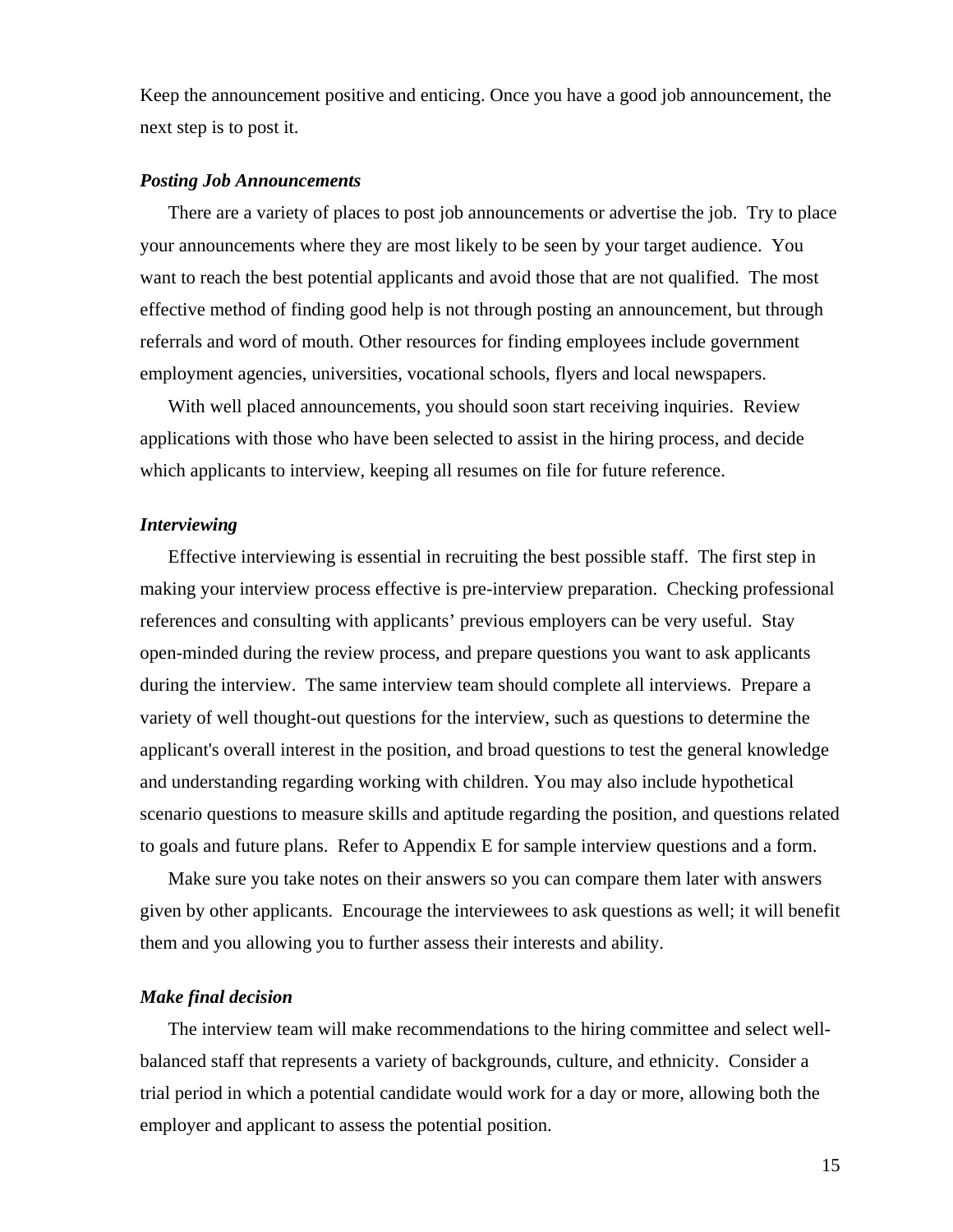### **3. New Staff Training**

 There are essentially two categories of training to consider; new staff training and ongoing training. Once you've hired your staff, the first step is to familiarize them to their new positions and the program. Topics you need to include in your new employee orientation include specific job responsibilities and expectations, as well as a general overview of the program. Include the program missions, goals, philosophy and history in the new staff training. Make sure the handbook includes policies and procedures such as safety measures and accident reporting. You may also want to add demonstrations of program equipment. Refer to Appendix F for a sample orientation checklist.

 No employee will remember everything right away, and you should allow the employees appropriate time to learn and adjust to their new positions. Having specific job responsibilities written down in a staff handbook will help facilitate quick and effective learning of responsibilities and expectations.

### **4. Ongoing Training**

 Your staff will continue to grow and improve on their own as they gain valuable on-thejob experience. However, the extent to which your staff improves over time will be largely affected by ongoing training. In order to develop a quality staff, you need to provide quality training through supervision, staff meetings, and in-service training.

### *Supervision*

 The main purpose of supervising staff is to monitor and evaluate performance. Remember to be fair, consistent, and courteous, as you will have a much better response. Make expectations clear, and provide positive, constructive feedback. Your staff needs to know what they do well and where they need improvement. Don't assume that they will know for themselves. Supervising requires special skills, talents, and tact. Don't be afraid to ask for help from knowledgeable professionals and feedback from your staff.

### *Staff Meetings*

 Staff meetings are a crucial element of communication for a quality staff; they provide an opportunity for you and your staff to connect, communicate, and discuss issues. Take the opportunity to inform and be informed regarding problems, ideas, and new items of importance. Effective staff meetings are planned ahead of time with a clear purpose and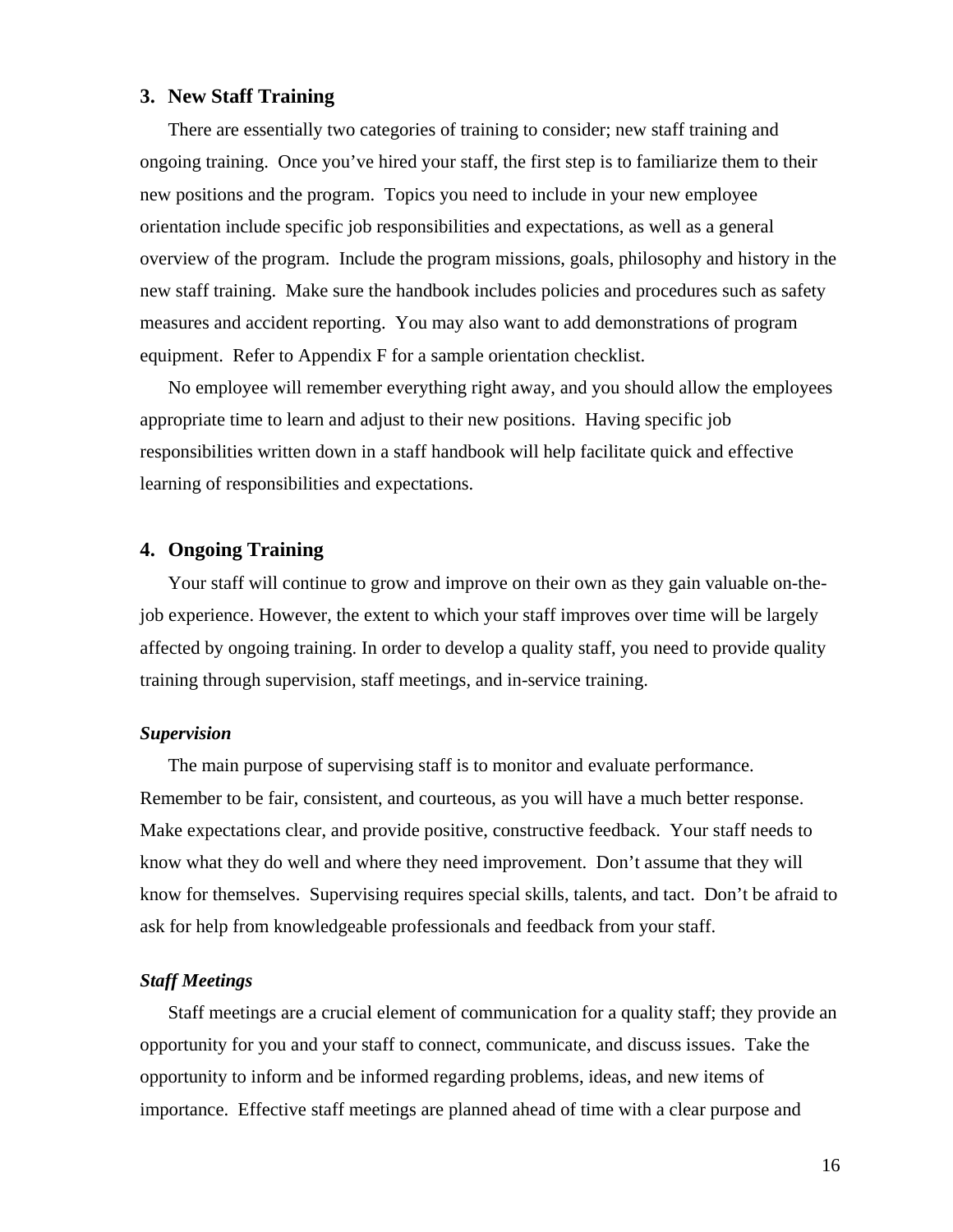written agenda, but should also include the element of free discussion. Always allow time for your staff to discuss ideas and concerns. Be sure to take minutes, assign responsibilities, and follow up, otherwise you'll be more likely to talk about great ideas, but never act on any of them. Adding some food and fun is helpful.

### *In-Service Training*

 Staff in-service training is an excellent opportunity to train staff regarding essential skills and knowledge. Through in-service, the staff has the opportunity to learn and practice important techniques and skills with each other. When selecting training material for an inservice session, be sure to ask the staff for topics on which they would like more training. You may want to include topics such as building positive relationships, resolving conflicts among children, teaching about discipline, caring, respecting as well as sharing among children, while making sure you connect with the parents. You may want to dedicate a whole session to one topic at a time. Always consider the needs of your staff and plan accordingly.

### *Staff Evaluation*

 Evaluations should be based on expectations which are clearly defined in job descriptions, personnel policies, and individual goal statements, and should take place at regularly scheduled intervals. Your evaluation process will help staff learn where they need to improve and to make those changes. Staff should also have an opportunity to evaluate the program.

# **Running a Quality Program**

### **1. Quality Standards**

 A quality program is based upon a well-planned, consistent and organized operation with a safe, friendly and nurturing environment. A caring and well-trained staff, parental involvement and a variety of activities also improves the quality. While this manual provides many resources as a start for achieving strong performance in these areas, it is crucial that you continually rate and evaluate your performance in these areas to ensure program quality. Refer to Appendix G for resources to help with program evaluation.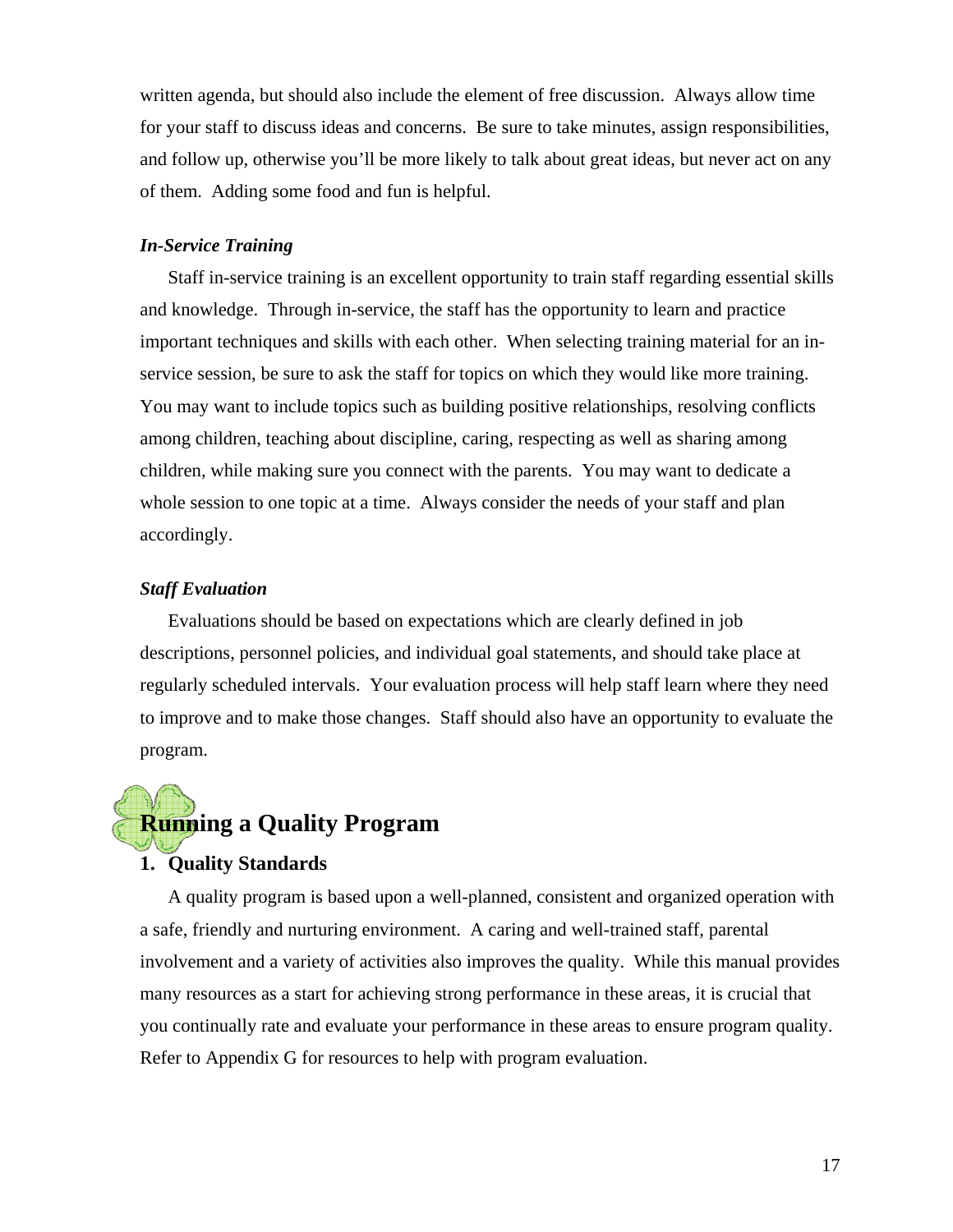### **2. Fulfilling the Diverse Needs of Children**

 All children have a crucial need to be in a safe, secure environment and to have acceptance by peers and staff. No two children are the same. Children develop socially, emotionally, physically, and cognitively at different rates. They also possess unique personalities and dispositions. These facts, combined with the fact that your program will most likely serve children from multiple ages, presents a challenging situation. Make sure to support, encourage and respect the children with whom you work with.

 Focus on the developmental needs of the children. Middle childhood years are a crucial time for youth as they learn generally accepted behavior, and their need for acceptance shifts from family to peers. A quality program will provide a safe and friendly environment, as well as activities to facilitate healthy physical, mental, social, and emotional development.

 In order to meet the challenges of working with children of varied ages and developmental stages, you and your staff need to have an understanding of the different ages and stages of children. Most programs will divide children into groups based on their age, with the older youth taking more responsibility to plan their own activities. As your understanding of common developmental patterns of children increases, you will be more able to meet the diverse needs of the children in your program. Refer to Appendix H for a chart comparing ages and stages of child development.

### **3. Connecting with the Parents**

Given that parents are the primary teachers in the life of a child, connecting with the parents is an important aspect of operating a successful afterschool program. However, it can be very challenging. While you see the child for several hours a day depending on the set-up of your program, you might not see the parent on a daily basis. You will deal with a diverse group of parents, so be prepared to see and understand a variety of parenting techniques.

 If you see the parents on a daily basis, take advantage of this opportunity to build relationships of trust. Always focus on the positive when speaking with parents. Remember, as parents are dropping-off or picking up their children, they are often rushed, stressed, or tired after a long day of work, so be sensitive to their circumstances.

 If you do not have daily personal contact with parents, there are still things you can do to facilitate parental involvement. Plan activities such as cooperative learning workshops, game nights, or a special Saturday activity where families bond with one another and with the program staff. Focus on creating a strong open-line of communication, such as establishing a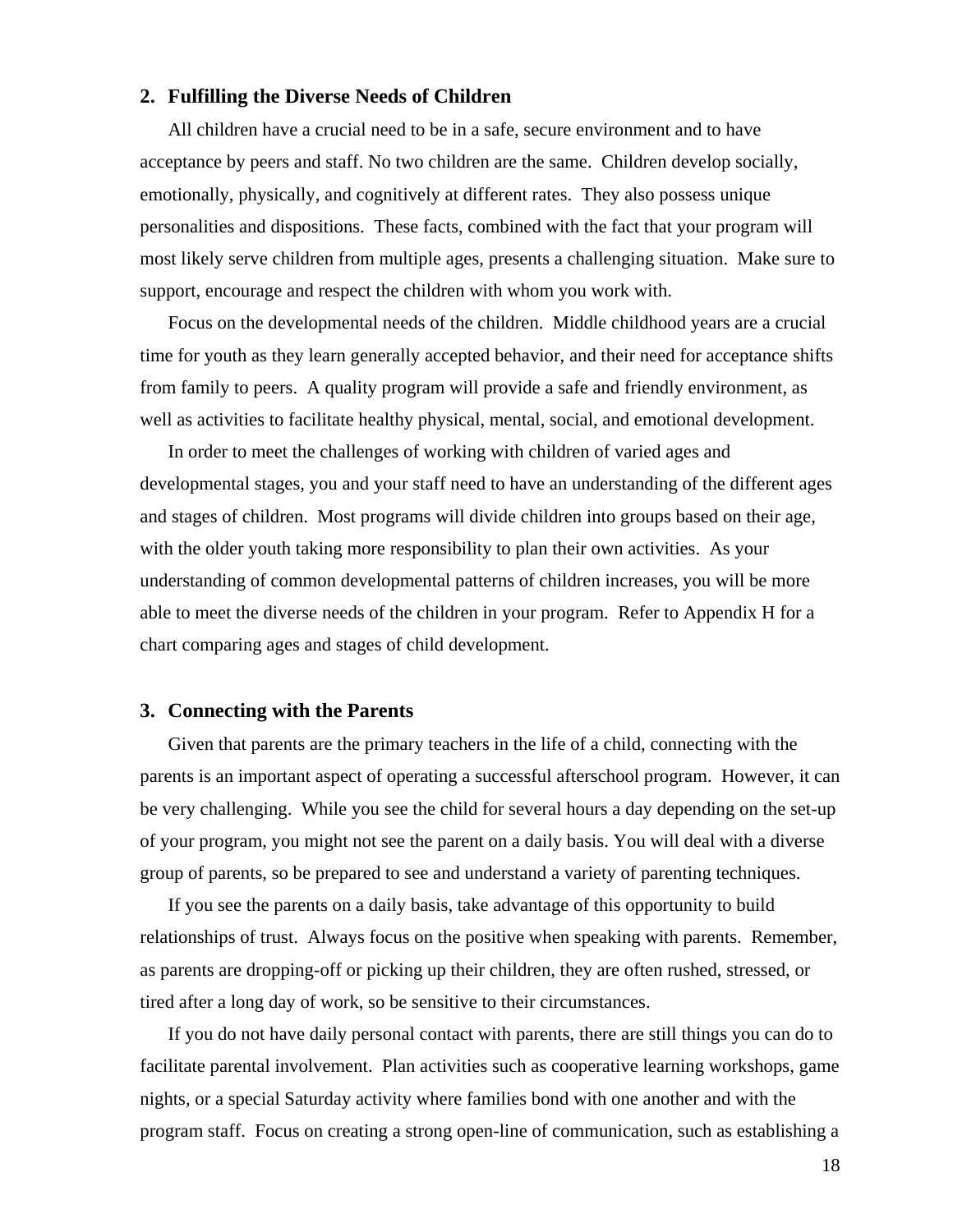parent bulletin board, or sending newsletters, memos and reminders for parents. Ask for feedback and establish convenient methods for parents to contact and speak with program staff with such as an answering machine during the night.

 Remember that you will deal with all different types of parent backgrounds and cultures. Whatever the situation, always support the family unit and if you find yourself in a difficult situation, do the best you can to encourage and support parents. Involve them in the program as much as possible, and when appropriate, refer them to parenting groups or community resources. Let them know that you are there to help and support their efforts as parents.

 As relationships with parents are developed, and parental involvement increases, your program will be more successful and you'll have a more profound effect in the lives of those you serve.

## **4. Basic Risk Management for Daily Operations of Afterschool Programs**

### *Transportation of Children*

 Program staff should obtain written permission from a parent/guardian before transporting youth to any activity or event including field trips and activities. Refer to Appendix I for a sample parent/guardian field trip notification form.

### *Release/Pickup Authorization*

 Unless you have made special provisions, personal transportation to and from the afterschool program is generally the responsibility of the parent/guardian. Youth in the program who are dropped off and picked up, should leave ONLY with individuals indicated by parent/guardian, as indicated on an appropriate form. Refer to Appendix J for a sample authorization form.

### *Above Suspicion Policy*

 One-on-one situations of an adult with a youth should be avoided as reasonably feasible. Avoid potential child abuse issues by having at least three people present at all times. The purpose is to provide a safe and caring environment in all aspects of the afterschool program, and to protect paid and volunteer staff from situations where there is potential for being accused of abuse. It is recognized that there will be occasions where one-on-one situations are unavoidable. ALL staff, both paid and volunteer, should avoid such situations with youth.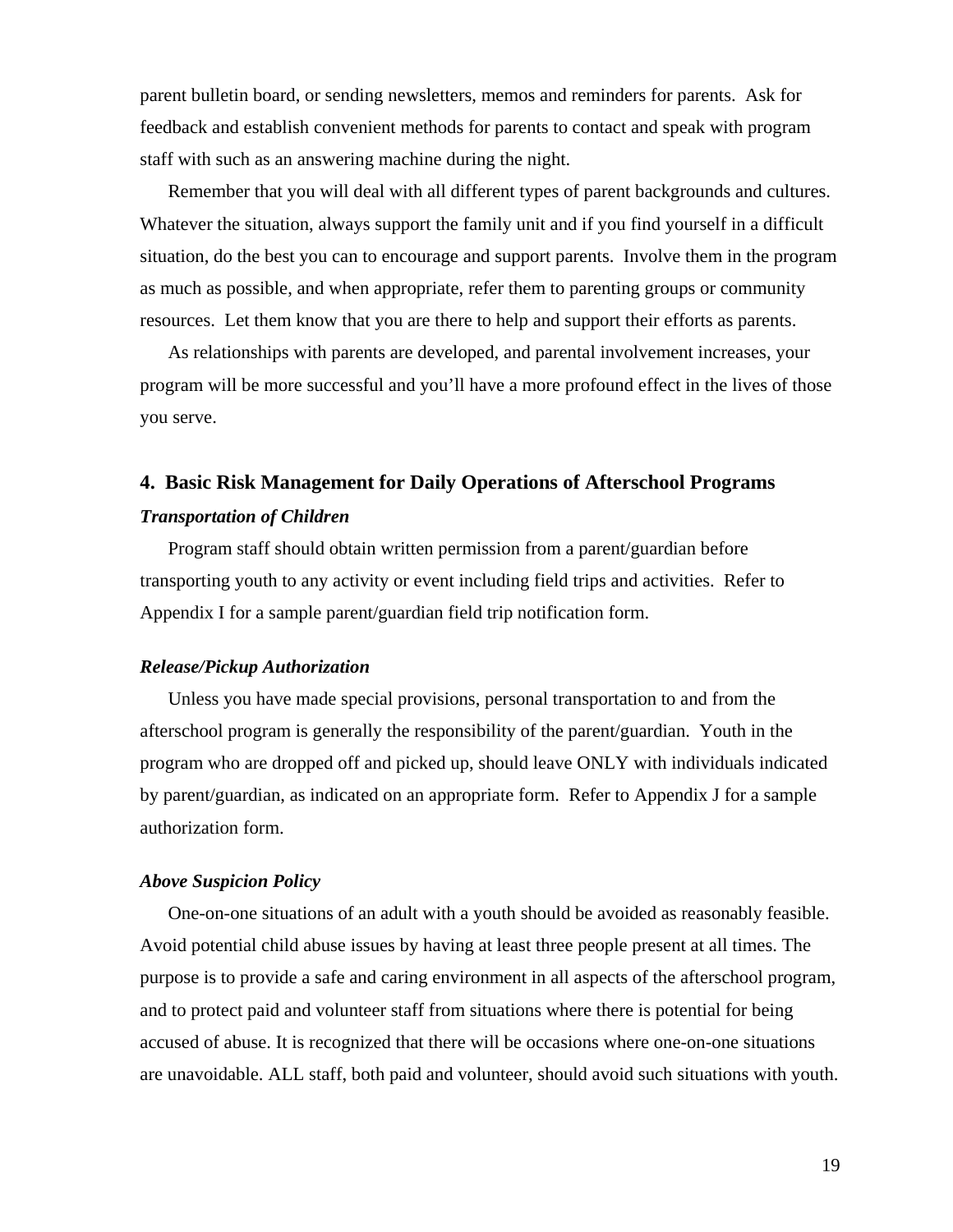### *Reporting of Suspected Child Abuse*

 As members of a youth serving organization, it is important that adults are aware of their responsibility for child safety. All paid and volunteer staff should report suspected child abuse cases. Usually a program's policy will ask staff to report to the director, and the director will make the decision to report. The Child Abuse Reporting 24 Hour Statewide Hotline number is (800) 678-9399.

### *We are here to Help*

We wish you well in your endeavor to develop an afterschool program in your community. Please contact us at any of the organizations listed on the inside cover page of this guide. Providing quality afterschool care of youth is important to all of us, and we are here to help.

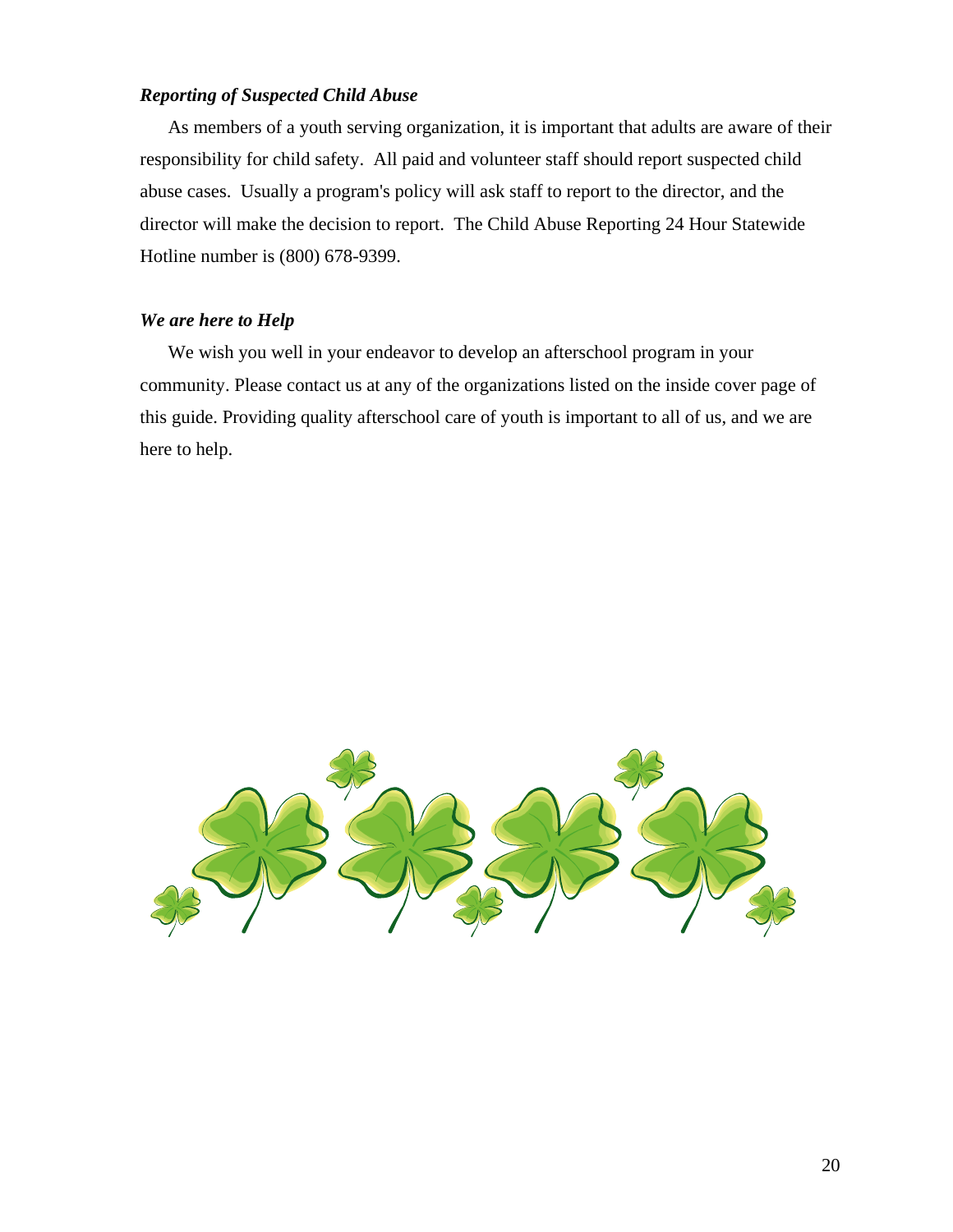

## A Community Child Care Needs Assessment Survey SAMPLE

*This is an assessment of child care needs of the (locality name) community. If you have parenting responsibilities, we would appreciate your time in helping us assess your needs. Please complete the survey and return no later than (give time frame). Thank you for assisting us with this effort.*

| 1. Would you use child care services if they were<br>available to you? | Yes              | <b>No</b>            |
|------------------------------------------------------------------------|------------------|----------------------|
| 2. If yes, please complete the reminder of the survey                  |                  |                      |
| 3. Are you currently using child care services?                        | Yes              | <b>No</b>            |
| If yes, please identify the type of services you use:                  |                  |                      |
| <b>AGE RANGE</b>                                                       | # of<br>Children | \$<br><b>COST/CH</b> |
| Infant (Birth to 11 months)                                            |                  |                      |
| Toddler (11 to 36 months)                                              |                  |                      |
| Preschool (3 to 5 years)                                               |                  |                      |
| After School Care (K-6th grade)                                        |                  |                      |
| After School Care (7-9th grade)                                        |                  |                      |
| 4. Please mark the type of child care needed:                          |                  |                      |
| <b>Full Time</b>                                                       |                  |                      |
| Half Days (5 days a week)                                              |                  |                      |
| Partial Week (2 or 3 times/wk)                                         |                  |                      |
| Half Days-Partial wk (2 or 3 times/wk)                                 |                  |                      |
| <b>After School Care</b>                                               |                  |                      |
| Night Care or Evening Care                                             |                  |                      |
| <b>Sick Child Care</b>                                                 |                  |                      |
| Other:                                                                 |                  |                      |
| 5. Please mark the location/type of care you are currently             |                  |                      |
| utilizing:                                                             |                  |                      |
| Type/Location                                                          |                  |                      |
| # of Children                                                          |                  |                      |
| Age(s) of Children                                                     |                  |                      |
| Day Care Center                                                        |                  |                      |
| <b>Family Care Center</b>                                              |                  |                      |
| Provider in my own Home                                                |                  |                      |
| Spouse/Partner                                                         |                  |                      |
| Care by family members                                                 |                  |                      |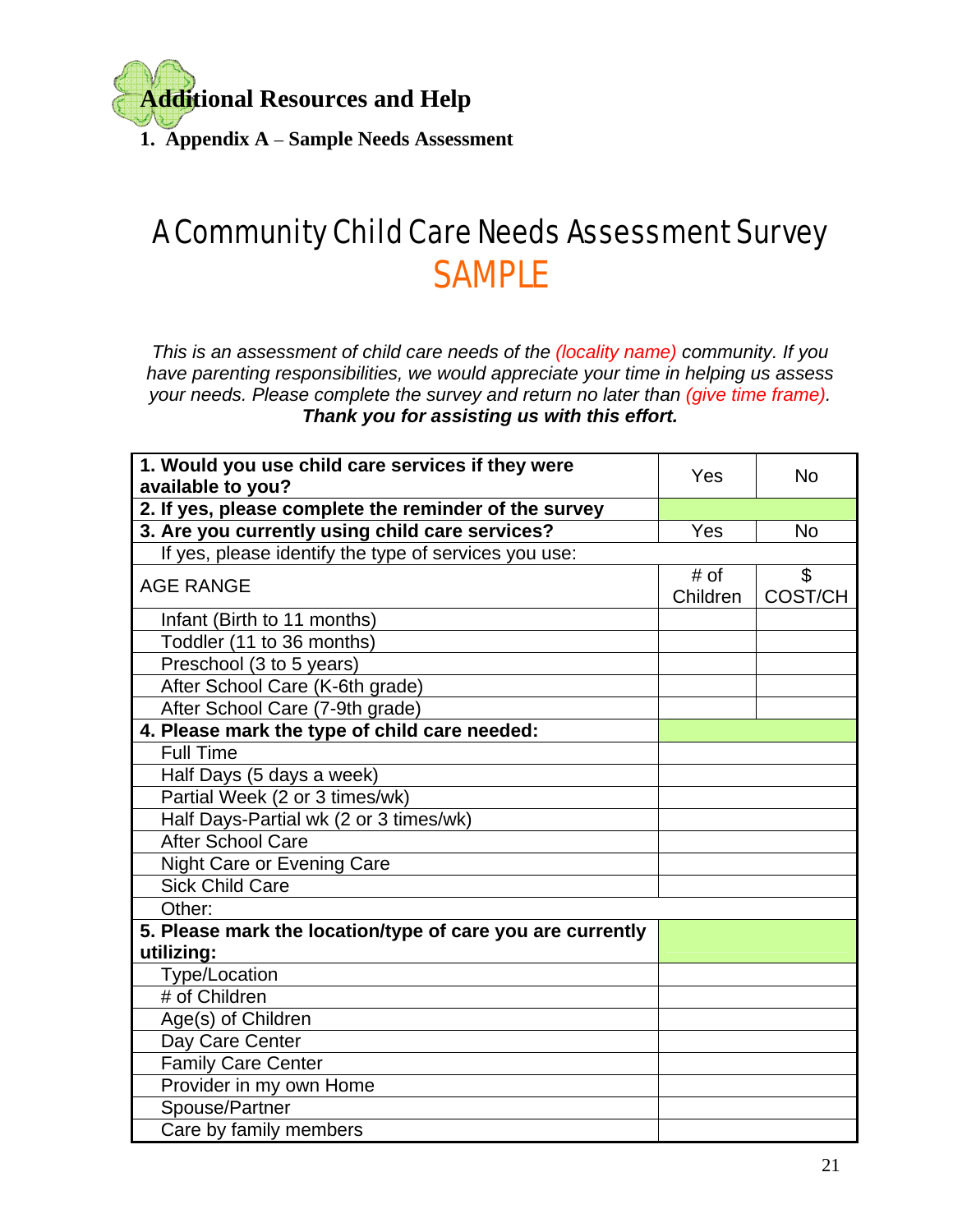| <b>After School Care</b>                                    |               |           |
|-------------------------------------------------------------|---------------|-----------|
| Care by older sibling                                       |               |           |
| Other:                                                      |               |           |
| 6. Are you satisfied with your current child care           | Yes           | <b>No</b> |
| arrangements?                                               |               |           |
| If no, please explain:                                      |               |           |
|                                                             |               |           |
| 7. If you do not utilize child care services, what prevents |               |           |
| you from using services?                                    |               |           |
| Cost                                                        |               |           |
| Availability<br>Location                                    |               |           |
|                                                             |               |           |
| Vanpool/Carpool                                             |               |           |
| <b>Hours of Operation</b>                                   |               |           |
| Happy with current provider                                 |               |           |
| Other: (please explain)                                     |               |           |
| 8. To help assess funding needs, please indicate your       |               |           |
| household gross salary range.                               |               |           |
| # of people in house:                                       |               |           |
| Below - \$20,000                                            |               |           |
| $$20,000 - $29,000$                                         |               |           |
| \$30,000 - \$39,000                                         |               |           |
| \$40,000 - \$49,000                                         |               |           |
| over - \$50,000                                             |               |           |
| 9. Is your household headed by a two-parent household       | Single        | Two       |
| or a single parent household?                               | parent        | parent    |
| 10. How MANY children do you have in each of the            |               |           |
| following age groups?                                       |               |           |
| a. 0-4 years old                                            |               |           |
| b. 5-8 years old                                            |               |           |
| $\overline{c}$ . 9-12 years old                             |               |           |
| d. 13-15 years old                                          |               |           |
|                                                             | Type of       | Type of   |
| 11. Please check one in each column for the type of care    | Care I        | Care I    |
| you USE and the type of care you PREFER.                    | <b>Mostly</b> | Would     |
|                                                             | use           | prefer    |
| a. Care by parent in own home                               |               |           |
| b. Care in relative's home                                  |               |           |
| c. Care in own home with relative                           |               |           |
| d. Care in your home with non-relative                      |               |           |
| e. Care in non-relative's home                              |               |           |
| f. Child care for self                                      |               |           |
| g. Child care center                                        |               |           |
| h. Combination of care as needed                            |               |           |
| i. Currently searching for care                             |               |           |
| School-based program                                        |               |           |
| k. Other                                                    |               |           |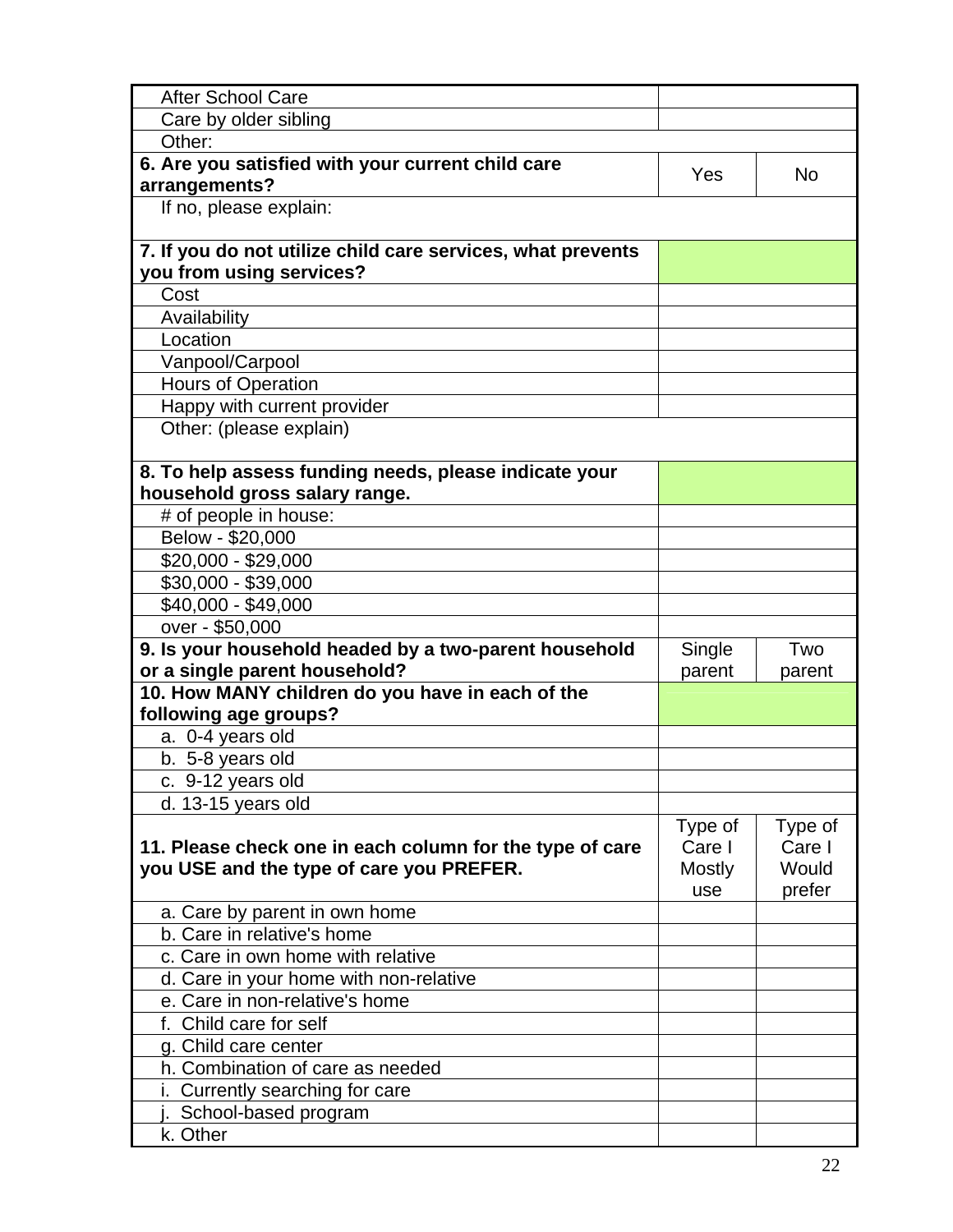| 12. Please check the days you need child care. Check all                                                |                                  |                                       |
|---------------------------------------------------------------------------------------------------------|----------------------------------|---------------------------------------|
| that apply.                                                                                             |                                  |                                       |
| a. Monday-Friday                                                                                        |                                  |                                       |
| b. Snow days, holidays, summer breaks                                                                   |                                  |                                       |
| c. Other                                                                                                |                                  |                                       |
| 13. Please check the times you need school-age                                                          |                                  |                                       |
| childcare. Check all that apply.                                                                        |                                  |                                       |
| a. Before school only                                                                                   |                                  |                                       |
| b. After school only                                                                                    |                                  |                                       |
| c. Before and after school                                                                              |                                  |                                       |
| d. Other                                                                                                |                                  |                                       |
| 14. Please check the amount you consider reasonable to                                                  |                                  |                                       |
| pay for child care PER MONTH/WEEK/PER CHILD during                                                      |                                  |                                       |
| the regular school year. Check only one.                                                                |                                  |                                       |
| a. No pay required                                                                                      |                                  |                                       |
| $b. $1-24$                                                                                              |                                  |                                       |
| c. \$25-40                                                                                              |                                  |                                       |
| d. \$41-60                                                                                              |                                  |                                       |
| e. \$61-80                                                                                              |                                  |                                       |
| $\overline{f}$ . \$81-100                                                                               |                                  |                                       |
| g. \$101-125                                                                                            |                                  |                                       |
| h. Over \$125                                                                                           |                                  |                                       |
| 15. Have you had any of these child care related<br>problems during the past year? Check problem areas. | Yes, I've<br>had this<br>problem | No,<br>haven't<br>had this<br>problem |
| a. Cost of care                                                                                         |                                  |                                       |
| b. Finding temporary care                                                                               |                                  |                                       |
| c. Finding care for sick child                                                                          |                                  |                                       |
| d. Finding care for child with special needs                                                            |                                  |                                       |
| e. Location of care                                                                                     |                                  |                                       |
| f. Transportation to/from care                                                                          |                                  |                                       |
| g. Dependability of care                                                                                |                                  |                                       |
| h. Quality of care                                                                                      |                                  |                                       |
| i. Scheduling child care to match work schedule                                                         |                                  |                                       |

## **Thank you very much for your assistance!!**

 $\hat{\mathbf{x}}$  Note: The decision to conduct a community assessment of child care needs should be a community decision involving collaborative efforts at various levels. The process involves a systematic approach to data collection, data analysis, and reporting that involves staff time and use of community resources.

> *Original assessment instrument is available online at:* <http://www.ext.vt.edu/pubs/family/350-056/350-056.html>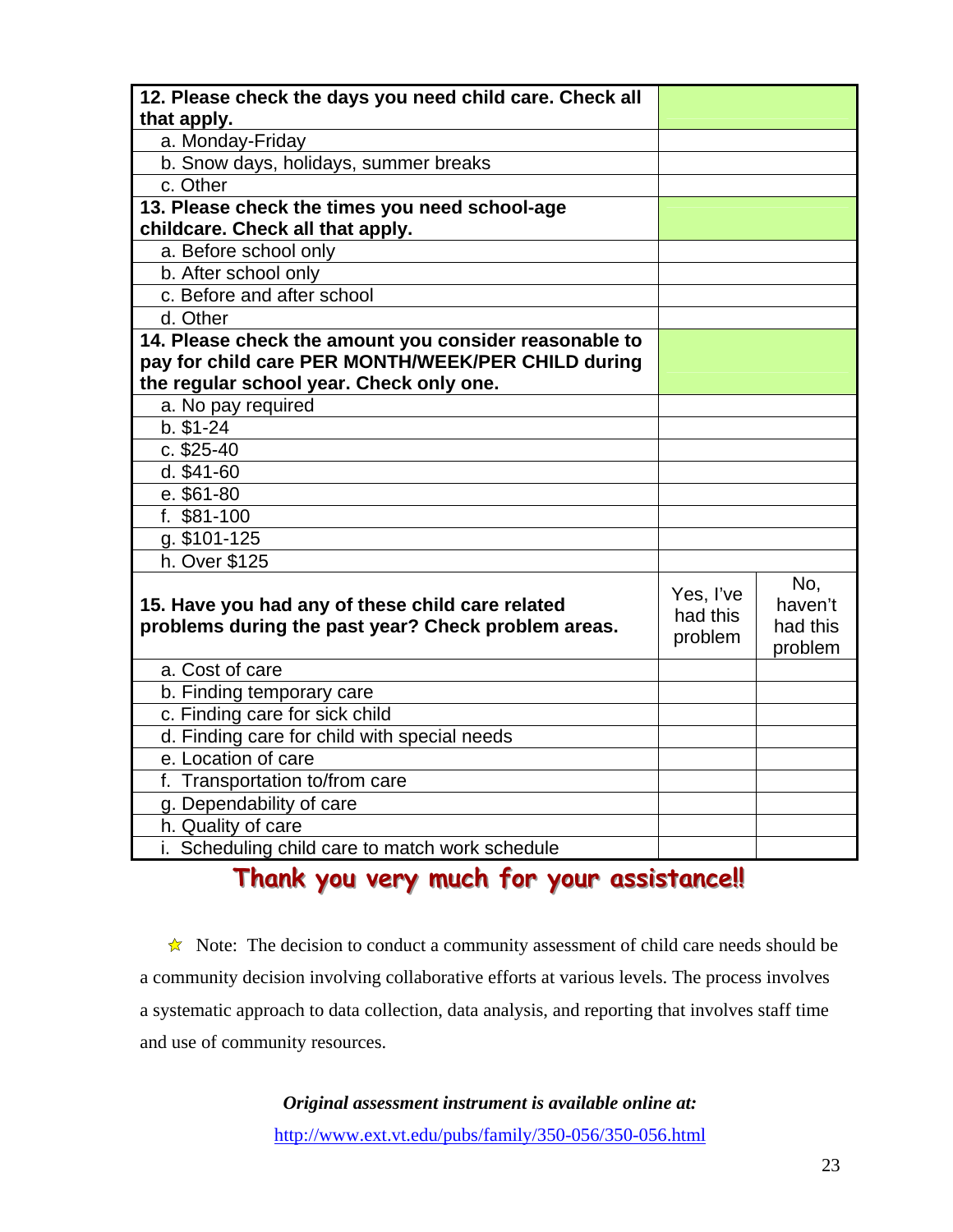

- DeBord, Karen. *Child Care: Organizing At the Community Level.* Raleigh, NC: North Carolina State University, 1991.
- ---. *Comprehensive Community-Based Child Care: Is Your Community Ready?* North Carolina Cooperative Extension Service, 1997.
- ---. *Child Care Needs Assessment 1: Child Care Needs Assessment Considerations.* NNCC, 1998.
- Hobbs, Beverly. *Final Report of the Oregon School-Age Child Care Needs Assessment.*  Corvallis, OR: Oregon State University Extension, 1995.
- *National Network for Child Care.* NNCC, 1991. (Some sample survey items reprinted with permission from NNCC).

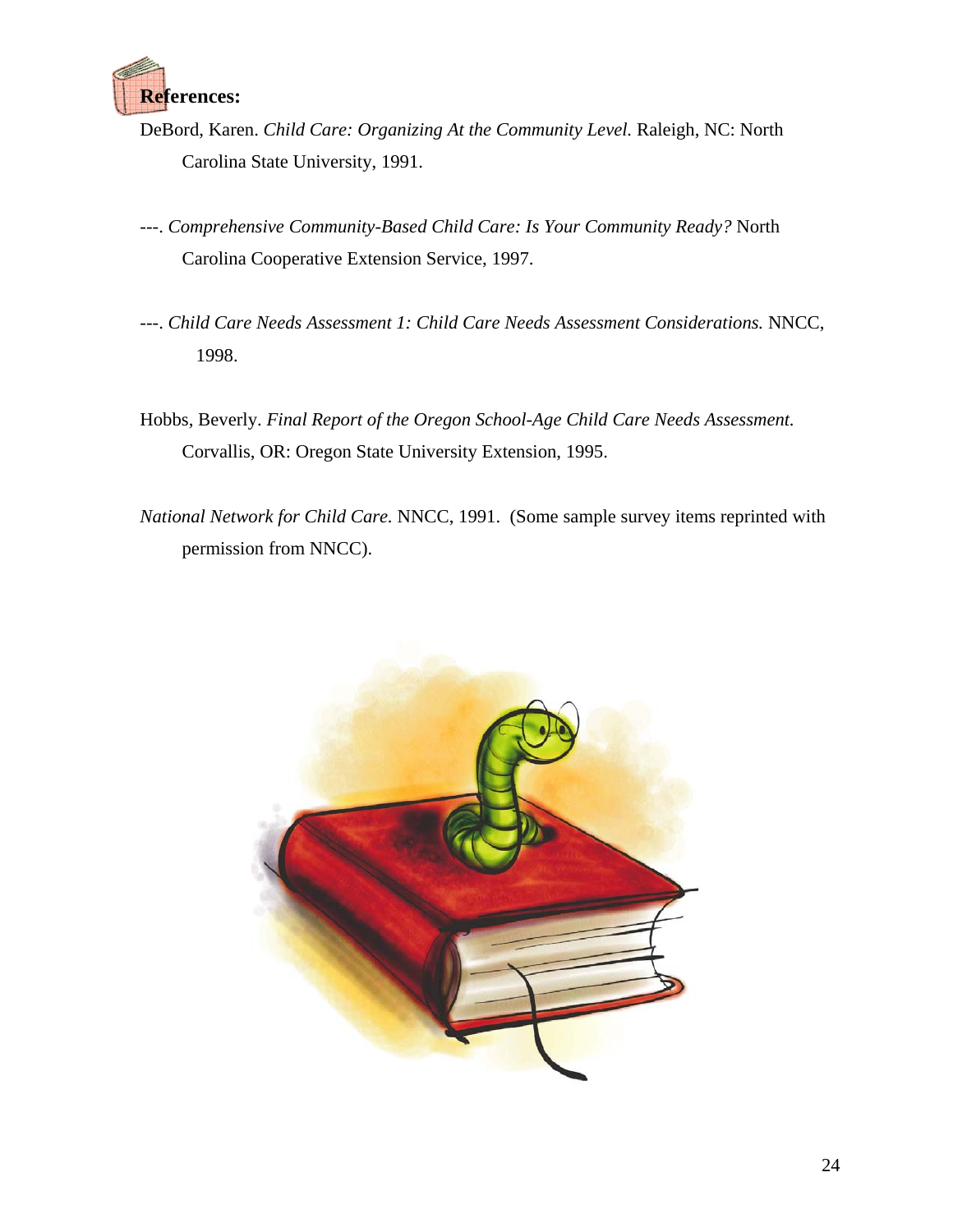**2. Appendix B** – **Sample Afterschool Schedules** 

## SAMPLE AFTER-SCHOOL SCHEDULE

- 3:10 Sign In
- 3:15 Homework / Reading
- 3:45 Transition Meeting
- 4:00 Snack
- 4:10 Transition
- 4:15 Club Time
- 4:45 Free Choice
- 5:15 Clean Up / Cool Down
- 5:30 Sign Out



## SAMPLE Early out Day Schedule

- 1:10 Sign In Free Choice
- 1:45 Transition
- 1:55 Club Time
- 2:30 Homework / Reading
- 3:00 Transition Meeting
- 3:15 Snack
- 3:30 Free Choice
- 4:00 Transition
- $4:10 -$ Club Time
- 4:45 Free Choice Outside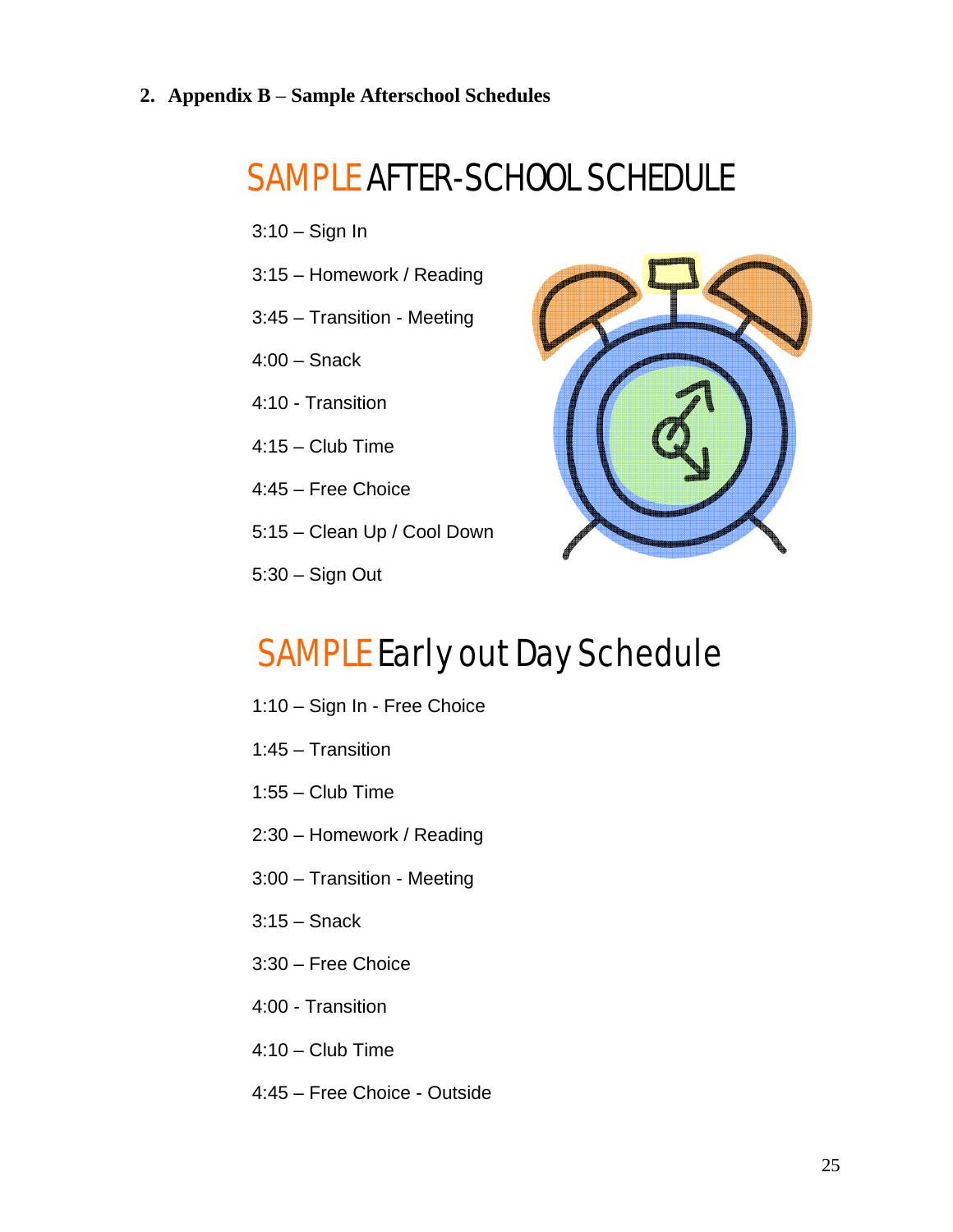# **3. Appendix C** – **Suggested Resources for Further Information**

"ABC's of Starting School-Age Child Care." *School-Age Child Care Series Administrative Fact Sheets.* Wisconsin Child Care Improvement Project. [<http://www.wccip.org>](www.wccip.org)

- "Afterschool Alliance." [<http://www.afterschoolalliance.org>](http://www.afterschoolalliance.org) (Information on starting an afterschool program, funding sources, sustainability, and more.)
- Bruton, S. (Ed.) *Kids' time: A School-Age Care Program Guide.* California Department of Education, 1994.
- "Caring for Our Children." *National Health and Safety Performance Standards: Guidelines for Out-of-Home Child Care Programs:* 2nd Edition. American Academy of Pediatrics, American Public Health Association, & National Resources Center for Health and Safety in Child Care. [<www.redleafpress.org>](www.redleafpress.org) and <[www.schoolagenotes.com>](www.schoolagenotes.com) (Nine comprehensive chapters cover program activities for health development; nutrition and food service; safe play facilities, supplies, and equipment; infection diseases; principals for including and caring for children with special needs; and more.)
- Foundations, Inc. [<www.foundationsinc.org>](www.foundationsinc.org) (Nationally recognized for the services it offers to afterschool programs, schools, districts, and other educational and community organizations.)
- "Getting Started." *Technical Assistance Series:* 2nd Edition. Georgia School-Age Care Association, 1995. [<http://www.gsaca.com>](http://www.gsaca.com)

Harms, Jacobs & White. "School-Age Care Environment Rating Scale." [<www.schoolagenotes.com>](www.schoolagenotes.com) (A 49-item rating scale for assessing levels of quality in school-age programs covering seven major categories: space and furnishings; health and safety; activities; interactions; program structure; staff development; and supplementary items.)

"Keeping Schools Open as Community Learning Centers." *Extending Learning in a Safe, Drug-free Environment Before and After School.*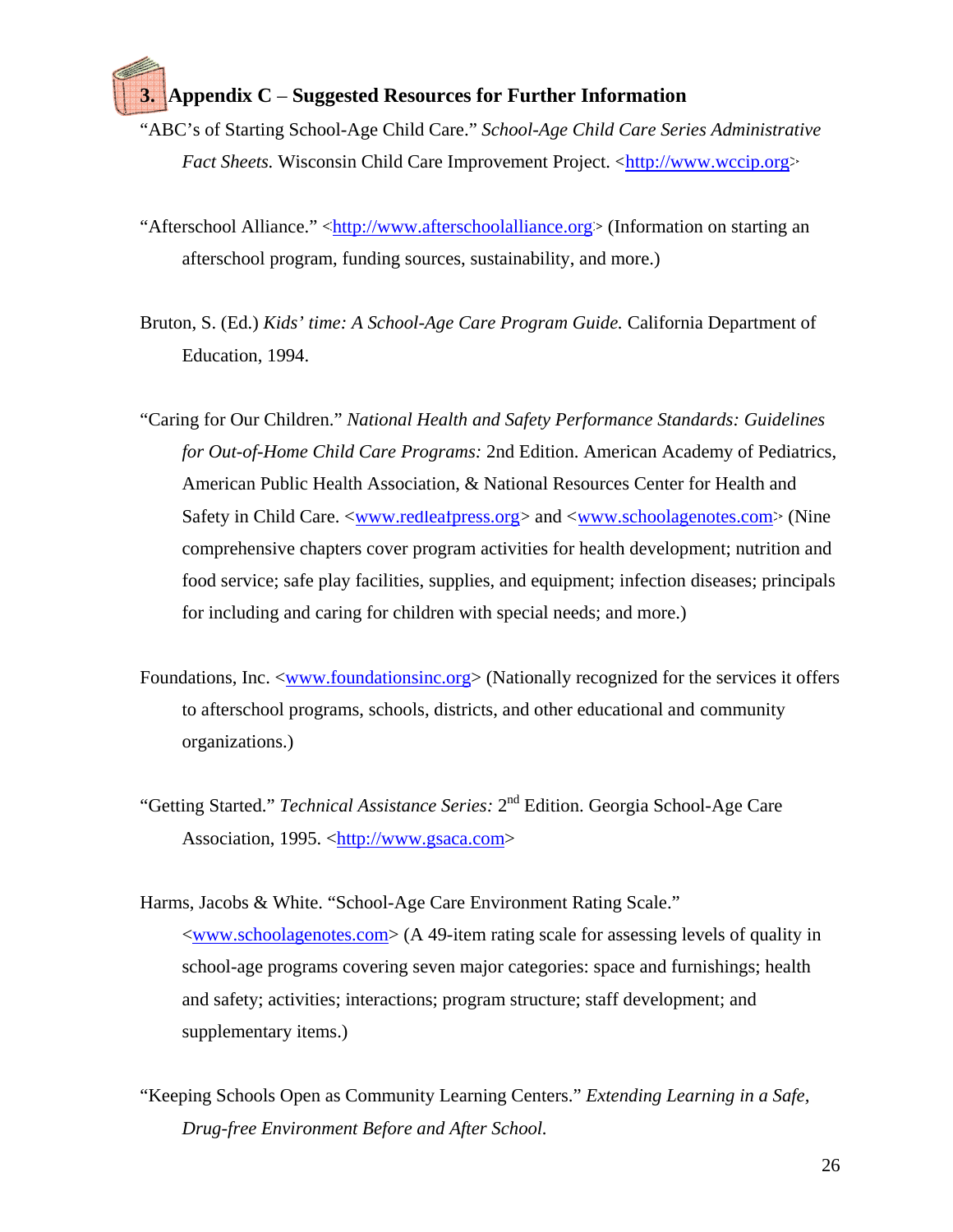[<http://www.ed.gov/pubs/LearnCenters/index.html>](http://www.ed.gov/pubs/LearnCenters/index.html) (NAA Standards for Quality School-Age Care by the National Afterschool Association. Describes the practices that lead to stimulating, safe, and supportive programs for young people ages 5 to 14 in their out-of-school time. Information on standards, accreditation, training, publications, and more. [<http://www.naaweb.org>](http://www.naaweb.org) or [<www.schoolagenotes.com>](www.schoolagenotes.com).)

- Koralek, Newman, & Colker. "Caring for Children in School-Age Programs." <[www.schoolagenotes.com>](www.schoolagenotes.com) (Competency-based Training materials specific to school age care.)
- "National Institute on Out-of-School Time." [<http://www.niost.org>](http://www.niost.org) (Information and publications regarding best practices, training ideas, and more.)
- Newman, Roberta. "Training New After-School Staff: Welcome to the World of School-Age Care!" [<www.schoolagenotes.com>](www.schoolagenotes.com) (A tool for school-age program directors with limited time and resources to help new staff "get up and running quickly.")
- "Resource Guide for Planning and Operating Afterschool Programs." *The Southwest Educational Development Laboratory.* [<http://www.sedl.org/pubs/fam95>](http://www.sedl.org/pubs/fam95)
- "School-Age Notes." <[www.schoolagenotes.com>](www.schoolagenotes.com) (Information on starting an afterschool program, catalog of curriculum and activities, newsletters and email updates. Of special interest is "Before and After School Programs – A Start-up and Administration manual" and "Training New After-school Staff.")
- "The After-School Corporation." [<www.tascorp.org>](www.tascorp.org) (Website contains training, technical assistance, toolkits, and resources for those operating afterschool programs.)

"Utah Child Care Resource and Referral." [<http://jobs.utah.gov/occ/CCRandR>](http://jobs.utah.gov/occ/CCRandR)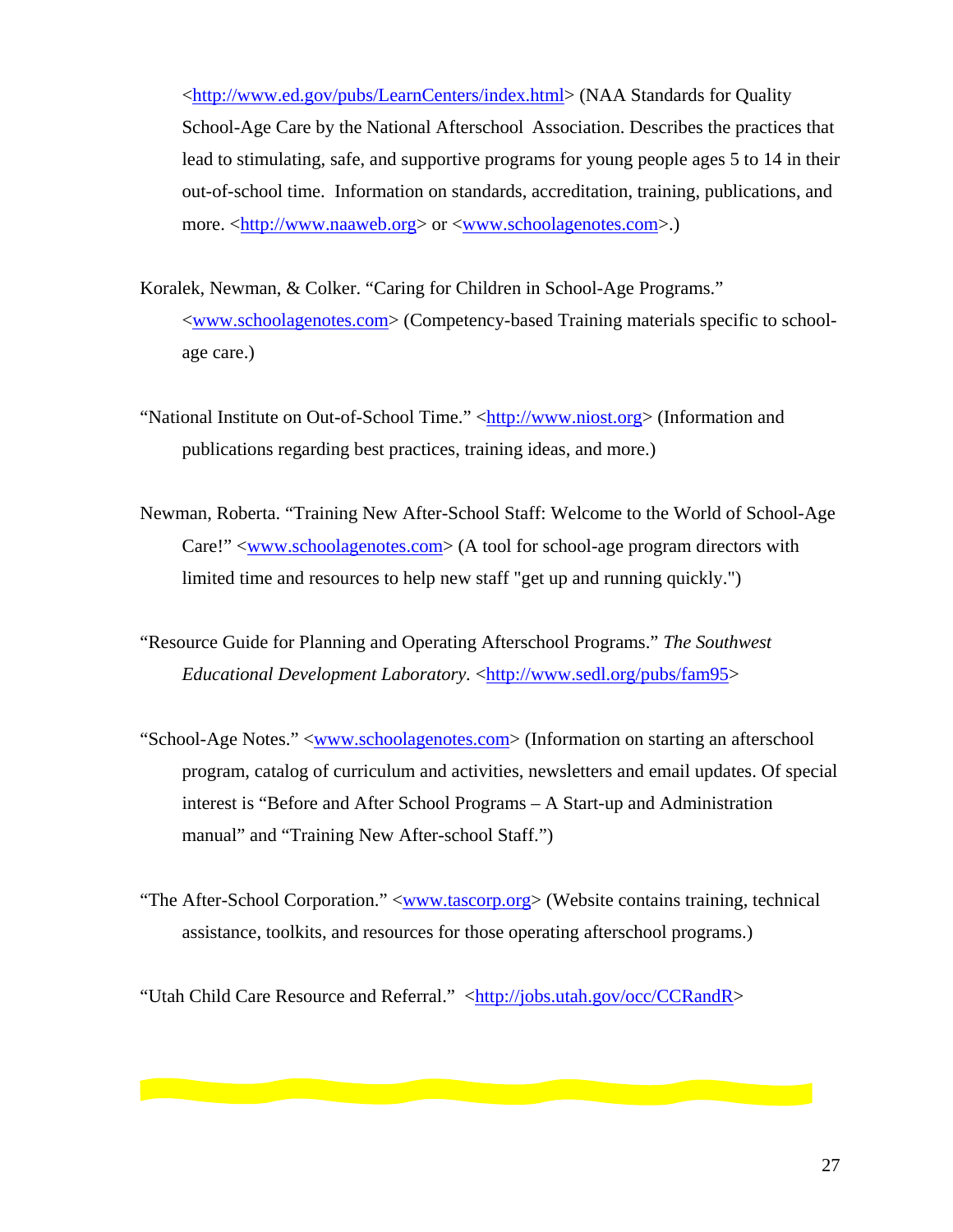### **4. Appendix D – Suggested Items for Program Policies**

 Note that some programs have the parent sign and return one copy of the policy to show that they have read them. Some information you may want to include on the policy is your program name, address, phone number with an answering machine for after-hours contact, hours of operation, holidays, payment policy, and policy on vacation and absences.

### *Guidance (Please review the following guidance procedures with your children.)*

 Our goal is to establish and maintain a behavior management system which will reinforce the following positive behaviors:

- Respect Others
- Respect Property
- Stay with your Group
- Leave Personal Belongings at Home

 If my child's behavior seriously violates the safety of any child or staff, I understand that he/she may be temporarily excluded from the program. In these circumstances, I agree that a parent or authorized adult will pick up my child within 30 minutes of notification.

### *Discipline*

- 1. Should inappropriate behavior occur, the concern will be discussed with the students, and a written warning will be given.
- 2. Should inappropriate behavior continue, a second warning will be given and the parents will be notified.
- 3. Should inappropriate behavior still continue, a third warning will be given, and the student will be suspended for 3 days.
- 4. Continued behavior problems may result in permanent dismissal. (Refunds will not be given.)

 $\star$  Parents may set up a meeting with the program coordinator to discuss individual needs and concerns. We use a consistent, positive approach including redirection, diversion and separation, always promoting self-discipline. Parents will be notified if there is a consistent behavior problem.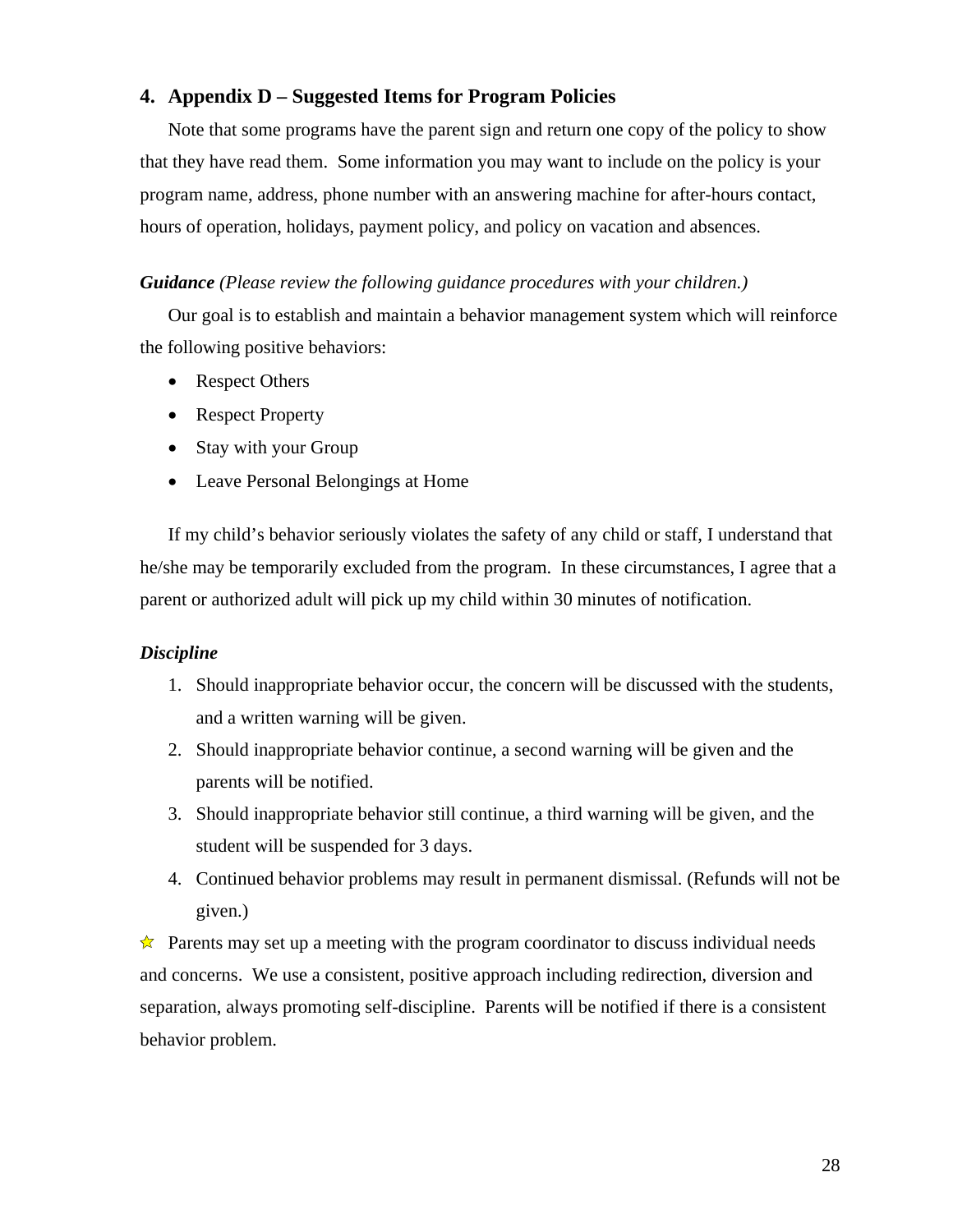### *Illness*

 It is in the best interest of your child and the other children if you keep your child at home when he or she is ill. Children with fever, diarrhea, or vomiting will not be admitted to the program. If a child becomes ill while at the program, the parent will be called immediately to pick up the child. Parents will be notified regarding contagious illnesses. Children will be readmitted when they are no longer contagious.

### *Medication*

 In accordance with state law, we will not dispense any medication to any child without advance written consent from the parent or guardian. Prescription medication may be given only to the child for whom it is prescribed. Over the counter medication must have the child's name clearly printed on the container. The parent must complete a "Parent Permission to Administer Medication" form, and give the form and the medication directly to the director in charge. All medication must be in its original container. If these steps are not completed, medication will not be administered.

 Students who are required to take medication during program hours must have a written consent from the parent and the doctor administering the medication. Forms for this purpose are available from the director. All medication must be in its original container with an accurate pharmacy label intact.

### *Attendance and Late Pick-Up*

 Parents must notify staff if their child will be late or absent. This is for the safety of the child. If the child is registered to come and does not appear, we will check first with the school to see if the child was absent, and then we will call the parent and emergency contact numbers to locate the child.

### *Child Pick-Up and Drop-Off*

 Children must sign in upon arrival at the program and parents must sign the child and notify a staff member when a child is leaving. Parents are required to come in and pick-up their child and sign the child out. Parents will give the program the names of all persons authorized to pick up their children. Staff will ask for picture ID of anyone they do not know. Persons not listed as authorized to pick up will not be allowed to check out a child.

 I understand that my child must be checked out either by computer or manually, both upon arrival and departure, by the person delivering/picking up the child.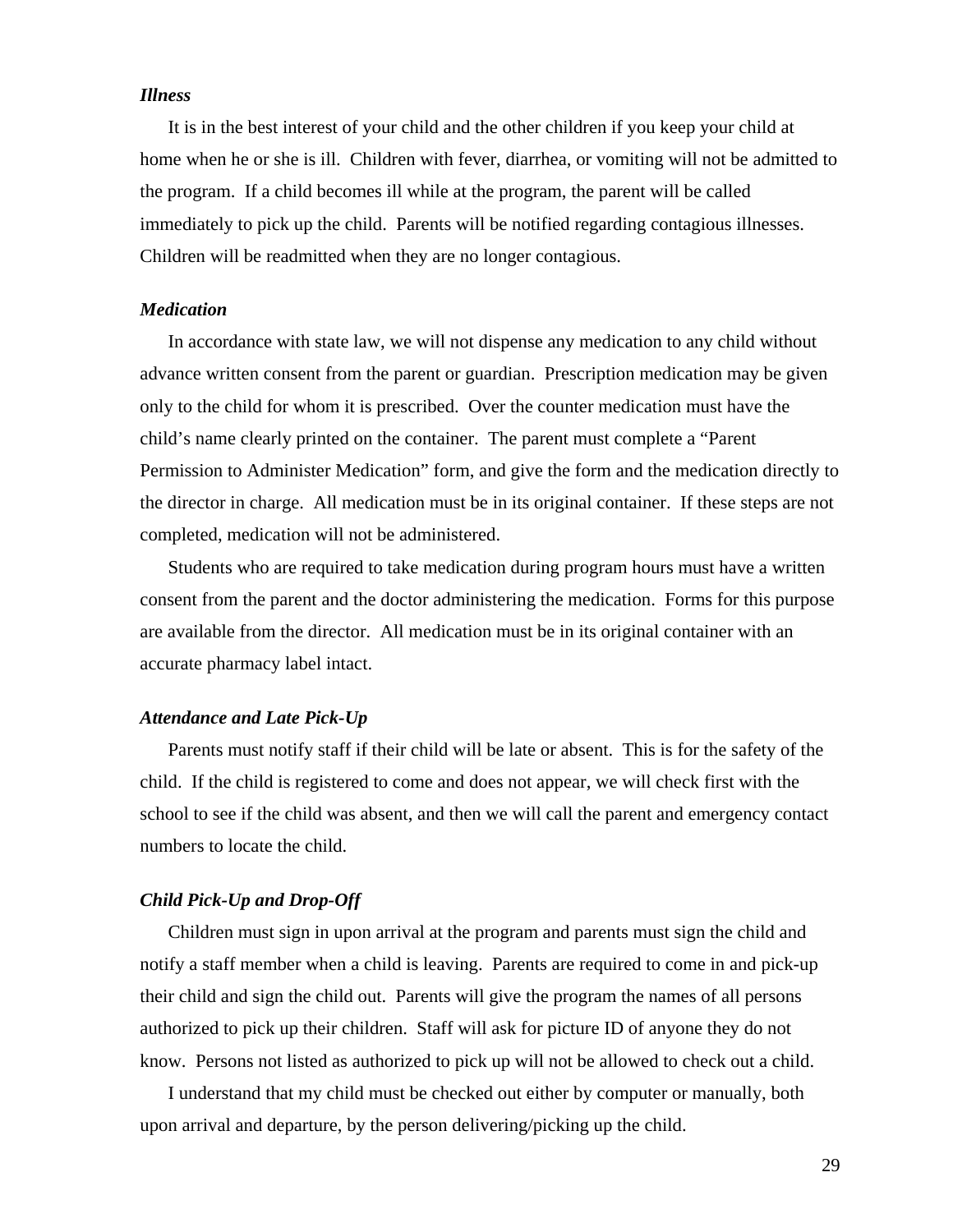### *Transportation*

 Public transportation will be used for activities such as field trips. Before your child can participate in these activities, we must have a signed parental consent. We will notify you of such activities.

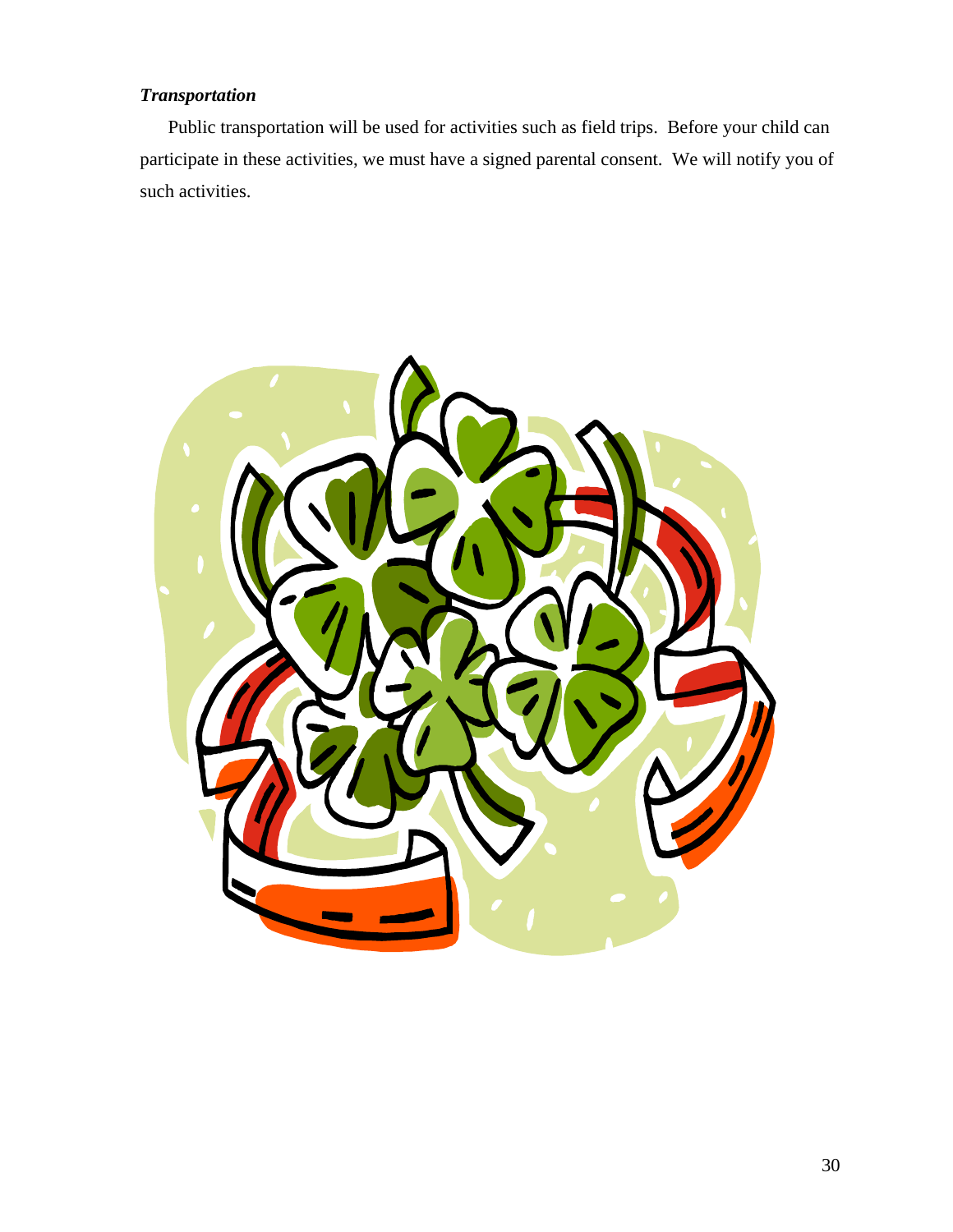| <b>SAMPLE INTERVIEW QUESTIONS</b> |
|-----------------------------------|
| - MENTOR -                        |

|                | <b>WORK HISTORY</b>                                                                                                                                                       |
|----------------|---------------------------------------------------------------------------------------------------------------------------------------------------------------------------|
| $\mathbf 1$    | Summarize your education experiences, and background in relation to this<br>position as mentor for an after school program.                                               |
| $\overline{2}$ | Give examples and explain your experience in teaching or presenting in front of<br>children or adults. Have you had any experience planning and developing<br>curriculum? |
|                | <b>ADAPTABILITY / FLEXIBILITY</b>                                                                                                                                         |
| 3              | What type of people do you like to work with?                                                                                                                             |
| 4              | Give an example of a time when you felt a co-worker was inflexible and not<br>willing to change? How would you handle it?                                                 |
|                | <b>INITIATIVE</b>                                                                                                                                                         |
| 5              | Do you consider yourself an organized person? Explain?                                                                                                                    |
| 6              | Give a short example of a time when you took initiative on the job. What<br>happened?                                                                                     |
|                | <b>JUDGEMENT</b>                                                                                                                                                          |
| 7              | What kind of activities do you think middle school youth enjoy after school?                                                                                              |
|                | <b>STRESS TOLERANCE</b>                                                                                                                                                   |
| 8              | What causes stress for you on the job? How do you handle it?                                                                                                              |
|                | <b>TEAM PLAYER</b>                                                                                                                                                        |
| 9              | Give an example of a time when you were part of a group or team. What did you<br>like about it? What did you dislike?                                                     |
|                | <b>FOCUS / FOLLOW THROUGH</b>                                                                                                                                             |
| 10             | What interests or talents could you bring to the program?                                                                                                                 |
|                | <b>ASSERTIVENESS</b>                                                                                                                                                      |
| 11             | Describe your kind of management techniques for discipline and guidance you<br>feel need to be implemented in a school-age program.                                       |
|                | <b>MOTIVATION</b>                                                                                                                                                         |
| 12             | What motivated you to apply for this job? Why?                                                                                                                            |
| 13             | Where do you see yourself going? What are your work-related goals?                                                                                                        |

14 What do you like to do for fun?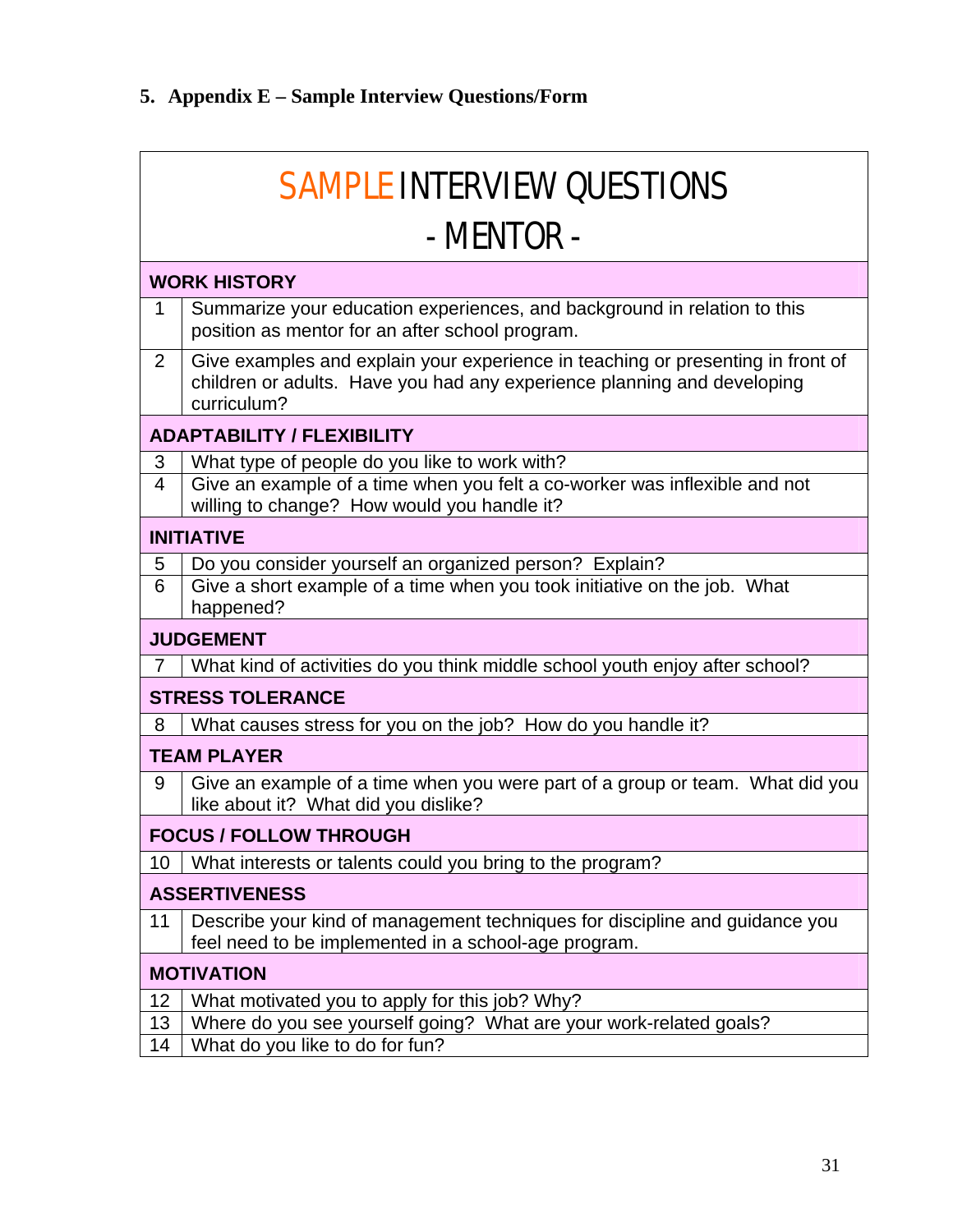|                | <b>SAMPLE INTERVIEW QUESTIONS</b>                                                                                                                                                                                                              |  |  |  |  |
|----------------|------------------------------------------------------------------------------------------------------------------------------------------------------------------------------------------------------------------------------------------------|--|--|--|--|
|                | - SITE MANAGER -                                                                                                                                                                                                                               |  |  |  |  |
|                | <b>WORK HISTORY</b>                                                                                                                                                                                                                            |  |  |  |  |
| 1              | Summarize your education experience, and background in relation to this<br>position.                                                                                                                                                           |  |  |  |  |
| $\overline{2}$ | Summarize your experience with bookkeeping, monthly reporting, data collection,<br>finances related to collection, receipting, and accounting for money.                                                                                       |  |  |  |  |
| 3              | Give examples and explain your experience in:<br>a. teaching / presenting with children and/or adults<br>b. curriculum planning, scheduling activities and any original curriculum<br>development<br>c. experience in managing staff or adults |  |  |  |  |
|                | <b>ADAPTABILITY / FLEXIBILITY</b>                                                                                                                                                                                                              |  |  |  |  |
| 4              | Give an example of a time when you were in a situation with children which<br>changed unexpectedly? What did you do? What was the outcome?                                                                                                     |  |  |  |  |
| 5              | Describe a time when you felt a co-worker was inflexible. How did you handle it?<br>What was the outcome?                                                                                                                                      |  |  |  |  |
|                | <b>INITIATIVE</b>                                                                                                                                                                                                                              |  |  |  |  |
| 6              | Give an example of a time when you took ownership for, or suggested an idea to<br>improve team performance. What obstacles did you face? What did you do?<br>What was the outcome?                                                             |  |  |  |  |
| $\overline{7}$ | Give a short example of a time when you took initiative on the job. What<br>happened?                                                                                                                                                          |  |  |  |  |
|                | <b>JUDGEMENT</b>                                                                                                                                                                                                                               |  |  |  |  |
| 8              | Have you been responsible for making significant decisions on the job in relation<br>to this position? What was the decision? What was the outcome / consequence<br>of your decision?                                                          |  |  |  |  |
| 9              | Describe how you would manage a school age program with 6 staff and 100<br>children based in a gym and classrooms. How would you set up an environment?<br>How would staff work with the children? What activities would you offer?            |  |  |  |  |
|                | <b>STRESS TOLERANCE</b>                                                                                                                                                                                                                        |  |  |  |  |
| 10             | What causes stress for you on the job? How do you handle it?                                                                                                                                                                                   |  |  |  |  |
|                | <b>TEAM PLAYER</b>                                                                                                                                                                                                                             |  |  |  |  |
| 11             | Give an example of a time when you motivated your co-workers.                                                                                                                                                                                  |  |  |  |  |
| 12             | Describe a time when you were part of a team. What did you like about it? What<br>did you dislike?                                                                                                                                             |  |  |  |  |
| 13             | Give an example of a time when you were part of a group and one person or no<br>one was participating. What did you do? What was the result?                                                                                                   |  |  |  |  |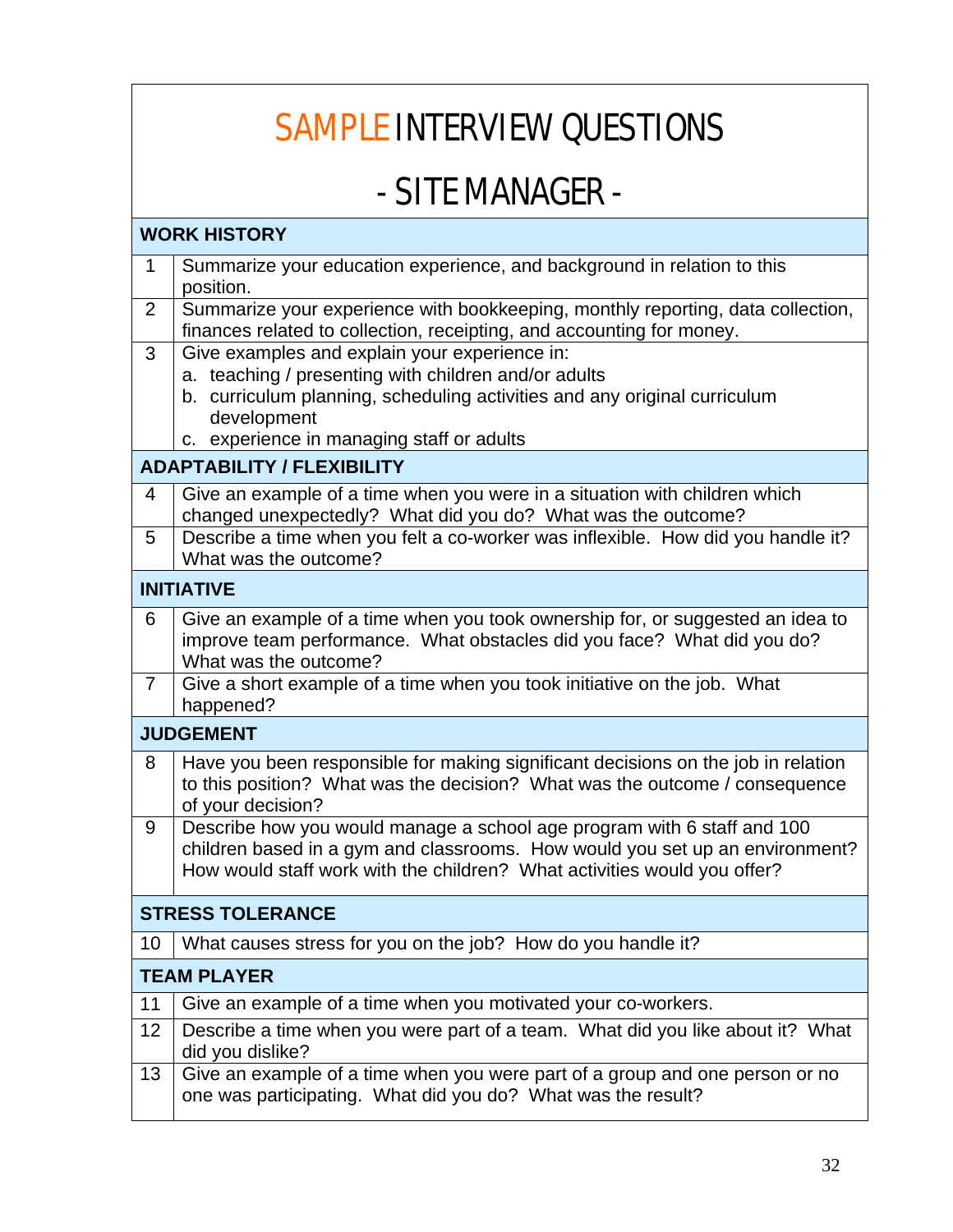|    | <b>FOCUS / FOLLOW THROUGH</b>                                                                                                                                                              |  |  |  |  |
|----|--------------------------------------------------------------------------------------------------------------------------------------------------------------------------------------------|--|--|--|--|
| 14 | Give an example of a time when you needed to prevent things from falling through<br>the cracks, as related tot his position. What did you do?                                              |  |  |  |  |
| 15 | Have you ever worked on a project over a long period of time? What did you do?<br>What obstacles did you meet? How did you overcome them?                                                  |  |  |  |  |
|    | <b>ASSERTIVENESS</b>                                                                                                                                                                       |  |  |  |  |
| 16 | Describe your kind of management techniques for discipline and guidance you<br>feel need to be implemented in a school age program.                                                        |  |  |  |  |
| 17 | Think of a situation in which you were involved where there was a significant<br>conflict with a child or an adult in relation to this position. What did you do? What<br>was the outcome? |  |  |  |  |
|    | <b>MOTIVATION</b>                                                                                                                                                                          |  |  |  |  |
| 18 | What are you looking for in a job? Why do you want this job?                                                                                                                               |  |  |  |  |
| 19 | Where do you see yourself going? What are your work-related goals?                                                                                                                         |  |  |  |  |
| 20 | How would your current work peers describe your strengths and weaknesses?                                                                                                                  |  |  |  |  |
|    |                                                                                                                                                                                            |  |  |  |  |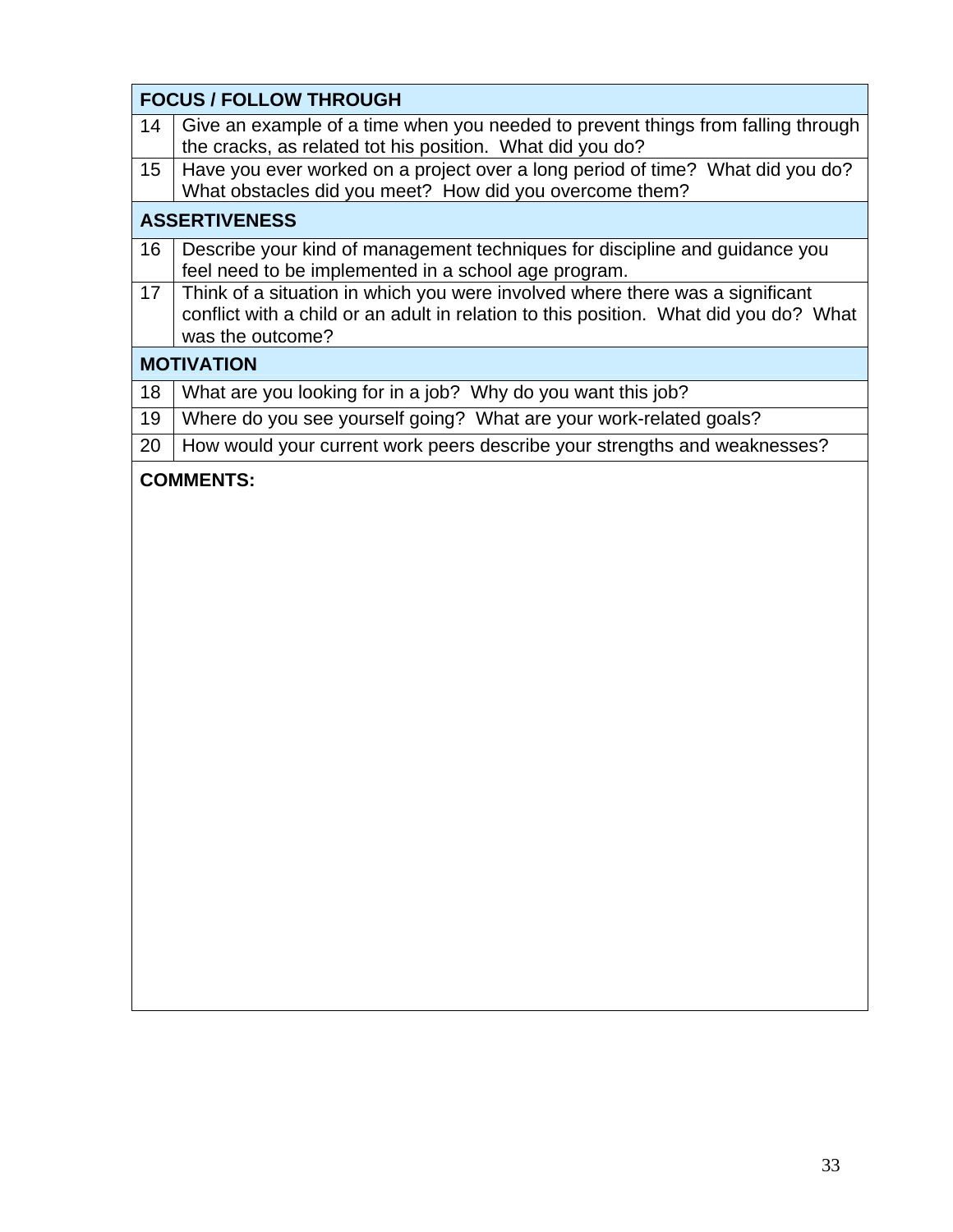# SAMPLE PANEL INTERVIEW FORM

### **NAME:\_\_\_\_\_\_\_\_\_\_\_\_\_\_\_\_\_\_\_\_\_\_\_\_\_\_\_\_\_\_\_\_\_\_\_\_\_\_\_\_\_\_\_**

*RATING SCALE: Low (not standard – 1) Medium (meets standard – 2) High (exceeds standard – 3)*

| <b>AREAS OF FOCUS</b>                      | <b>COMMENTS</b> | <b>TOTAL</b> |
|--------------------------------------------|-----------------|--------------|
| <b>WORK HISTORY</b>                        |                 |              |
| ADAPTABILITY /<br><b>FLEXIBILITY</b>       |                 |              |
| <b>INITIATIVE</b>                          |                 |              |
| <b>JUDGEMENT</b>                           |                 |              |
| <b>STRESS TOLERANCE</b>                    |                 |              |
| <b>TEAM PLAYER</b>                         |                 |              |
| <b>FOCUS / FOLLOW</b><br><b>THROUGH</b>    |                 |              |
| <b>ASSERTIVENESS</b>                       |                 |              |
| <b>MOTIVATION</b>                          |                 |              |
| <b>VERBAL COMM.</b><br><b>PRESENTATION</b> |                 |              |
| <b>SCENARIOS</b>                           |                 |              |
| <b>TOTALS / COMMENTS:</b>                  |                 |              |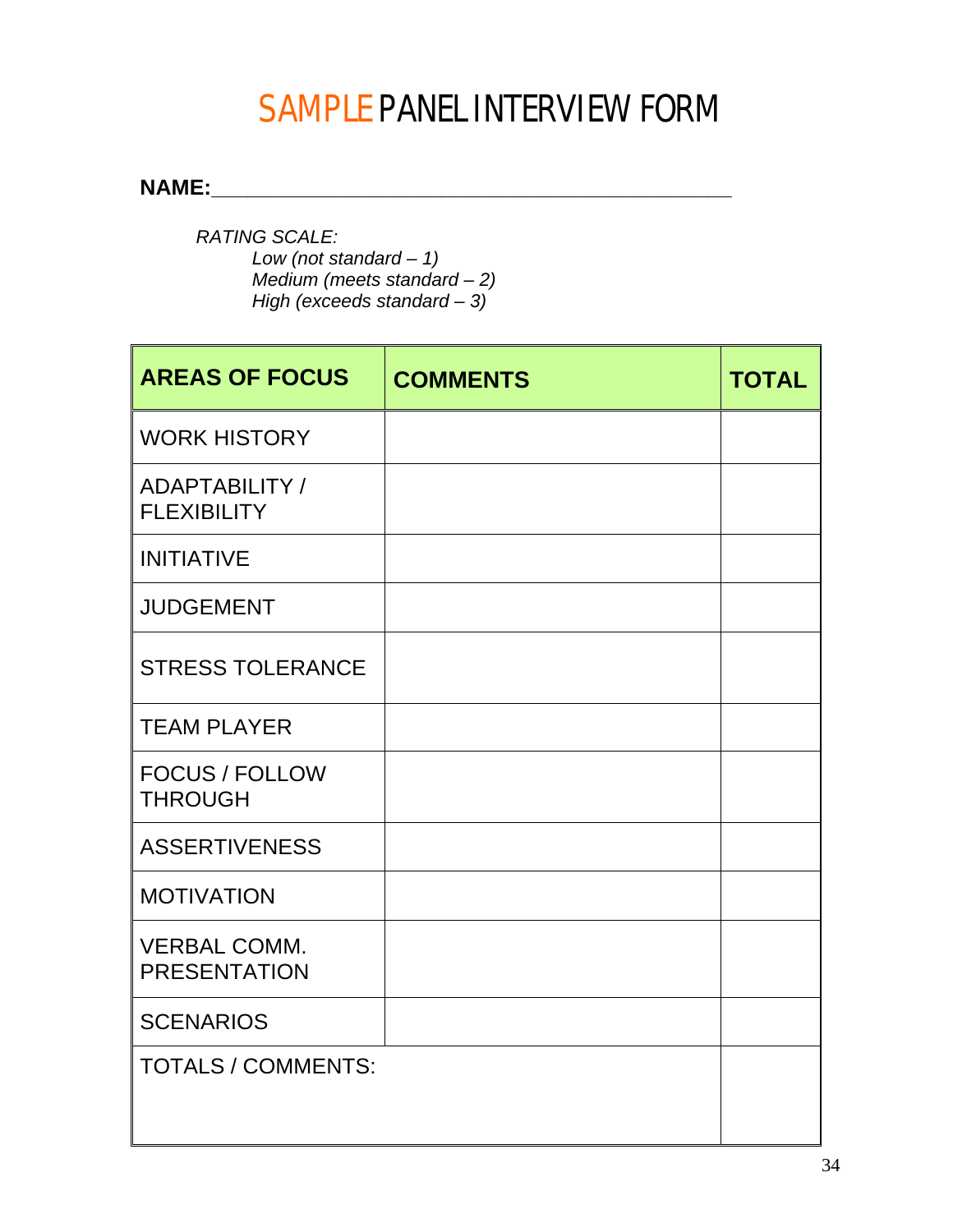**6. Appendix F – Sample Orientation Checklist** 

## SAMPLE New Staff Orientation Checklist

**Employee: \_\_\_\_\_\_\_\_\_\_\_\_\_\_\_\_\_\_\_\_\_\_\_\_\_\_ Supervisor: \_\_\_\_\_\_\_\_\_\_\_\_\_\_\_\_\_\_\_\_\_\_\_** 

**Date of Employment: \_\_\_\_\_\_\_\_\_\_\_\_\_\_\_\_\_\_\_\_\_\_\_\_\_\_\_\_\_\_\_\_\_\_\_\_\_\_\_\_\_\_\_\_\_\_\_\_\_\_\_**

*I. Job Definition* 

- Discuss the program mission, philosophy, and unique features of the job.
- Review and discuss the job description.
- \_\_\_\_\_\_ Identify and discuss priorities for the next three months.
- \_\_\_\_\_\_ Discuss specific standards of performance/ expectations.
- \_\_\_\_\_\_ Identify present level of skill and understanding of all phases of job assignments.
- **\_\_\_\_\_\_** Identify people who might be helpful in learning skills and routines.
- Encourage new staff to read program manuals and resources.
- **EXECUTE:** Review licensing regulations and requirements.
- \_\_\_\_\_\_ Review the California Department of Education's *Exemplary Program Standards*.
- Review requirements for necessary certification: first aid, CPR, driver certification, college units.
- \_\_\_\_\_\_ Discuss career development opportunities and training.
- \_\_\_\_\_\_ Set specific times to meet together.

### *II. Personnel Policy and Required Practices*

- **EXECUTE:** Review the agency's personnel policy.
- **EXECUTE:** Review policies and safety practices related to specific areas.
- **Example 20** Review sign-in / sign-out procedures.
- \_\_\_\_\_\_ Review forms and due dates related to payroll, reimbursement for expense, and insurance and retirement forms, if applicable.
	- **EXEC** Discuss emergency care and the program's disaster plan.
	- Review the program's budget and staff accountability.

### *III. Staff, Parents, and Volunteers*

\_\_\_\_\_\_ Introduce agency staff and discuss their responsibilities and authority.

- \_\_\_\_\_\_ Identify key parents, community leaders, and agency volunteers.
- Support attendance at meetings of related groups: parent advisory
	- committee, agency board or committee, and PTA.
- **EXECUTE:** Review dates and format for staff meetings.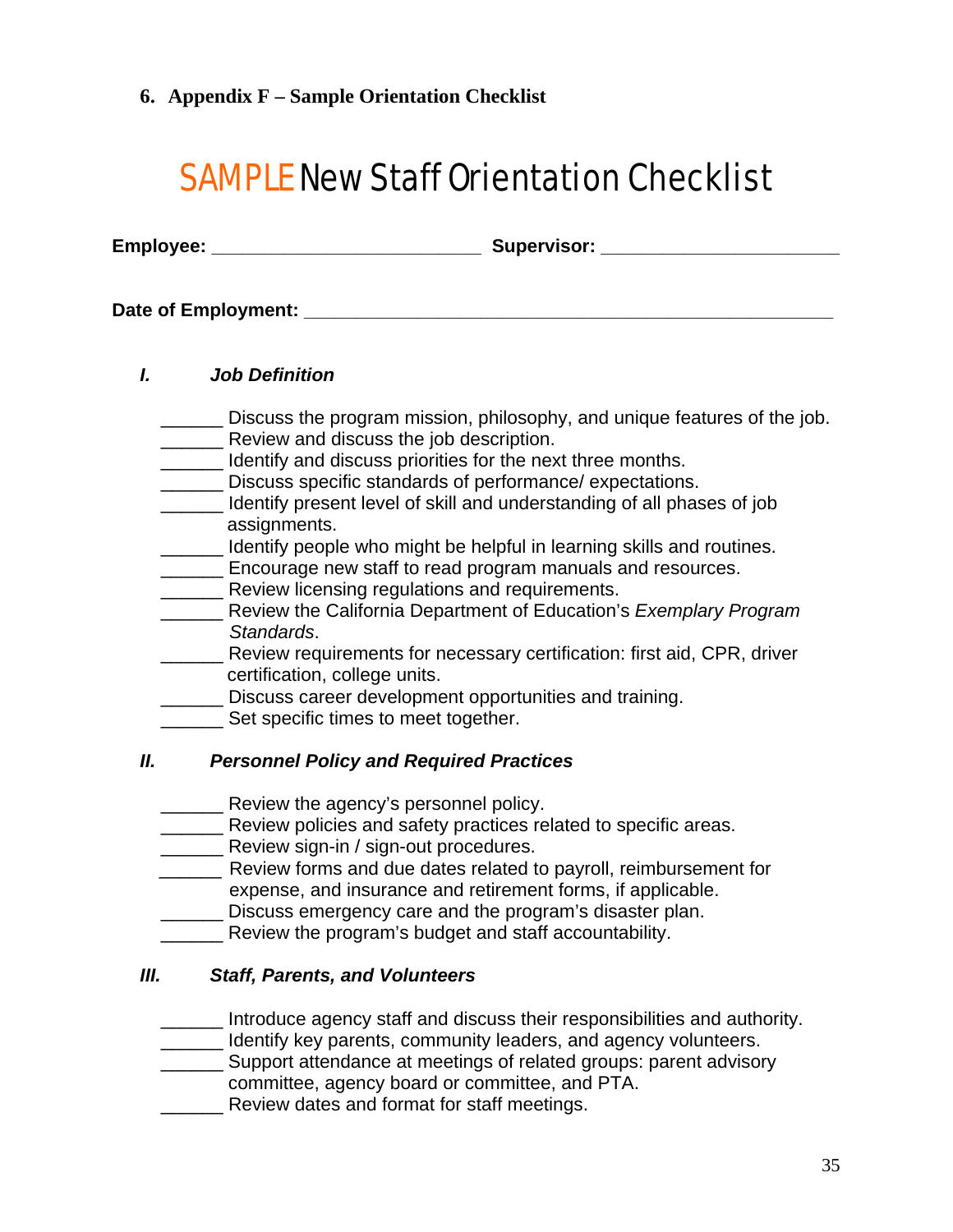### *IV. Mechanics*

Familiarize new staff with:

- **\_\_\_\_\_\_** Office procedures and capabilities
- \_\_\_\_\_\_ Purchase orders
- **\_\_\_\_\_\_\_** Petty Cash
- \_\_\_\_\_\_ Files
- \_\_\_\_\_\_ Telephones
- \_\_\_\_\_\_ Xerox Machines
- **Example Supplies and the inventory system**
- **EXECUTE:** Program Supplies and the inventory system
- \_\_\_\_\_\_ Accident forms
- **Example 21** Audit trail requirements

### *V. Facility*

- \_\_\_\_\_\_ Acquaint new staff with the building's layout: lights, heating, air conditioning, fire alarm, supply storage.
	- \_\_\_\_\_\_ Assign keys and review the lock-up procedure.
- Review fire extinguisher usage and location.

### *VI. Community*

- **Frovide information on geographic, social, and political aspects of the** community.
- \_\_\_\_\_\_ Provide information about other community programs and services.
- Arrange introductions to staff involved in interagency and school district partnerships.

*School-Age Care Program Guide, California Department of Education, 1994*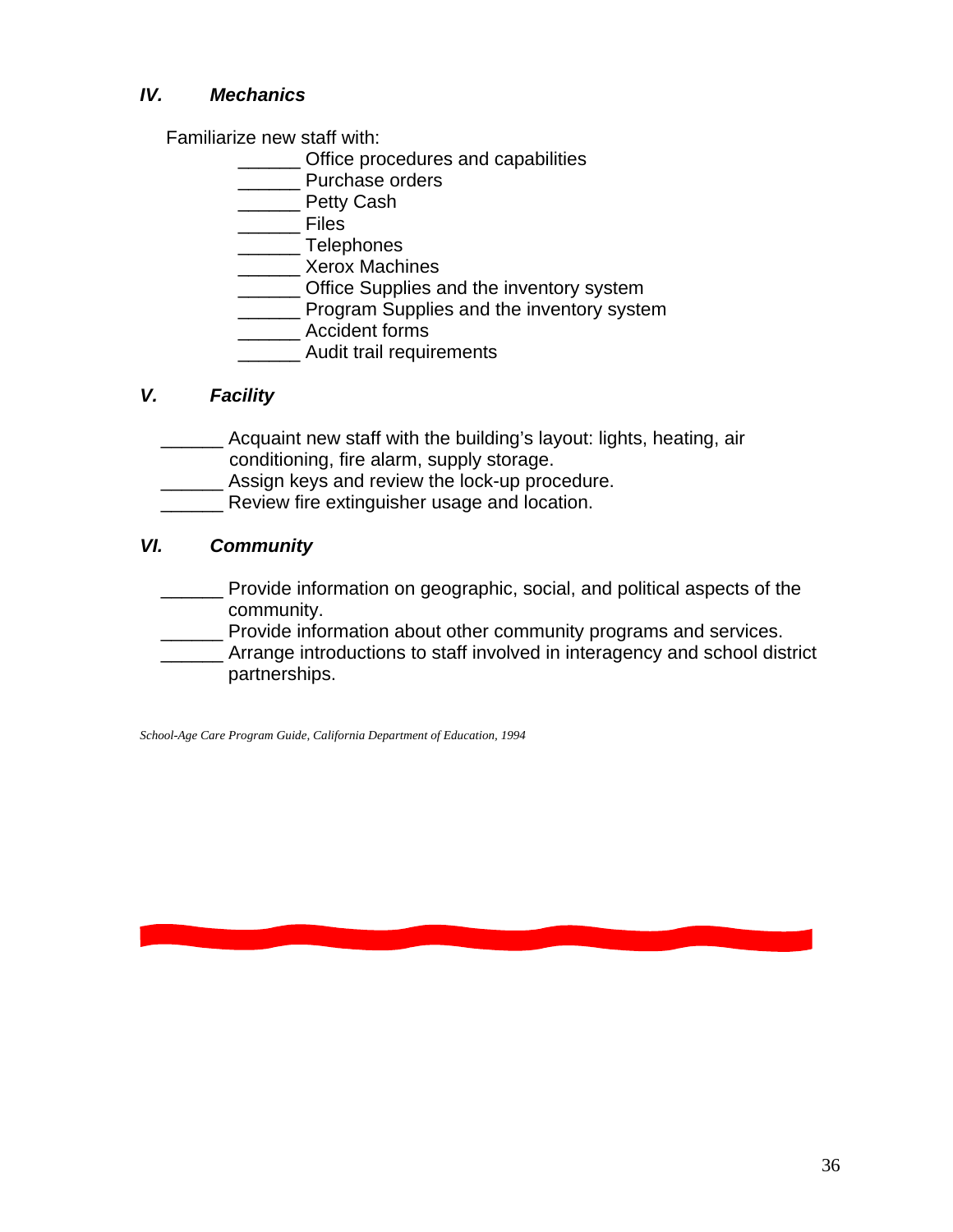**7. Appendix G – Sample Checklist for Evaluating Quality of the Program** 

# SAMPLE Quality Checklist for Evaluating School-Age Child Care Programs

**The following checklist will help you measure the quality of the programs you are**  considering. Take it along when you visit, and check  $(\checkmark)$  each item.

|                                                                                                                           | Yes | $\underline{\mathbf{No}}$ |
|---------------------------------------------------------------------------------------------------------------------------|-----|---------------------------|
| Are the indoor and outdoor areas safe?                                                                                    | ◻   | ◻                         |
| Are children supervised by sight at all times?                                                                            | п   | п                         |
| Are bathrooms nearby?                                                                                                     | ◻   | ◻                         |
| Are there written health, safety and emergency rules?                                                                     | П   | П                         |
| Is the staff qualified in school-age child care?                                                                          | П   | п                         |
| Are there enough adults for the number of the children in the<br>program?                                                 | п   | п                         |
| Does the staff talk to the children often and in a friendly,<br>helpful way?                                              | п   | ΙI                        |
| Does the staff listen to children, answering their questions<br>and requests?                                             | п   | п                         |
| Does the staff encourage children to be independent?                                                                      | п   | П                         |
| Are children of both sexes given equal opportunity to try the<br>same activities?                                         | п   | П                         |
| Does it appear that the staff does not use physical or other<br>punishment that hurts, frightens, or humiliates children? | п   | П                         |
| Are children encouraged to solve problems without being forced<br>to do so?                                               | п   | п                         |
| Are children relaxed and happy while they play?                                                                           | П   | п                         |
| Are there fun and exciting activities to choose from each day?                                                            | П   | П                         |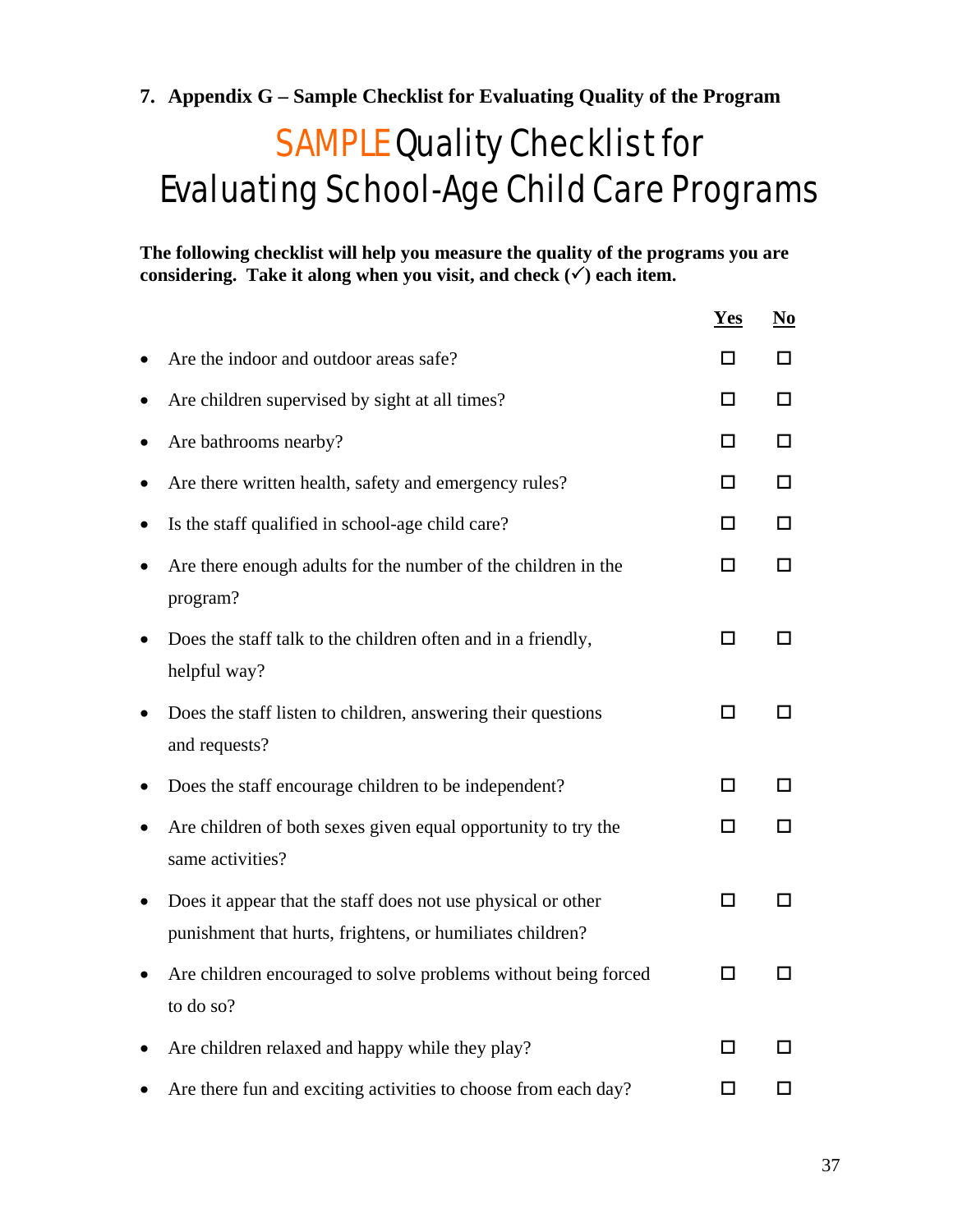|           | • Is there enough equipment and materials to make the play<br>areas interesting? |     |  |
|-----------|----------------------------------------------------------------------------------|-----|--|
| $\bullet$ | Is there enough space for children to play in groups or<br>individually?         |     |  |
| $\bullet$ | Is there an area set aside for quiet activities?                                 |     |  |
| $\bullet$ | Is there evidence that parents receive reports on their<br>children?             | LΙ  |  |
| $\bullet$ | Are there opportunities for parents to participate from time<br>to time?         |     |  |
| $\bullet$ | Can parents visit at any time?                                                   | l l |  |
| $\bullet$ | Are questions and comments from parents encouraged?                              |     |  |

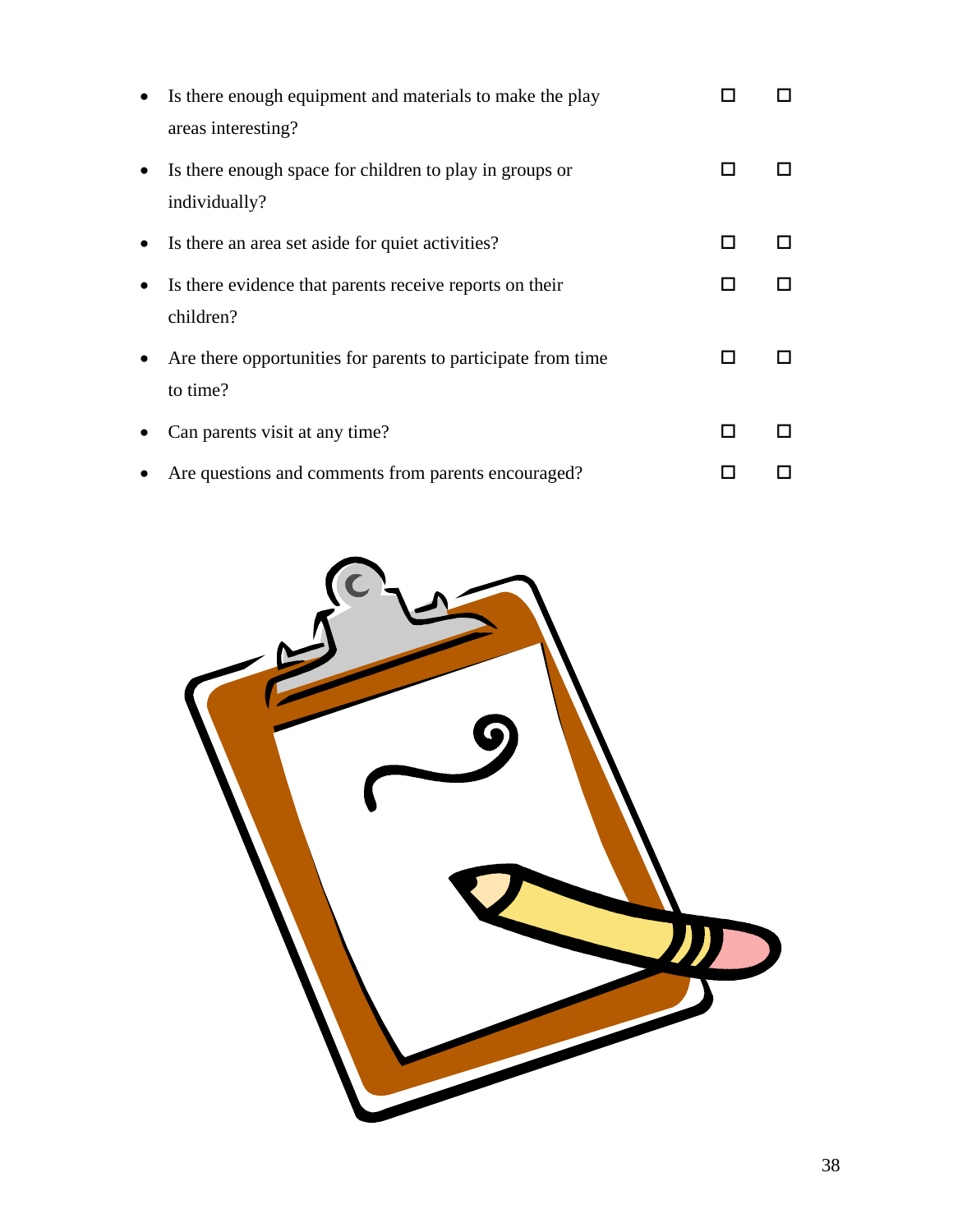### **8. Appendix H – Ages and Stages of Child Development**

### *Developmental Characteristics and Programming Implications*

 Each individual matures at his/her own pace, and the transition from one state of development to the next is gradual. Understanding characteristics and needs at different developmental stages is important in planning learning opportunities. This promotes progressive acquisition of subject matter information and life skills.

### Basic needs:

- To experience a positive self-concept
- To experience success
- To become increasingly independent
- To develop and accept ones own identity

| $K-2$                                                                                                                                                                                                  | Grades 3-5                                                                                                                                                                                                                          | Grades 6-8                                                                                                                                                                                                                                                                                                         | Grades 9-12                                                                                                                                                                                  |
|--------------------------------------------------------------------------------------------------------------------------------------------------------------------------------------------------------|-------------------------------------------------------------------------------------------------------------------------------------------------------------------------------------------------------------------------------------|--------------------------------------------------------------------------------------------------------------------------------------------------------------------------------------------------------------------------------------------------------------------------------------------------------------------|----------------------------------------------------------------------------------------------------------------------------------------------------------------------------------------------|
| Slow steady<br>growth with limited<br>muscle<br>development.                                                                                                                                           | Slow steady<br>growth for most.<br>Puberty starts for<br>some girls usually<br>accompanied by a<br>growth spurt.<br>Extremely active,<br>may overdo, need<br>10-11 hours sleep.<br>Be sensitive of<br>concern over body<br>changes. | Wide range in<br>physical<br>development, early<br>maturing girls may<br>have appearance of<br>young women,<br>some boys will not<br>have entered<br>puberty. Growth<br>spurts may cause<br>clumsiness. Much<br>concern about<br>changing bodies.<br>Interested in<br>grooming, but<br>probably won't<br>admit it. | Body changes have<br>been accepted by most,<br>some continue to<br>struggle. Individual<br>talents & abilities<br>emerge. Be sensitive to<br>late developers, help<br>them feel they are OK. |
| Plan activities<br>which require<br>limited small<br>muscle<br>coordination.<br><b>Expect craft</b><br>projects to be<br>messy. It is the<br>doing, not the<br>finished product<br>which is important. | Plan action,<br>hands-on doing.<br>Field trips & tours<br>are good if stops<br>are brief. Plan for<br>needed rest.<br>Better at making<br>things, but still<br>don't expect<br>perfection.                                          | Include learning<br>experiences related<br>to understanding<br>self & the changes<br>taking place.<br>Provide<br>opportunities for<br>acquiring good<br>grooming habits.                                                                                                                                           | Provide opportunities to<br>help recognize their<br>special talents &<br>abilities. Individual<br>counsel is good-<br>highlight talents & skills.                                            |
| Concrete thinkers-<br>deal with here &                                                                                                                                                                 | Many are still<br>concrete thinkers,                                                                                                                                                                                                | Most have moved<br>from concrete to                                                                                                                                                                                                                                                                                | <b>Mastering abstract</b><br>thinking. Can interact on                                                                                                                                       |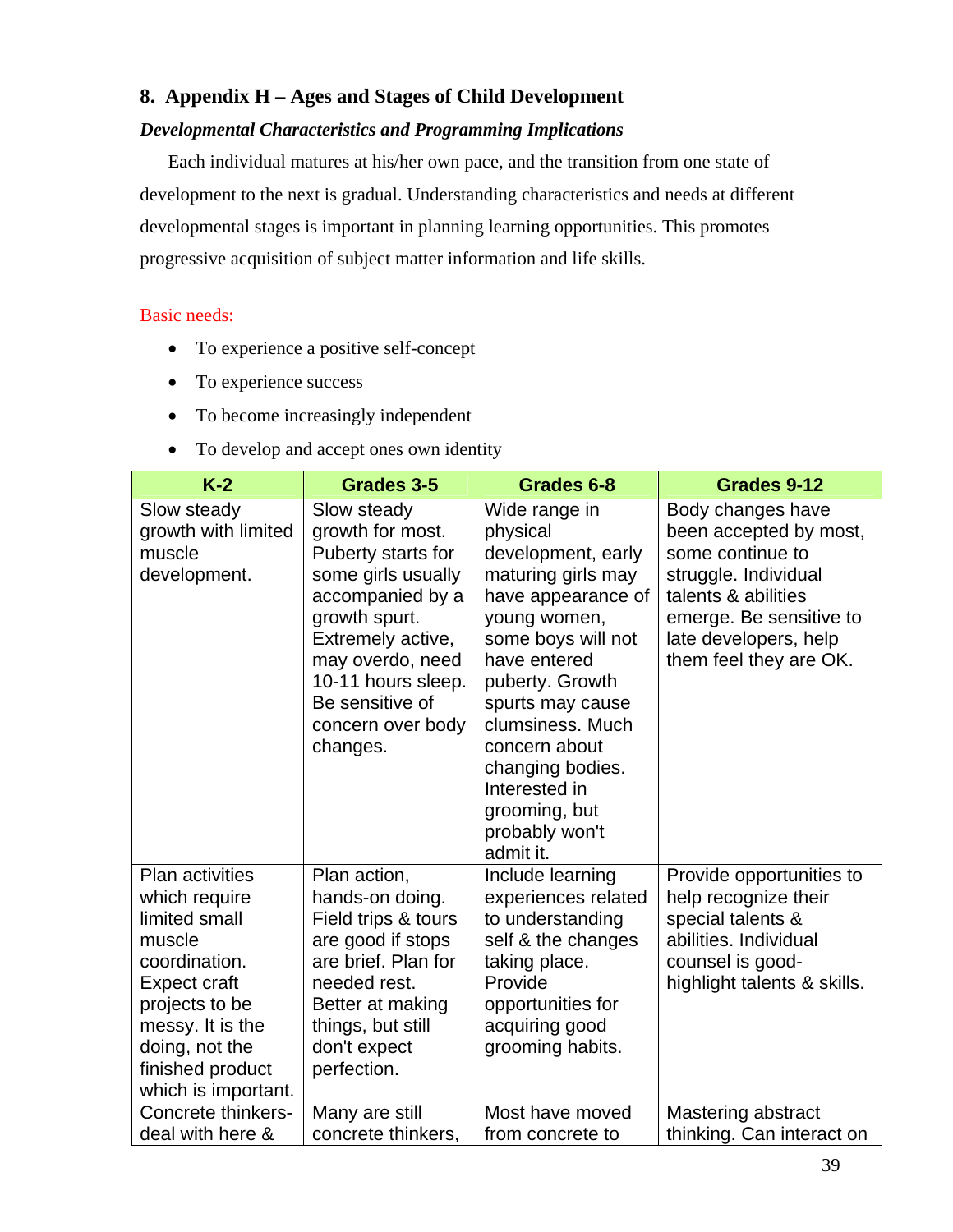| now. If they can't<br>see, taste, or<br>touch, it isn't real.<br><b>Short attention</b><br>span.                                             | some beginning to<br>think logically, &<br>symbolically.                                                                                                            | more abstract<br>thinking. They<br>enjoy playing with<br>ideas.                                                                                                                                               | adult level. Beginning to<br>plan for their future.                                                                                                                                                              |
|----------------------------------------------------------------------------------------------------------------------------------------------|---------------------------------------------------------------------------------------------------------------------------------------------------------------------|---------------------------------------------------------------------------------------------------------------------------------------------------------------------------------------------------------------|------------------------------------------------------------------------------------------------------------------------------------------------------------------------------------------------------------------|
| Give<br>(demonstrate)<br>instructions in<br>small increments.<br>Plan a variety of<br>hands-on, short,<br>learning activities.               | When introducing<br>abstract ideas or<br>concepts, relate to<br>something<br>concrete,<br>something they<br>can do, touch, or<br>feel.                              | <b>Adult should</b><br>provide supervision<br>without domination.<br>Allow them to<br>discuss ideas &<br>concerns in small<br>groups.                                                                         | Include career education<br>including opportunities to<br>research careers, setting<br>career goals & planning<br>to accomplish goals.                                                                           |
| Curious, eager to<br>try something<br>new. Learn best if<br>physically active.                                                               | Easily motivated,<br>eager to try<br>something<br>different. Interest<br>will jump from one<br>thing to another.                                                    | Values, justice, &<br>equality important<br>issues-can<br>become very<br>intense. They want<br>to be sure things<br>are judged fairly.                                                                        | Significant moral growth,<br>difficulty understanding<br>compromise. Often think<br>society is made up of a<br>bunch of hypocrites.                                                                              |
| Provide hands-on<br>experiences. Let<br>them do, just don't<br>expect perfection.                                                            | Guide to stay with<br>tasks to<br>completion. Work<br>closely to have<br>them record<br>accomplishments<br>as they happen.<br>Help reflect back<br>& set new goals. | Discuss values,<br>justice, & equality<br>as they relate to a<br>variety of issues.<br>Introduce the<br>concept of personal<br>values.                                                                        | Continue opportunities<br>for understanding how<br>values are acquired &<br>the importance of a set<br>of personal values.<br>Promote discussion &<br>action related to current<br>issues.                       |
| Strong desire for<br>affection &<br>approval from<br>adults.                                                                                 | Approval from<br>leaders & parents<br>is important. Want<br>to know how much<br>they have<br>improved & how<br>they can do better<br>next time.                     | Dependence on the<br>opinions of adults<br>shifts to<br>dependence on the<br>opinions of peers.<br>Now seek peer<br>recognition.<br>Recognize this as<br>healthy growth &<br>help parents<br>understand this. | Opinions of peers<br>remain important but<br>self-recognition of<br>accomplishments is also<br>important. Becoming<br>more independent,<br>acquiring values &<br>setting goals.                                  |
| One adult for each<br>3-4 children to<br>give needed<br>individual<br>attention.<br>Sensitive to<br>criticism, don't<br>accept failure well. | Give individual<br>evaluation,<br>suggest ways to<br>improve.<br>Comparison with<br>success of others<br>is difficult for<br>them.                                  | Changes in<br>hormones create<br>mood swings, also<br>a time of fragile<br>self-concept for<br>many.                                                                                                          | Adults need to continue<br>to give support &<br>guidance during this<br>period when teens are<br>making serious<br>decisions. Unsettled<br>emotions may cause<br>them to be stormy or<br>withdrawn at times, but |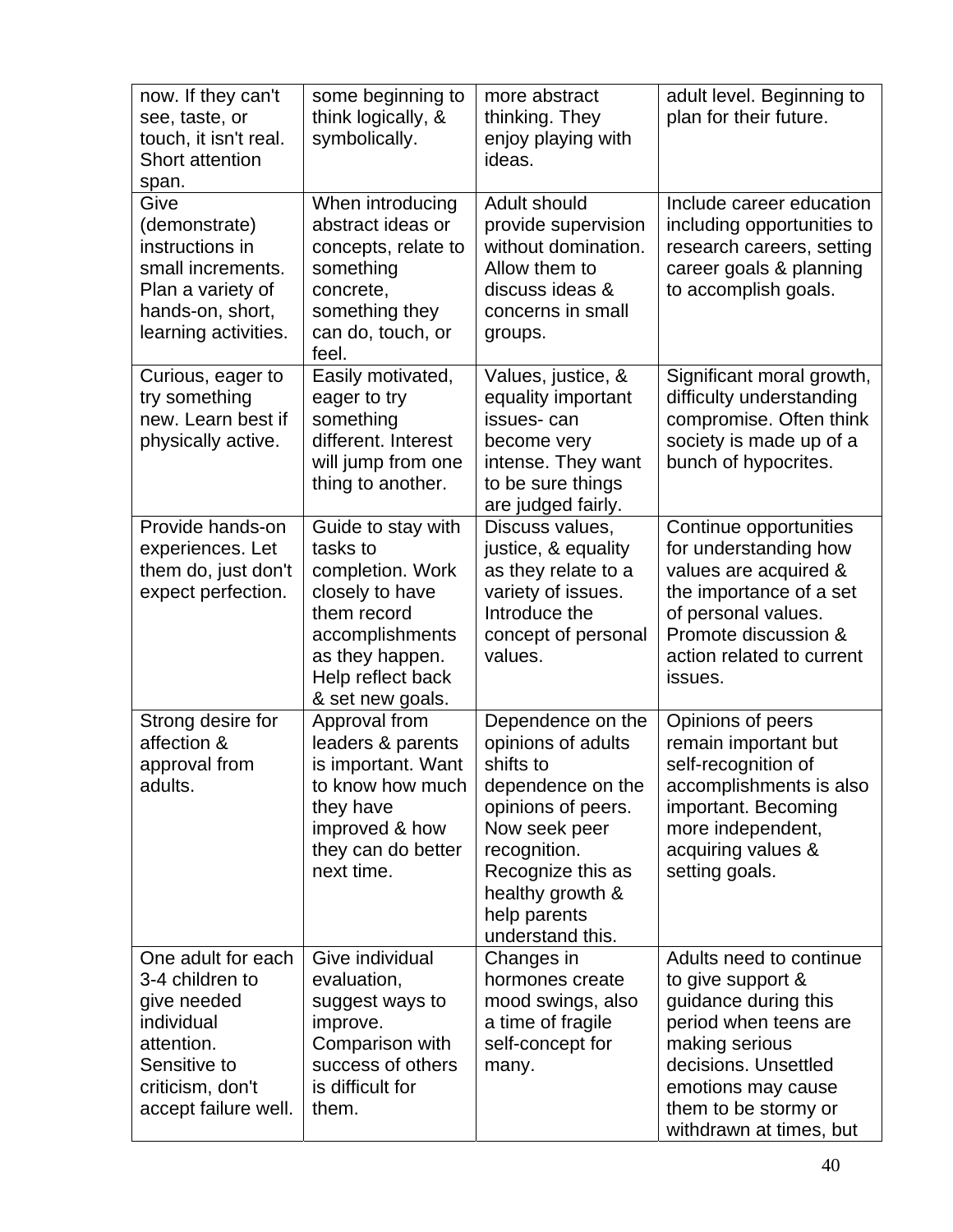|                                                                                                                                                        |                                                                                                                                               |                                                                                                                                                                                                 | will usually pride self on<br>increased ability to be<br>responsible.                                                                                                                                                                                                            |
|--------------------------------------------------------------------------------------------------------------------------------------------------------|-----------------------------------------------------------------------------------------------------------------------------------------------|-------------------------------------------------------------------------------------------------------------------------------------------------------------------------------------------------|----------------------------------------------------------------------------------------------------------------------------------------------------------------------------------------------------------------------------------------------------------------------------------|
| Emphasize<br>individual<br>accomplishments.<br>Use activities<br>involving<br>cooperation: avoid<br>competition even<br>in games.                      | Build positive self-<br>concept by<br>comparing past &<br>present<br>performances of<br>the individual & to<br>emphasize<br>positive changes. | Plan self-discovery<br>activities. Support,<br>encourage, but<br>don't dominate. Still<br>important to avoid<br>comparing with<br>other teens.                                                  | <b>Consistent treatment</b><br>from adults is important<br>even though some will<br>act like adults one day &<br>children the next.<br>Provide opportunities to<br>use special talents.                                                                                          |
| Learning how to<br>be a friend & to<br>make friends. May<br>have several<br>"best" friends at<br>one time.                                             | Joining a "club" is<br>popular, stronger<br>identity with peers.<br>Admire older boys<br>& girls.                                             | Moving toward<br>more<br>independence.<br>Want to plan own<br>activities & explore<br>beyond a<br>community. Better<br>at planning than<br>carrying out the<br>plan.                            | Many can plan & interact<br>on the adult level. Can<br>initiate & carry out tasks<br>such as researching<br>area of special interest<br>without much adult<br>supervision. Achieving<br>independence, identity &<br>definition of career goals<br>are important for this<br>age. |
| Allow to form own<br>groups for some<br>activities, others to<br>encourage total<br>group interaction.<br>Introduce<br>characteristics of<br>a friend. | Plan opportunities<br>for club<br>enrollment. Utilize<br>teen teachers &<br>mentors.                                                          | Involve youth in<br>planning. Help<br>them develop<br>realistic plans &<br>then provide<br>necessary<br>guidance for<br>completion &<br>evaluation. Plan<br>activities beyond<br>the community. | Become an advisor, let<br>teens plan & assume<br>responsibility for carrying<br>out plans. Time is<br>precious, if programs are<br>filled with "busy work"<br>teens will lose patience<br>& interest.                                                                            |

*Original chart may be accessed at<www.Utah4-H.org>*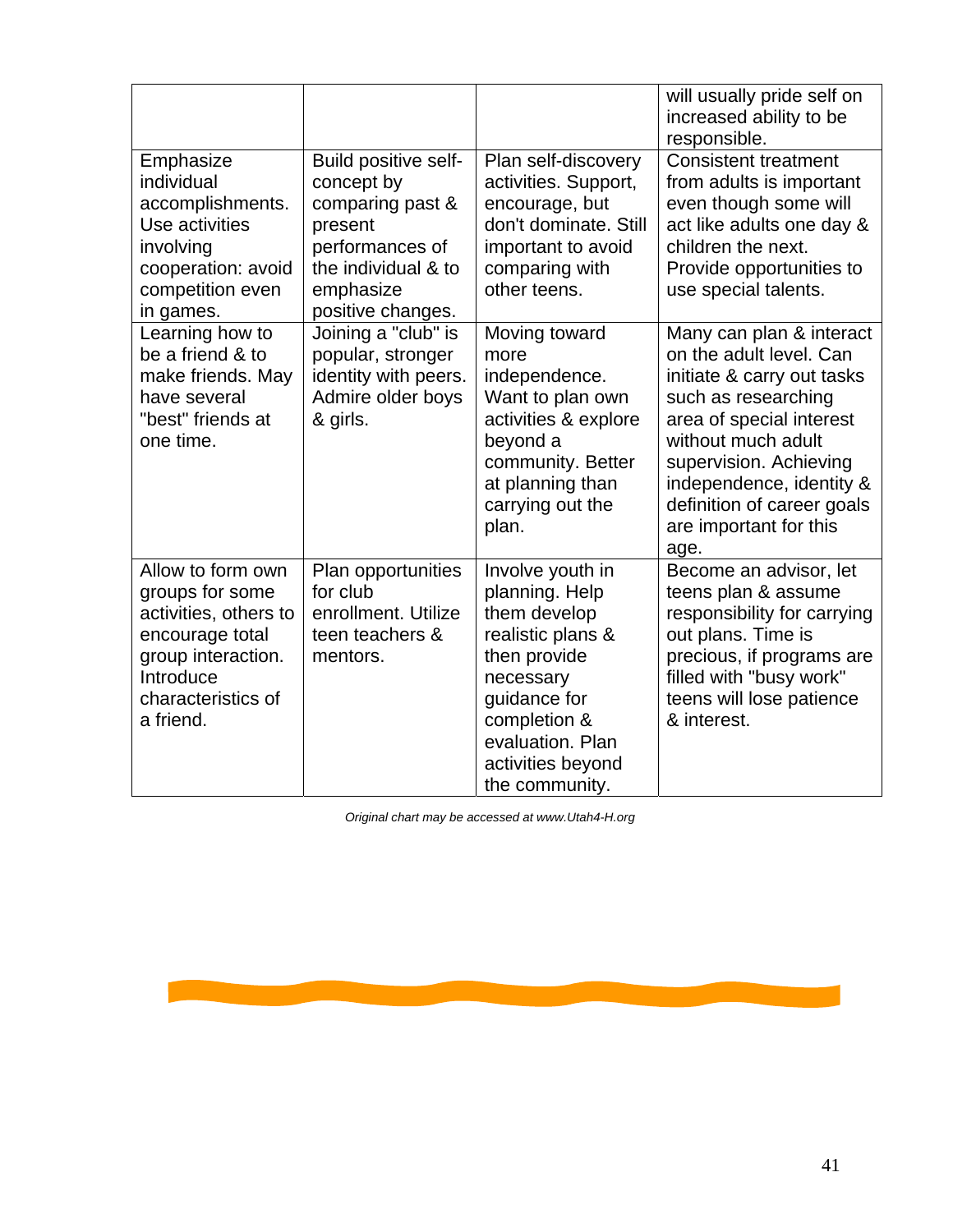**9. Appendix I – Sample Field Trip/Activity Permission Form** 

# SAMPLE Field Trip Notification Form

| Your child needs to bring the following: |                     |
|------------------------------------------|---------------------|
| RETURN AT (TIME): 2008                   |                     |
| DEFARTAT(TIME):                          |                     |
|                                          |                     |
|                                          |                     |
| is scheduled to travel to:               | Afterschool Program |

**In order for your child to participate, please complete and return the permission slip below by \_\_\_\_\_\_\_\_\_\_\_\_\_\_\_\_\_\_\_\_\_\_\_\_\_\_\_\_\_\_\_\_** (date).  **If you have any questions, please call us at \_\_\_\_\_\_\_\_\_\_\_\_\_\_**(phone#).

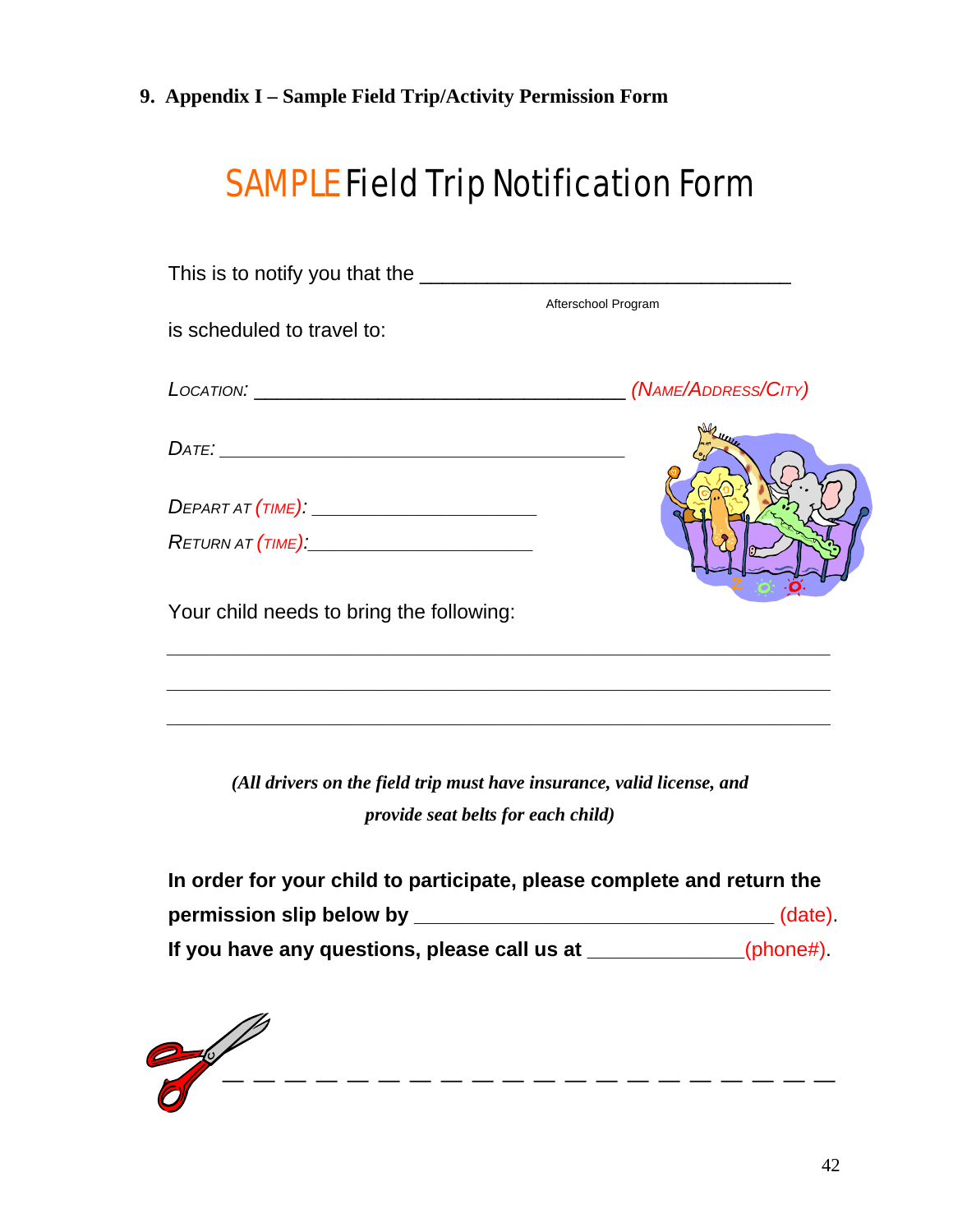# Parent/Guardian Field Trip Permission Slip

|                    | stanger has my permission to |
|--------------------|------------------------------|
|                    |                              |
|                    |                              |
|                    |                              |
|                    |                              |
|                    |                              |
|                    |                              |
|                    |                              |
| Parent or Guardian |                              |

## **Please indicate below a phone number and address where you could be contacted during the Field Trip/activity:**

PHONE: \_\_\_\_\_\_\_\_\_\_\_\_\_\_\_\_\_\_\_\_\_ ADDRESS: \_\_\_\_\_\_\_\_\_\_\_\_\_\_\_\_\_\_\_\_\_\_\_\_\_\_\_\_\_\_

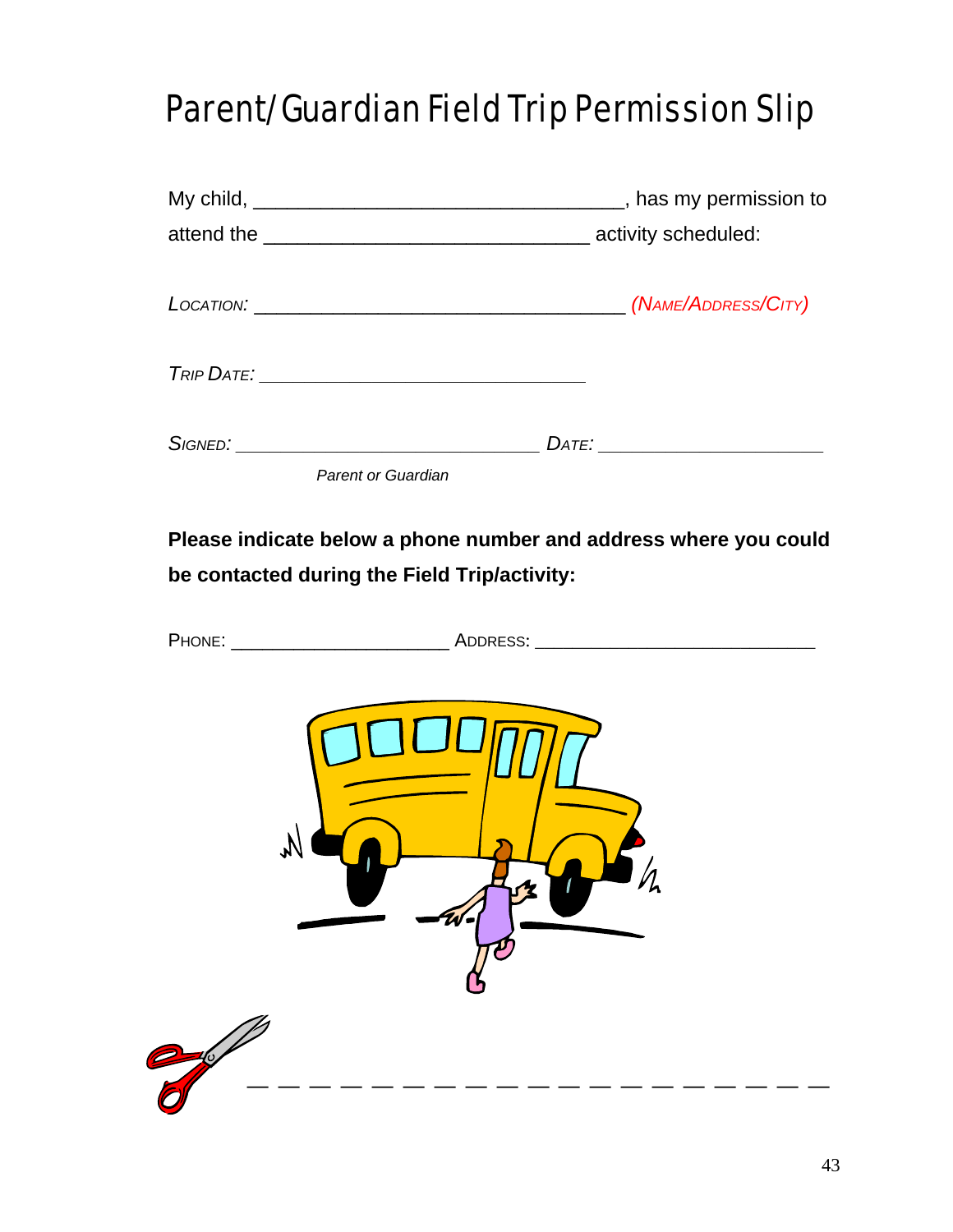# SAMPLE RELEASE/PICKUP AUTHORIZATION

I understand that participants in this afterschool program will not be permitted to leave with anyone other than the person(s) I have listed below.

| $\lambda = \lambda + \lambda$<br>^<br>$\cdots$ |  |  |  |
|------------------------------------------------|--|--|--|
|------------------------------------------------|--|--|--|

 *Relationship to Child:*\_\_\_\_\_\_\_\_\_\_\_\_\_\_\_\_\_\_\_\_\_\_\_\_\_\_\_\_\_\_\_\_\_\_\_\_\_\_\_\_\_\_\_\_\_\_\_\_\_\_\_

| <b>Signature of Person Picking up Child</b> |  |
|---------------------------------------------|--|
| <b>Date</b>                                 |  |

I give permission for the following person(s) to pick up my child from the afterschool program.

\_\_\_\_\_\_\_\_\_\_\_\_\_\_\_\_\_\_\_\_\_\_\_\_\_\_\_\_\_\_\_\_\_\_\_\_\_\_\_\_\_\_\_\_\_\_\_\_\_\_\_\_\_\_\_\_\_\_\_\_\_\_\_\_\_\_\_\_\_ *Signature of Parent/Guardian*